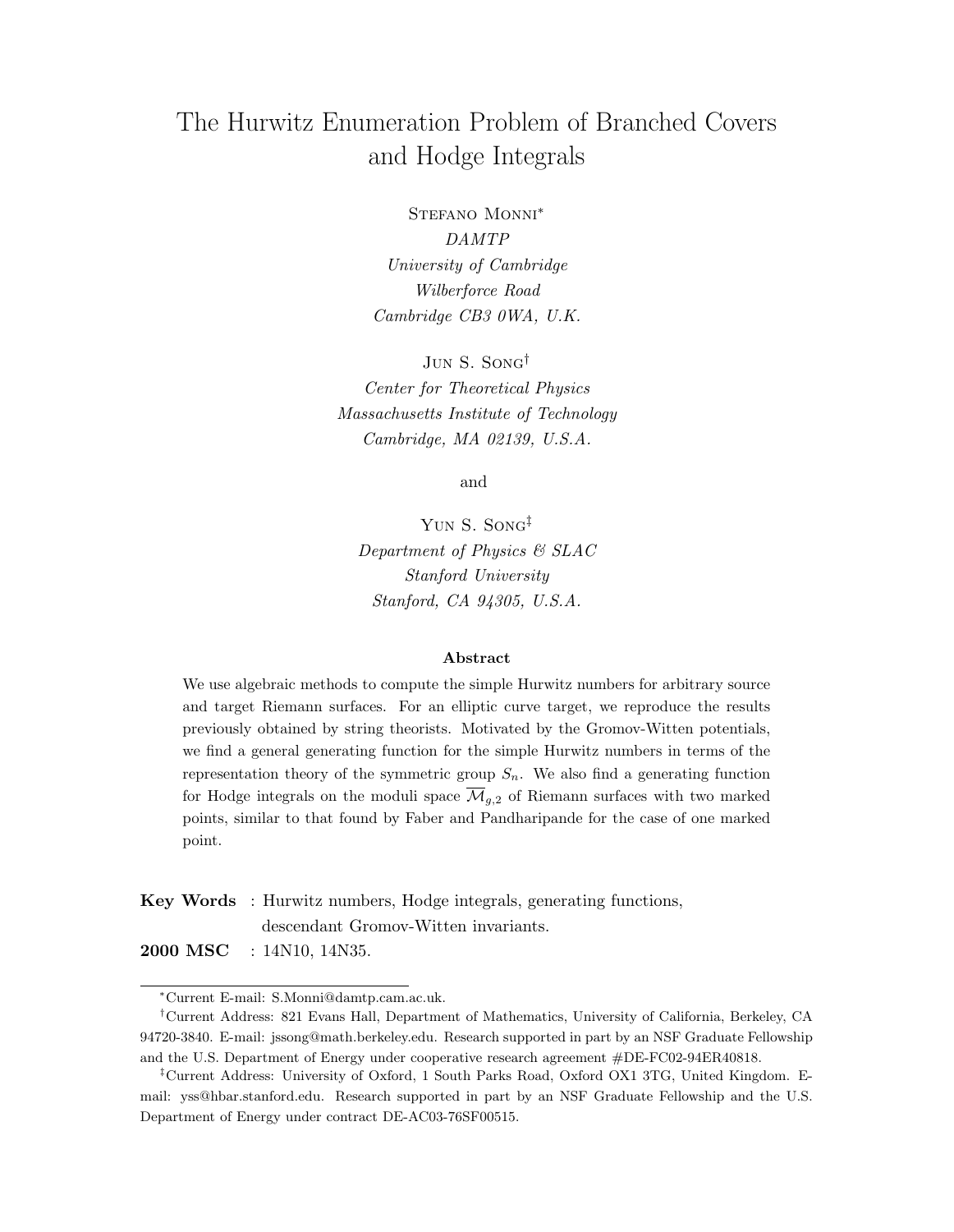### 1 Introduction

Many classical problems in enumerative geometry have been receiving renewed interests in recent years, the main reason being that they can be translated into the modern language of Gromov-Witten theory and, moreover, that they can be consequently solved. One such classical problem which has been under recent active investigation is the Hurwitz enumeration problem of counting topologically distinct, almost simple, ramified covers of the projective line or more generally of any compact connected Riemann surface. The almost simplicity condition is that the branch points be all simple with the possible exception of one degenerate point, often called  $\infty$ , the branching type of whose pre-images being specified by an ordered partition  $\alpha$  of the degree n of the covering. Let  $\alpha = (\alpha_1, \ldots, \alpha_w)$  be an ordered partition of n, denoted by  $\alpha \vdash n$ , of length  $|\alpha| = w$ . Then, the number r of simple branch points is determined by the Riemann-Hurwitz formula to be:

$$
r = (1 - 2h)n + w + 2g - 2 \tag{1.1}
$$

where  $h$  and  $q$  are the genera of the target and the source Riemann surfaces, respectively. The number  $\mu_{h,w}^{g,n}(\alpha)$  of such covers is called the almost simple Hurwitz number, and in this paper, we mostly restrict ourselves to simple Hurwitz numbers  $\mu_{h,n}^{g,n}(1^n)$ , for which there is no ramification over  $\infty$ . Hurwitz numbers appear in many branches of mathematics and physics. In particular, they arise naturally in combinatorics, as they count factorizations of permutations into transpositions, and the original idea of Hurwitz expresses them in terms of the representation theory of the symmetric group. Indeed in this respect, the most general problem of counting covers of Riemann surfaces by Riemann surfaces, both reducible and irreducible, with arbitrary branch types, has been completely solved by Mednykh [M1, M2]. His formulas however generally do not allow explicit computations of the numbers, except in a few cases.

It turns out that one can successfully obtain the simple Hurwitz numbers using Mednykh's works, and in this paper, we shall compute them at low degrees for arbitrary target and source Riemann surfaces. Hurwitz numbers also appear in physics: when the target is an elliptic curve, they are (up to over-all normalization constants) the coefficients in the expansion of the free energies of the large  $N$  two-dimensional quantum Yang-Mills theory on the elliptic curve, which has in fact a string theory interpretation [Gro]. The total free energy and the partition function, which is its exponential, can be thought of as generating functions for simple Hurwitz numbers  $\mu_{1,n}^{g,n}$ . Generalizing this analogy, we have determined the generating functions for arbitrary targets in terms of the representation theory of the symmetric group  $S_n$ .

In the framework of Gromov-Witten theory, simple Hurwitz numbers can be considered as certain cohomological classes evaluated over the virtual fundamental class of the moduli space of stable maps to  $\mathbb{P}^1$  [FanP]. By exploiting this reformulation, many new results such as new recursion relations [FanP, S] have been obtained. Furthermore, a beautiful link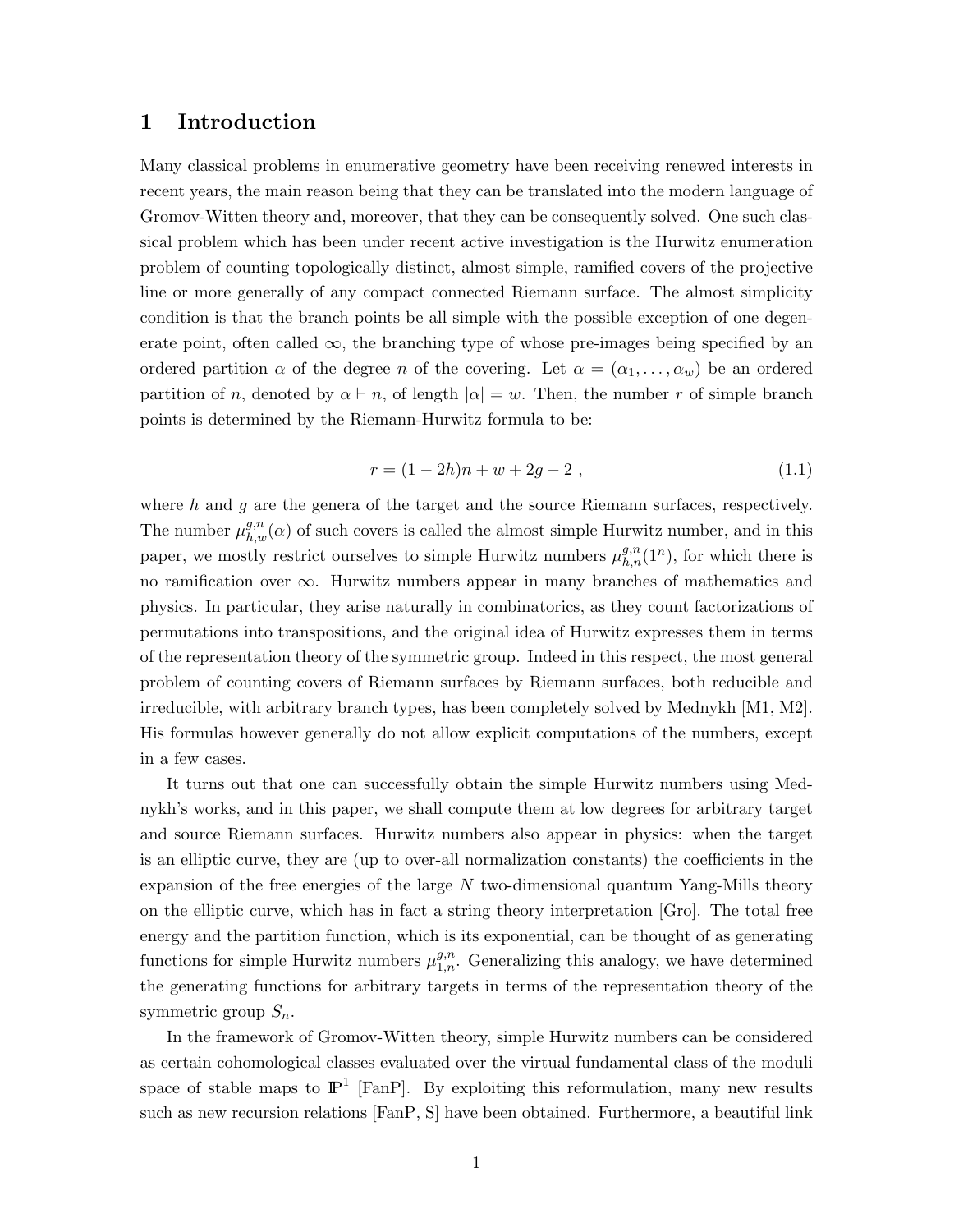with Hodge integrals has been discovered, both by virtual localization [FanP, GraV] and by other methods [ELSV]. It is therefore natural to expect that the knowledge of Hurwitz numbers might be used to gain new insights into Hodge integrals. This line of investigations has previously led to a closed-form formula for a generating function for Hodge integrals over the moduli space  $\overline{\mathcal{M}}_{q,1}$  of curves with one marked point [ELSV, FP]. Similarly, in this paper, we consider the following generating function for Hodge integrals over  $\overline{\mathcal{M}}_{q,2}$ :

$$
G(t,k) := \frac{1}{2} + \sum_{g \ge 1} t^{2g} \sum_{i=0}^g k^i \int_{\overline{\mathcal{M}}_{g,2}} \frac{\lambda_{g-i}}{(1 - \psi_1)(1 - \psi_2)}.
$$

For negative integral values of k, we have managed to compute  $G(t, k)$  in a closed form by relating the integrals to the almost simple Hurwitz numbers  $\mu_{0,2}^{g,2k}$  $_{0,2}^{g,z\kappa}(k,k)$ . We then conjecture a simplified version of our rigorously obtained result, and this conjectural counterpart can then be analytically continued to all values of  $k$ . We have checked that the conjectural form of our formula holds true for  $-60 \leq k \leq 1$ , but unfortunately, we have not been able to prove it for arbitrary  $k$ . The success of the computation makes us speculate that in more general cases, similar results might be within reach, and the simplicity of the results suggests that new yet undiscovered structures might be present.

This paper is organized as follows: in §2, we briefly explain the work of Mednykh and apply it to compute the simple Hurwitz numbers; in §3, we find the generating functions for all simple Hurwitz numbers; §4 discusses our closed-form formula for the generating function for Hodge integrals over  $\overline{\mathcal{M}}_{g,2}$ ; and, we conclude by drawing the reader's attention to some important open questions.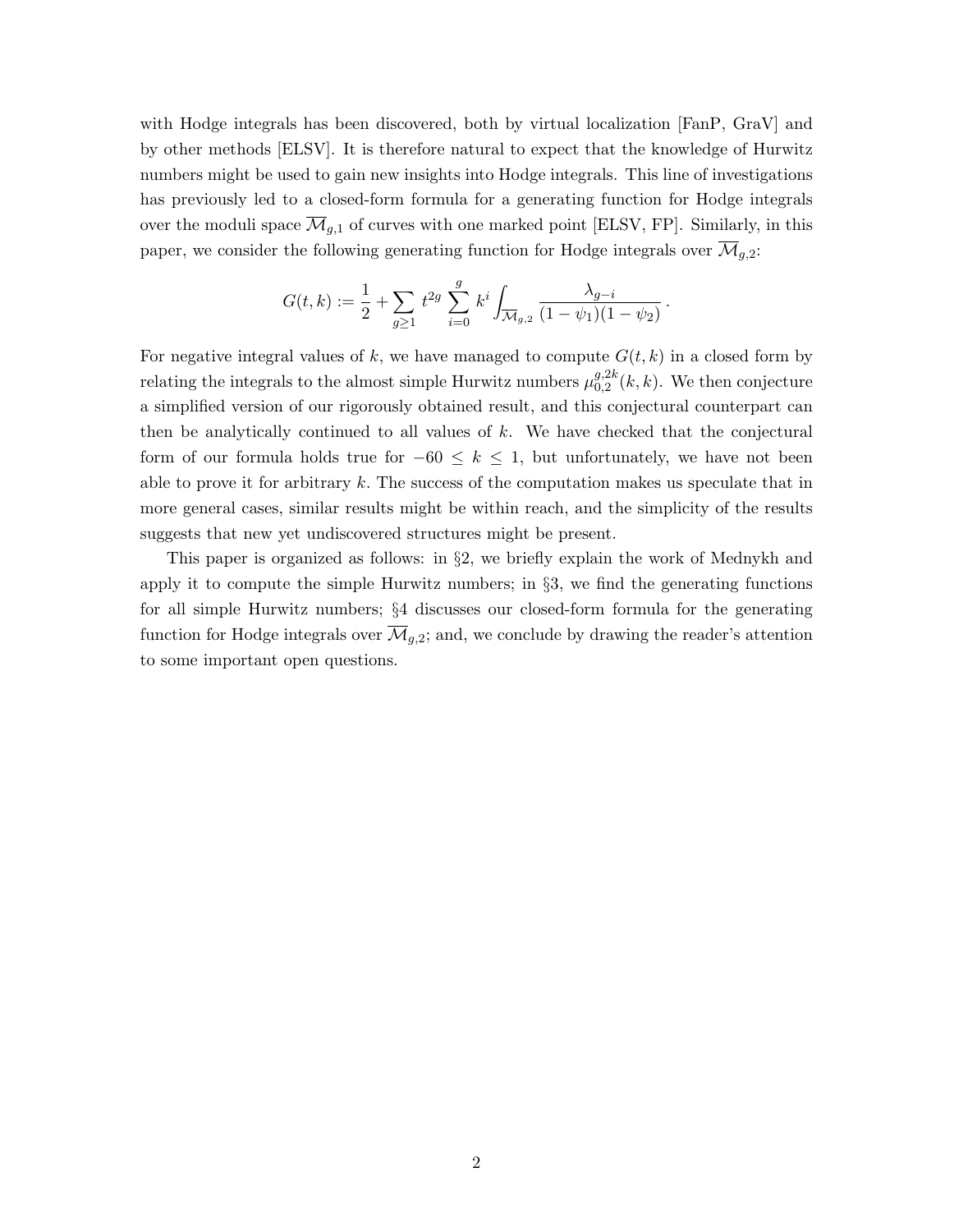NOTATIONS: We here summarize our notations to be used throughout the paper:

| $\mu_{h,n}^{g,n}$                                | The usual degree- $n$ simple Hurwitz numbers for covers of a<br>genus-h Riemann surface by genus- $g$ Riemann surfaces.                                                                                                                         |
|--------------------------------------------------|-------------------------------------------------------------------------------------------------------------------------------------------------------------------------------------------------------------------------------------------------|
| $\tilde{\mu}_{h,n}^{g,n}, N_{n,h,r}$             | Mednykh's definition of simple Hurwitz numbers, including<br>the fixed point contributions of the $S_n$ action. (See §2.2 for<br>details.)                                                                                                      |
| $\mathscr{R}_n$                                  | The set of all ordinary irreducible representations of the sym-<br>metric group $S_n$ .                                                                                                                                                         |
| $\chi_{\gamma}(1^{\alpha_1}\cdots n^{\alpha_n})$ | The character of the irreducible representation $\gamma \in \mathscr{R}_n$ evalu-<br>ated at the conjugacy class $[(1^{\alpha_1} \cdots n^{\alpha_n})]$ . For those $\alpha_i$ which<br>are zero, we omit the associated cycle in our notation. |
| $f^{\gamma}$                                     | The dimension of the irreducible representation $\gamma \in \mathscr{R}_n$ .                                                                                                                                                                    |
| $\mathscr{B}_{n,h,\sigma}$                       | See $(2.2)$ .                                                                                                                                                                                                                                   |
| $\mathcal{T}_{n,h,\sigma}$                       | Subset of $\mathscr{B}_{n,h,\sigma}$ , generating a transitive subgroup of $S_n$ .                                                                                                                                                              |
| $H_h^g$                                          | Generating functions for $\mu_{h,n}^{g,n}$ , for fixed g and h. See (4.1).                                                                                                                                                                      |
| $\widetilde{H}_h^g$                              | Generating functions for $\tilde{\mu}_{h,n}^{g,n}$ , for fixed g and h.                                                                                                                                                                         |
| $H_{g,n}$                                        | Simplified notation for $\mu_{0,n}^{g,n}$ . Not to be confused with $H_h^g$ .                                                                                                                                                                   |
| $t_k^p$                                          | Entries of the branching type matrix $\sigma$ .                                                                                                                                                                                                 |
| $\hat{t}^i_j$                                    | Coordinates on the large phase space in the Gromov-Witten<br>theory.                                                                                                                                                                            |

In this paper, all simple Hurwitz numbers count irreducible covers, unless specified otherwise.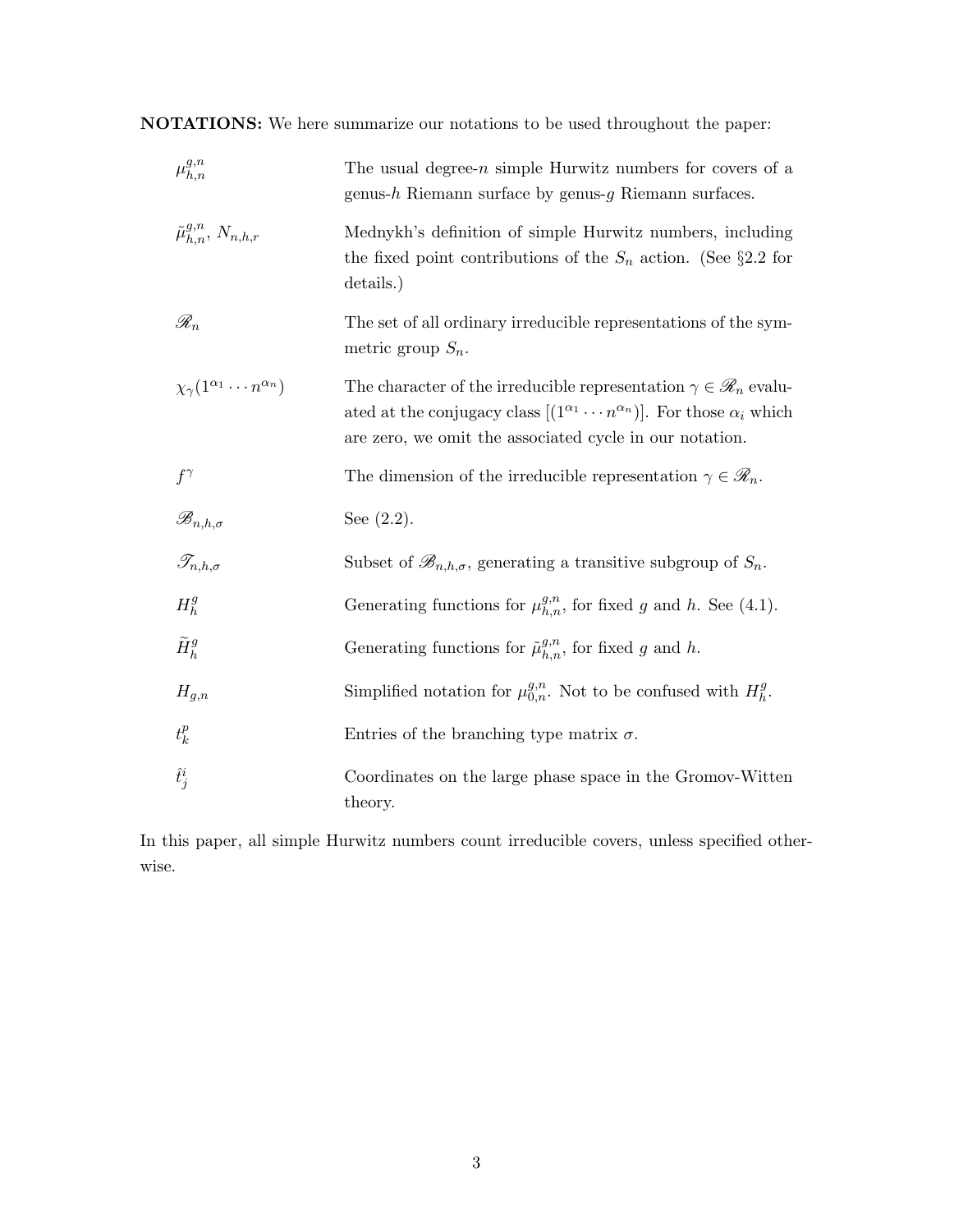### 2 Computations of Simple Hurwitz Numbers

This section describes our computations of the simple Hurwitz numbers  $\tilde{\mu}_{h,n}^{g,n}$ . The simple covers of an elliptic curve by elliptic curves are actually unramified, and we obtain the numbers  $\tilde{\mu}_{1,n}^{1,n}$  by using the standard theory of two-dimensional lattices (we thank R. Vakil for explaining this approach to us). For other values of  $g$  and  $h$ , we simplify the general formulas of Mednykh [M1] and explicitly compute the numbers for low degrees.

#### 2.1 Unramified Covers of a Torus by Tori

For covers of an elliptic curve by elliptic curves, the Riemann-Hurwitz formula (1.1) becomes

$$
r=w-n\,;
$$

but since  $n \geq w$ , there cannot be any simple branch points and the special point  $\infty$  also has no branching. As a result, the computation for this case reduces to determining the number of degree  $n$  unbranched covers of an elliptic curve by elliptic curves. Equivalently, for a given lattice  $L$  associated with the target elliptic curve, we need to find the number of inequivalent sublattices  $L' \subset L$  of index  $[L: L'] = n$ . The answer is given by Lemma B.1 to be

$$
\tilde{\mu}_{1,n}^{1,n} = \sigma_1(n)\,,
$$

where, as usual,  $\sigma_k(n) = \sum_{d|n} d^k$ . Note that we are doing the actual counting of distinct covers, and our answer  $\tilde{\mu}_{1,n}^{1,n}$  is not equal to  $\mu_{1,n}^{1,n}$  which is defined by incorporating the automorphism group of the cover differently. This point will become clear in our ensuing discussions.

The generating function for the number of inequivalent simple covers of an elliptic curve by elliptic curves is thus given by

$$
\widetilde{H}_1^1 = \sigma_1(n)q^n = -\left(\frac{d\log \eta(q)}{dt} - \frac{1}{24}\right),\tag{2.1}
$$

where  $q = e^t$ .

Up to the constant  $1/24$ , our answer  $(2.1)$  is a derivative of the genus-1 free energy  $\mathscr{F}_1$  of string theory on an elliptic curve target space. The expression (2.1) can also be obtained by counting distinct orbits of the action of  $S_n$  on a set  $\mathscr{T}_{n,1,0}$ , which will be discussed subsequently. The string theory computation of  $\mathscr{F}_1$ , however, counts the number  $\mu_{1,n}^{1,n} := |\mathcal{F}_{n,1,0}|/n!$  without taking the fixed points of the  $S_n$  action into account, and it is somewhat surprising that our counting is related to the string theory answer by simple multiplication by the degree. It turns out that this phenomenon occurs for  $q = 1$  because the function  $\sigma_1(n)$  can be expressed as a sum of products of  $\pi(k)$ , where  $\pi(k)$  is the number of distinct partitions of the integer  $k$  into positive integers, and because this sum precisely appears in the definition of  $T_{n,1,0} = |\mathcal{T}_{n,1,0}|$ . We will elaborate upon this point in §2.3. In other cases, the two numbers  $\mu_{h,n}^{g,n}$  and  $\tilde{\mu}_{h,n}^{g,n}$  are related by an additive term which generally depends on  $q, h$ , and  $n$ .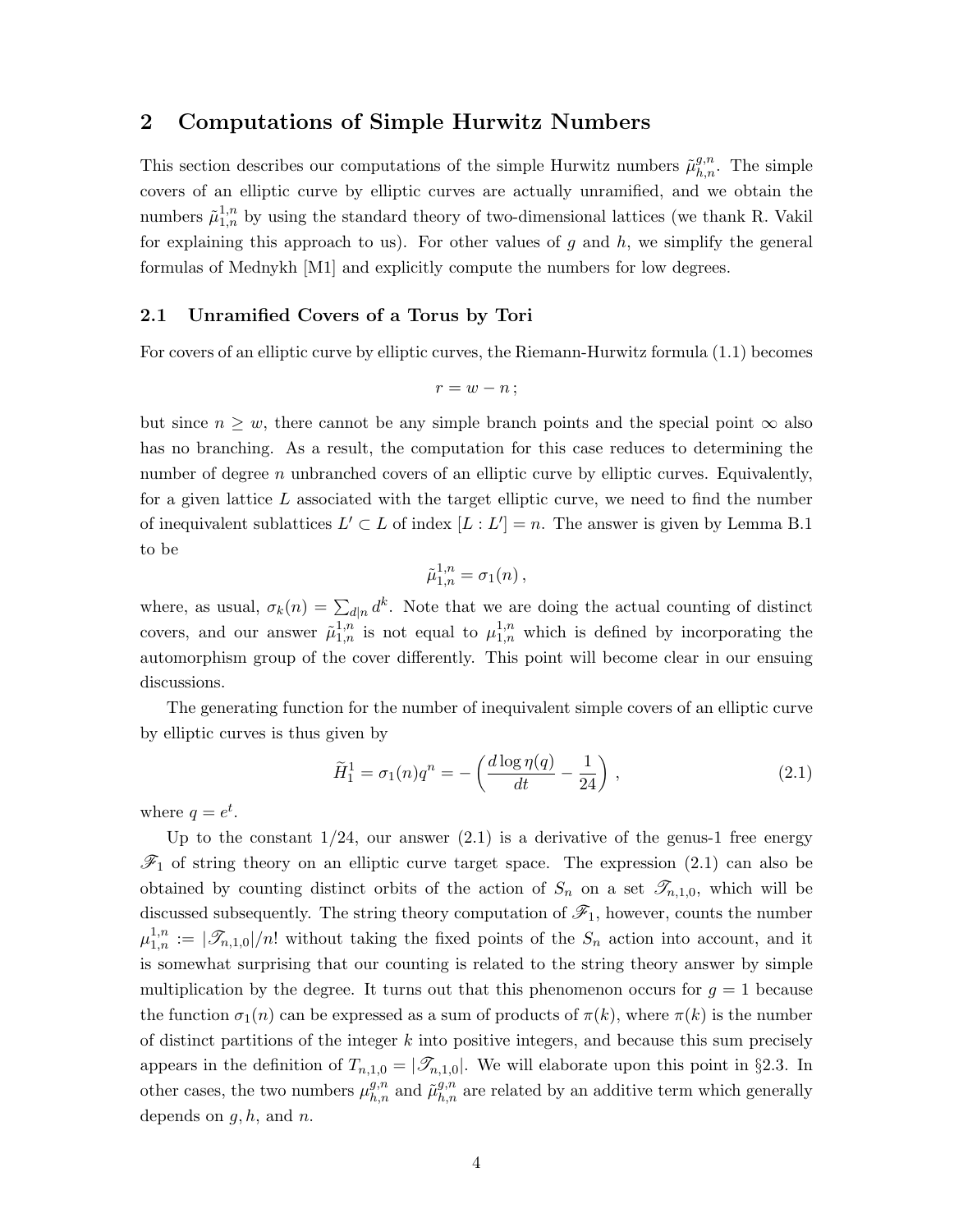#### 2.2 Low Degree Computations from the Work of Mednykh

The most general Hurwitz enumeration problem for an arbitrary branch type has been formally solved by Mednykh in [M1]. His answers are based on the original idea of Hurwitz of reformulating the ramified covers in terms of the representation theory of  $S_n$  [H]. Let  $f: \Sigma_g \to \Sigma_h$  be a degree-n branched cover of a compact connected Riemann surface of genush by a compact connected Riemann surface of genus-g, with  $r$  branch points, the orders of whose pre-images being specified by the partitions  $\alpha^{(p)} = (1^{t_1^p}, \ldots, n^{t_n^p}) \vdash n, p = 1, \ldots, r$ . The ramification type of the covering f is then denoted by the matrix  $\sigma = (t_s^p)$ . Two such branched covers  $f_1$  and  $f_2$  are equivalent if there exists a homeomorphism  $\varphi : \Sigma_g \to \Sigma_g$ such that  $f_2 = f_1 \circ \varphi$ . Now, define the set  $\mathscr{B}_{n,h,\sigma}$  as

$$
\mathscr{B}_{n,h,\sigma} = \left\{ \left( a_1, b_1, \dots, a_h, b_h, (1^{t_1^1}, \dots, n^{t_n^1}), \dots, (1^{t_1^r}, \dots, n^{t_n^r}) \right) \in (S_n)^{2h+r} \mid \right\}
$$
\n
$$
\prod_{i=1}^h [a_i, b_i] \prod_{p=1}^r (1^{t_1^p}, \dots, n^{t_n^p}) = 1 \right\},
$$
\n(2.2)

and  $\mathscr{T}_{n,h,\sigma} \subset \mathscr{B}_{n,h,\sigma}$  as the subset whose elements generate transitive subgroups of  $S_n$ . Then, according to Hurwitz, there is a one-to-one correspondence between irreducible branched covers and elements of  $\mathscr{T}_{n,h,\sigma}$ . Furthermore, the equivalence relation of covers gets translated into conjugation by a permutation in  $S_n$ , i.e. two elements of  $\mathscr{T}_{n,h,\sigma}$  are now equivalent iff they are conjugates. Thus, the Hurwitz enumeration problem reduces to counting the number of orbits in  $\mathscr{T}_{n,h,\sigma}$  under the action of  $S_n$  by conjugation.

Let us denote the orders of the sets by  $B_{n,h,\sigma} = |\mathscr{B}_{n,h,\sigma}|$  and  $T_{n,h,\sigma} = |\mathscr{T}_{n,h,\sigma}|$ . Then, using the classical Burnside's formula, Mednykh obtains the following theorem for the number  $N_{n,h,\sigma}$  of orbits:

THEOREM 2.1 (Mednykh) The number of degree-n non-equivalent branched covers of the ramification type  $\sigma = (t_s^p)$ , for  $p = 1, \ldots, r$ , and  $s = 1, \ldots, n$  is given by

$$
N_{n,h,\sigma} = \frac{1}{n} \sum_{\ell \mid v \atop m\ell = n} \sum_{\frac{(\ell, \ell)}{(t,\ell)} \leq |d|\ell} \frac{\mu(\frac{\ell}{d}) d^{(2h-2+r)m+1}}{(m-1)!} \left[ \sum_{j_{k,p}^s} T_{n,h,(s_k^p)} \times \times \sum_{x=1}^d \prod_{s,k,p} \left[ \frac{\Phi(x,s/k)}{d} \right]^{j_{k,p}^s} \prod_{k,p} \left( \prod_{j_{k,p}^1, \ldots, j_{k,p}^m} s_{k,p}^p \right) \right]
$$
(2.3)

where  $t := GCD{t_s^p}$ ,  $v := GCD{st_s^p}$ ,  $(t, \ell) = GCD(t, \ell)$ ,  $s_k^p = \sum_{s=1}^{md} j_{k,p}^s$ , and the sum over  $j_{k,p}^s$  ranges over all collections  $\{j_{k,p}^s\}$  satisfying the condition

$$
\sum_{\substack{1 \leq k \leq st_s^p/\ell \\ (s/(s,d))|k|s}} k j_{k,p}^s = \frac{st_s^p}{\ell}
$$

where  $j_{k,p}^s$  is non-zero only for  $1 \leq k \leq st_s^p/\ell$  and  $(s/(s,d))|k|s$ . The functions  $\mu$  and  $\Phi$  are the Möbius and von Sterneck functions.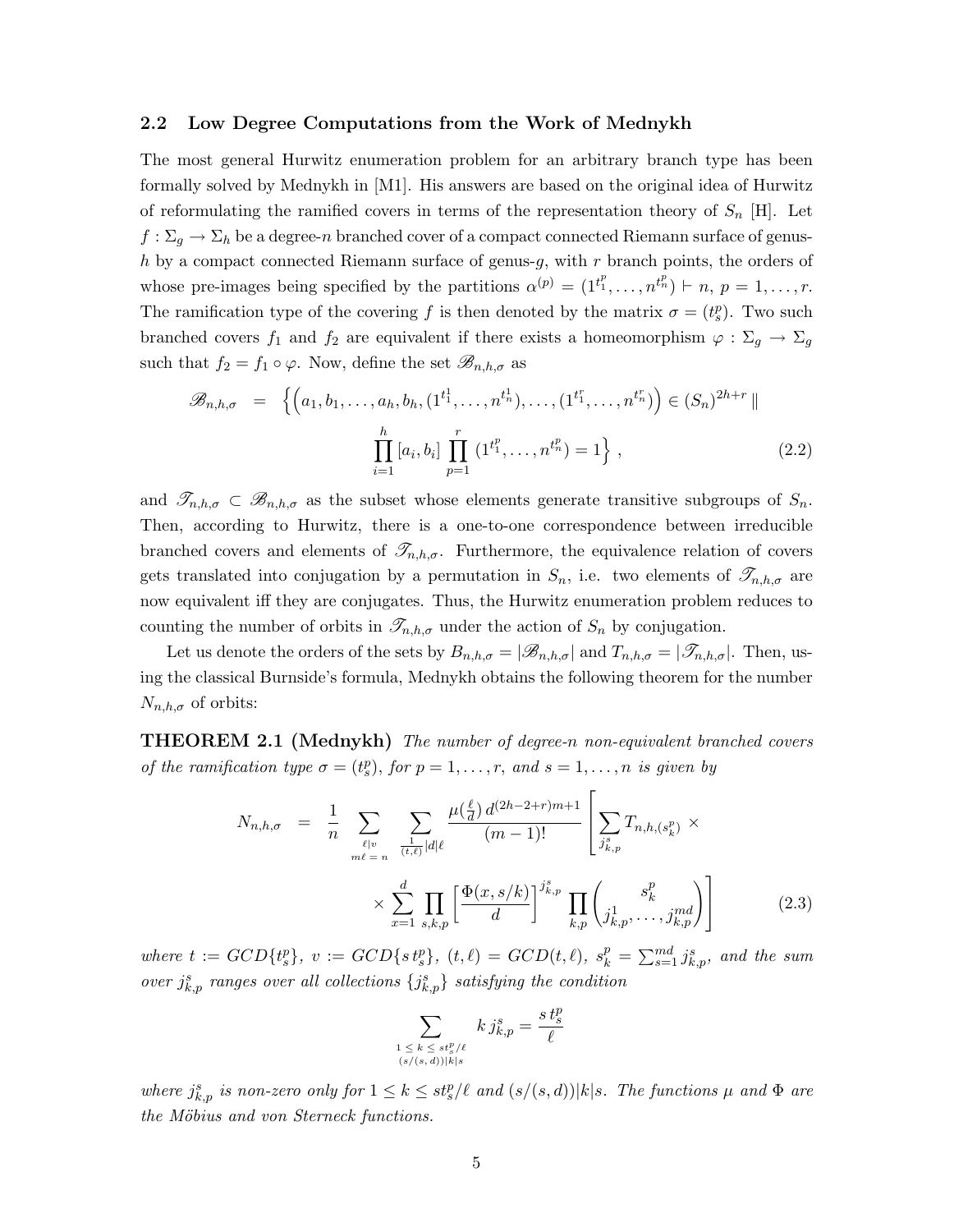As is apparent from its daunting form, the expression involves many conditional sums and does not immediately yield the desired numerical answers. Mednykh's works, even though quite remarkable, are thus of dormant nature for obtaining the closed-form numerical answers of the Hurwitz enumeration problem. (Recently, closed-form answers for coverings of a Riemann sphere by genus-0,1,2 Riemann surfaces with one non-simple branching have been obtained in [GJV].)

Interestingly, the general formula (2.3) still has some applicability. For example, in [M2], Mednykh considers the special case of branch points whose orders are all equal to the degree of the cover and obtains a simplified formula which is suitable for practical applications. In a similar vein, we discover that for simple branched covers, Mednykh's formula simplifies dramatically and that for some low degrees, we are able to obtain closed-form answers for simple Hurwitz numbers of ramified coverings of genus-h Riemann surfaces by genus-g Riemann surfaces.

#### 2.2.1 The Simplifications for Simple Hurwitz Numbers

We consider degree-n simple branch covers of a genus-h Riemann surface by genus-g Riemann surfaces. A simple branch point has order  $(1^{n-2}, 2)$ , and thus the branch type is characterized by the matrix  $\sigma = (t_s^p)$ , for  $p = 1, \ldots, r$ , and  $s = 1, \ldots, n$ , where

$$
t_s^p = (n-2)\delta_{s,1} + \delta_{s,2}.
$$

To apply Mednykh's master formula (2.3), we need to determine  $t = GCD\{t_s^p\}$  and  $v =$  $GCD{s t<sub>s</sub><sup>p</sup>},$  which are easily seen to be

$$
t = 1
$$
 and  $v = \begin{cases} 2 & \text{for } n \text{ even}, \\ 1 & \text{for } n \text{ odd}. \end{cases}$ 

Because  $v$  determines the range of the first sum in the master formula, we need to distinguish when the degree  $n$  is odd or even.

#### 2.2.2 Odd Degree Covers

For degree-n odd, we have  $\ell = d = (t, \ell) = 1$  and  $m = n$ . The constraints  $(s/(s, d))|k|s$  and

$$
\sum_{1\leq k\leq s}\tfrac{k\,j_{k,p}^s}{\ell}=\frac{s\,t_{s}^p}{\ell}
$$

then determine the collection  $\{j_{k,p}^s\}$  to be

$$
j_{k,p}^s = t_s^p \, \delta_{k,s} \, .
$$

Noting that  $\Phi(1,1) = 1$ , we see that the master formula now reduces to

$$
N_{n,h,\sigma} = \frac{T_{n,h,(s_k^p)}}{n!} \qquad (n \text{ odd}),
$$
\n(2.4)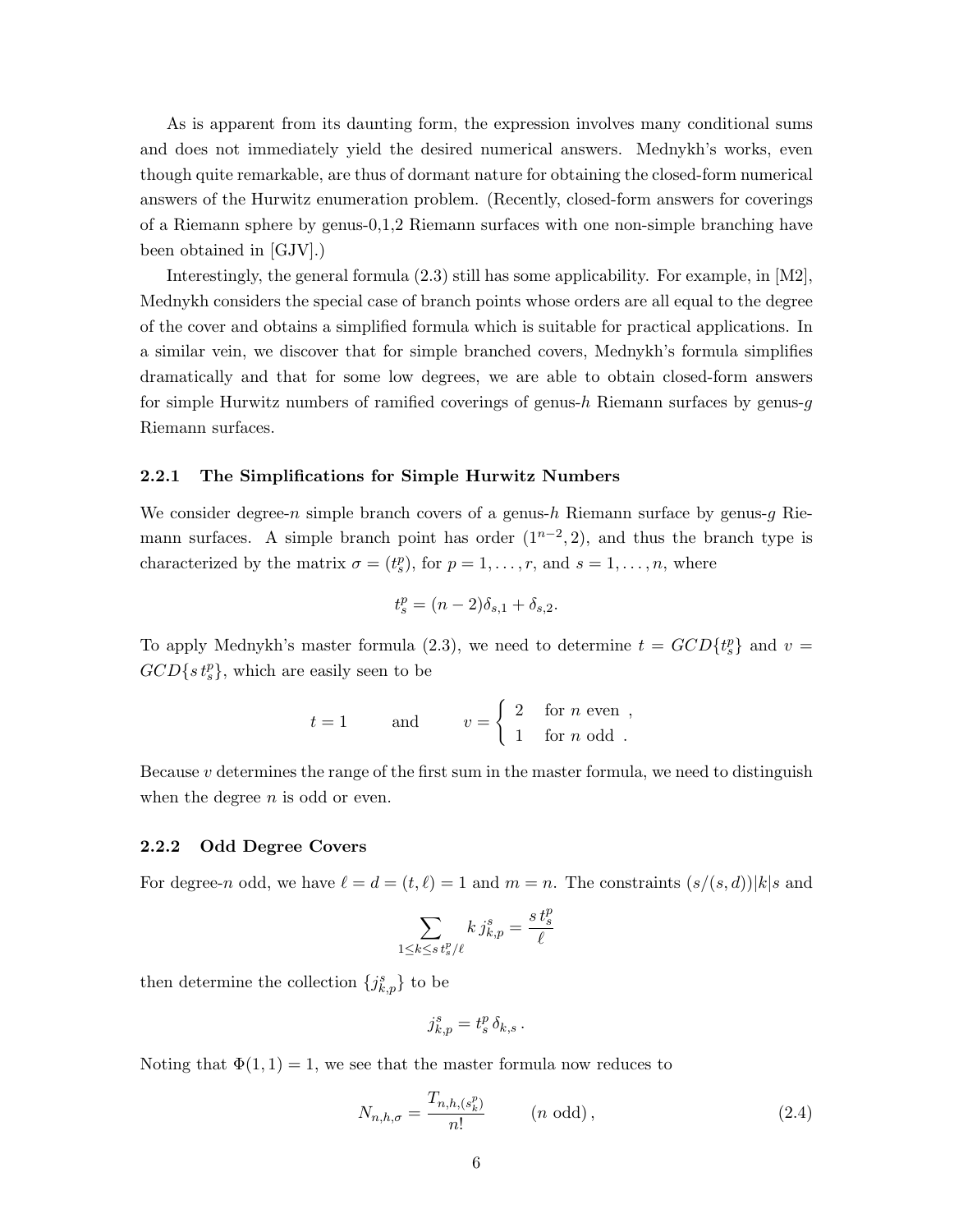where

$$
s_k^p = \sum_{s=1}^n j_{k,p}^s = t_k^p = (n-2)\,\delta_{k,1} + \delta_{k,2} \,. \tag{2.5}
$$

#### 2.2.3 Even Degree Covers

For degree-n even,  $v = 2$  and thus  $\ell = 1$  or 2.

 $\underline{\ell} = 1$ : The variables take the same values as in the case of n odd, and the  $\ell = 1$  contribution to  $N_{n,h,\sigma}$  is thus precisely given by (2.4).

 $\ell = 2$ : In this case, the summed variables are fixed to be

$$
m = \frac{n}{2}
$$
 and  $d = \ell = 2$ .

Then, one determines that

$$
j_{k,p}^s = \frac{t_1^p}{2} \delta_{s,1} \delta_{k,1} + t_2^p \delta_{s,2} \delta_{k,1} ,
$$

from which it follows that

$$
\tilde{s}_k^p = \frac{n}{2} \, \delta_{k,1} \ ,
$$

where we have put a tilde over  $s_k^p$  $\frac{p}{k}$  to distinguish them from (2.5). Using the fact that the number r of simple branch points is even, and the values  $\Phi(2,1) = \Phi(2,2) = -\Phi(1,2) = 1$ , one can now show that the  $\ell = 2$  contribution to  $N_{n,h,\sigma}$  is

$$
\frac{2^{(h-1)n+1}}{\left(\frac{n}{2}-1\right)!} \left(\frac{n}{2}\right)^{r-1} T_{\frac{n}{2},h,\left(\tilde{s}_k^p\right)} \ .
$$

The sum of both contributions is finally given by

$$
N_{n,h,\sigma} = \frac{1}{n!} T_{n,h,(s_k^p)} + \frac{2^{(h-1)n+1}}{\left(\frac{n}{2} - 1\right)!} \left(\frac{n}{2}\right)^{r-1} T_{\frac{n}{2},h,(s_k^p)} \qquad (n \text{ even}). \tag{2.6}
$$

**NOTATIONS:** For simple branch types, i.e. for  $\sigma = (t_k^p)$  $k_{k}^{p}$ ) where  $t_{k}^{p} = (n-2)\delta_{k,1} + \delta_{k,2}$ , for  $p = 1, \ldots, r$  and  $k = 1, \ldots, n$ , we will use the notation  $T_{n,h,\sigma} =: T_{n,h,r}$ .

The computations of fixed-degree-n simple Hurwitz numbers are thus reduced to computing the two numbers  $T_{n,h,(s_k^p)}$  and  $T_{\frac{n}{2},h,(s_k^p)}$ , only the former being relevant when n is odd. We now compute these numbers for some low degrees and arbitrary genera  $h$  and  $g$ . The nature of the computations is such that we only need to know the characters of the identity and the transposition elements in  $S_n$ .

The term  $T_{\frac{n}{2},h,(\tilde{s}_k^p)}$  can be easily computed: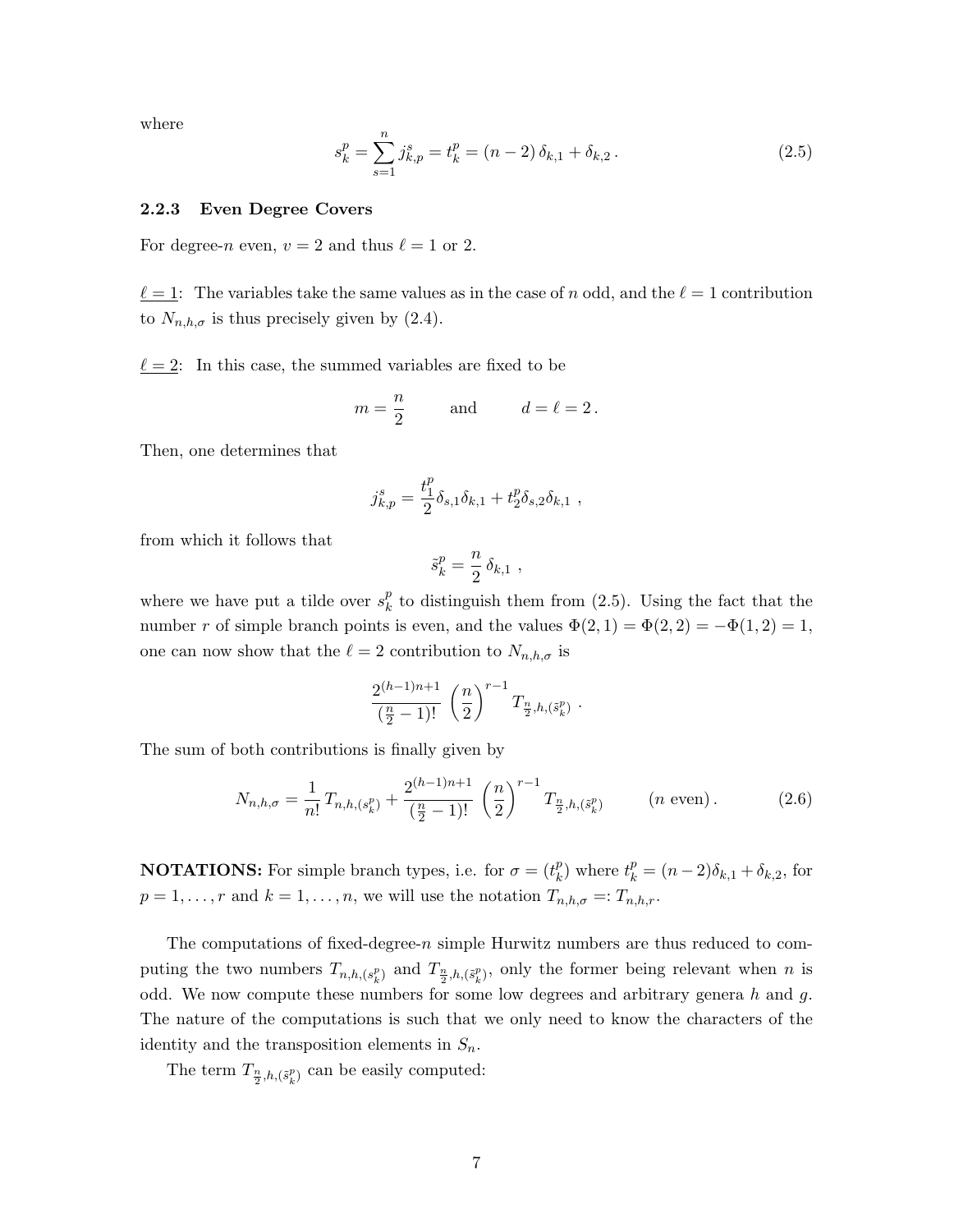**LEMMA 2.1** Let  $\tilde{s}_k^p = n\delta_{k,1}$ . Then,

$$
T_{n,h,(\tilde{s}_k^p)} = n! \sum_{k=1}^n \frac{(-1)^{k+1}}{k} \sum_{n_1 + \dots + n_k = n} \prod_{i=1}^k \left[ \sum_{\gamma \in \mathscr{R}_{n_i}} \left( \frac{n_i!}{f^{\gamma}} \right)^{2h-2} \right].
$$

where  $n_i$  are positive integers,  $\mathscr{R}_{n_i}$  the set of all irreducible representations of  $S_{n_i}$ , and  $f^{\gamma}$ the dimension of the representation  $\gamma$ .

For  $h = 0$ , we can explicitly evaluate this contribution:

**LEMMA 2.2** Let  $\tilde{s}_k^p = n\delta_{k,1}$ . Then,

$$
T_{n,0,(\tilde{s}_k^p)} = \sum_{k=1}^n \frac{(-1)^{k+1}}{k} \sum_{\substack{n_1 + \dots + n_k = n \\ n_i > 0}} {n \choose n_1, \dots, n_k} = \begin{cases} 1, & \text{for } n = 1 \\ 0, & \text{for } n > 1 \end{cases}
$$
 (2.7)

PROOF: The first equality follows from the fact that the order of a finite group is equal to the sum of squares of the dimension of its irreducible representations. The second equality follows by noticing that the expression for  $T_{n,0,(\tilde{s}_k^p)}/n!$  is the *n*-th coefficient of the formal q-expansion of  $\log(\sum_{n=0}^{\infty} q^n/n!)$ , which is a fancy way of writing q.  $\blacksquare$ 

Using (2.4) and (2.6) we have computed closed-form formulas for the simple Hurwitz numbers for arbitrary source and target Riemann surfaces for degrees less than 8 in Appendix C.

#### 2.3 Cautionary Remarks

Hurwitz numbers are sometimes defined to be  $T_{n,h,\sigma}/n!$ , counting orbits as if there were no fixed points of the action  $S_n$  on  $\mathscr{T}_{n,h,\sigma}$ . The master formula obtained by Mednykh uses the Burnside's formula to account for the fixed points. In the case of simple Hurwitz numbers, this will lead to an apparent discrepancy between our results and those obtained by others for even degree covers, the precise reason being that for even degree covers, say of degree- $2n$ , the action of  $(2^n) \in S_{2n}$  on  $\mathcal{I}_{2n,h,\sigma}$  has fixed points which are counted by the second term in (2.6). Consequently, to obtain the usual even degree Hurwitz numbers, we just need to consider the contribution of the first term in (2.6). For odd degree cases, there is no non-trivial fixed points, and our formula needs no adjustment. The following examples of the discussion would be instructive: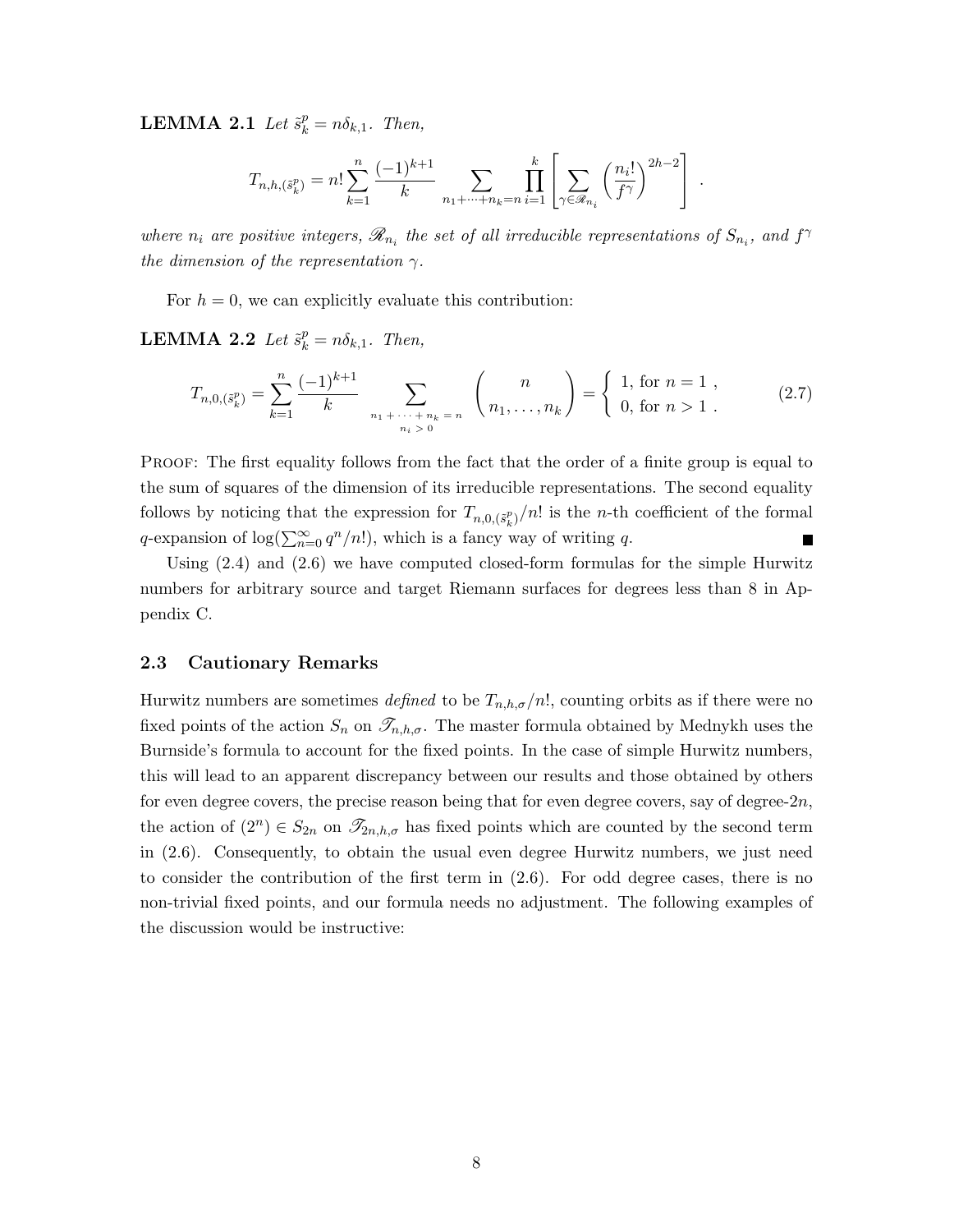#### Example One

Let us explicitly count the double covers of an elliptic curve by genus-q Riemann surfaces. The set  $\mathscr{T}_{2,1,2g-2}$  is given by

$$
\mathscr{T}_{2,1,2g-2} = \left\{(a,b,(2)^{2g-2}) \in S_2^{2g} \mid a b a^{-1} b^{-1} (2)^{2g-2} = 1\right\} .
$$

Since  $S_2$  is commutative and  $(2)^2 = 1$ , any pair  $(a, b) \in S_2 \times S_2$  satisfies the required condition. Hence, the order of  $\mathscr{T}_{2,1,2g-2}$  is four. Now, to count non-equivalent coverings, we need to consider the action of  $S_2$  on the set  $\mathcal{T}_{2,1,2g-2}$  by conjugation. Again, since  $S_2$ is abelian, it is clear that it acts trivially on the set and thus that there are 4 inequivalent double covers of an elliptic curve by genus-g Riemann surfaces. The commonly adopted definition of Hurwitz number, however, specifies that we should take the order of the set  $\mathscr{T}_{2,1,2g-2}$  and divide it by the dimension of  $S_2$ , yielding 2 as its answer. This number 2 is precisely the first contribution in the Burnside's formula:

$$
N_{2,1,2g-2} = \frac{1}{|S_2|} \sum_{\sigma \in S_2} |F_{\sigma}| = \frac{F_{(1^2)}}{2!} + \frac{F_{(2)}}{2!} = 2 + 2 = 4
$$

where  $|F_{\sigma}|$  is the order of the fixed-point set under the action of  $\sigma \in S_2$ . For odd n,  $S_n$  acts freely on the set  $\mathscr{T}_{n,h,r}$ , but for even n, it has fixed points and our formula (2.6) accounts for the phenomenon, truly *counting* the number of inequivalent covers.

To avoid possible confusions, we thus use the following notations to distinguish the two numbers:

$$
\mu_{h,n}^{g,n} := \frac{T_{n,h,r}}{n!}, \quad \text{ for all } n,
$$

and

$$
\tilde{\mu}_{h,n}^{g,n}:=N_{n,h,r}\,.
$$

It turns out that current researchers are mostly interested in  $\mu_{h,n}^{g,n}$ ; for example, it is this definition of simple Hurwitz numbers that appears in the string theory literature and in relation to Gromov-Witten invariants. In this paper, we will compute the numbers  $\tilde{\mu}_{h,n}^{g,n}$  and indicate the  $\ell = 2$  contributions which can be subtracted to yield  $\mu_{h,n}^{g,n}$ . We will however find generating functions only for the case  $\mu_{h,n}^{g,n}$ .

#### EXAMPLE TWO

The above discussion shows that the two numbers  $\tilde{\mu}_{h,n}^{g,n}$  and  $\mu_{h,n}^{g,n}$  differ by the second term in (2.6) and thus are not related by simple multiplicative factors. For  $h = 1$  and  $g = 1$ , however, we have previously observed that  $\tilde{H}_1^1$  given in (2.1) is equal to  $\partial_t \mathscr{F}_1$ , up to an additive constant, implying that

$$
\tilde{\mu}_{1,n}^{1,n} = n \, \mu_{1,n}^{1,n} \; .
$$

This special equality actually follows from Lemma B.2, since we know that  $\tilde{\mu}_{1,n}^{1,n} = \sigma_1(n)$ and since one can show that

$$
\mu_{1,n}^{1,n} := \frac{T_{n,1,0}}{n!} = \sum_{k=1}^n \frac{(-1)^{k+1}}{k} \sum_{m_1 + \dots + m_k = n} \left( \prod_{i=1}^k \pi(m_i) \right) .
$$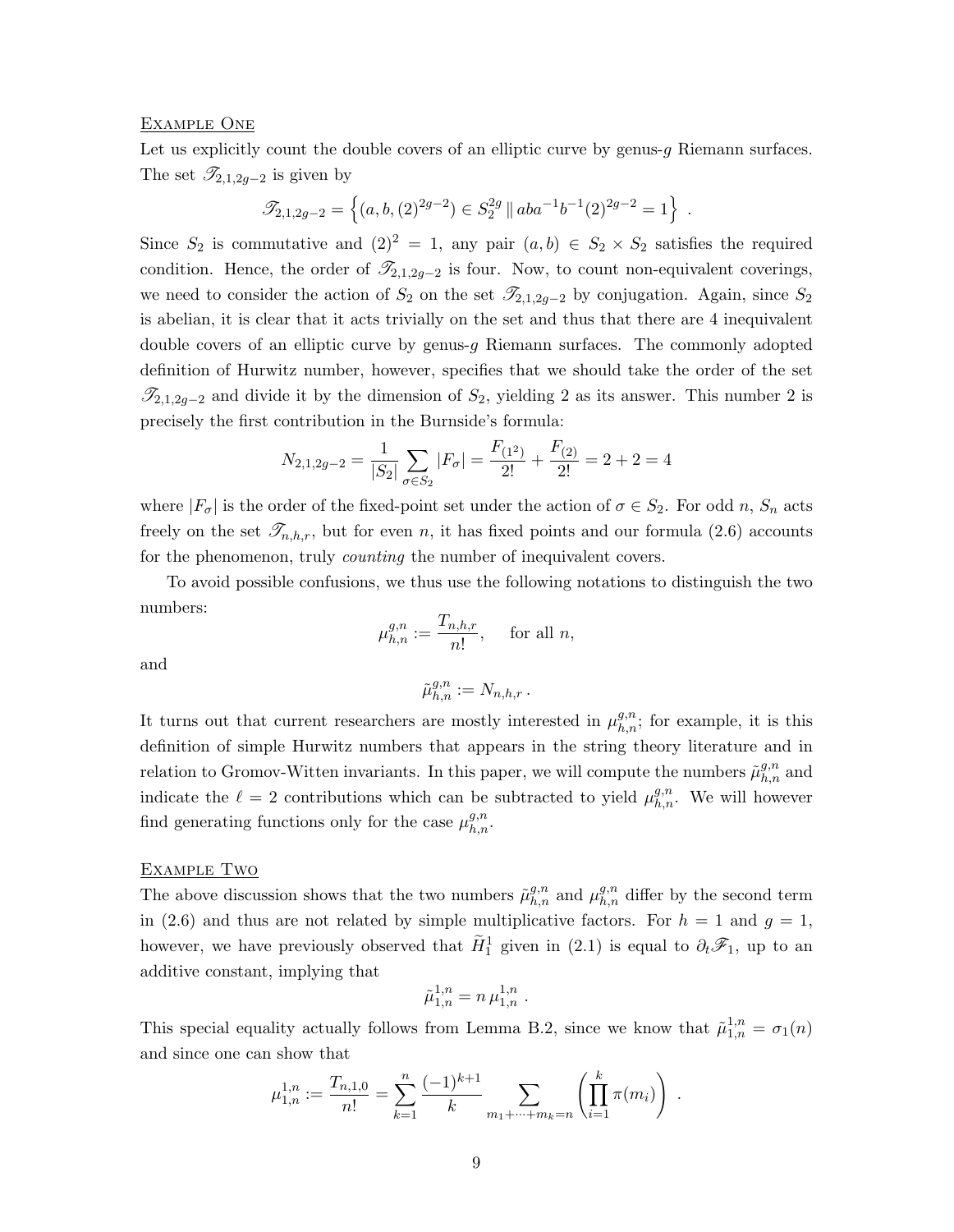#### 2.4 Recursive Solutions to  $T_{n,h,r}$  for an Elliptic Curve  $(h = 1)$

Elliptic curve is the simplest Calabi-Yau manifold and is of particular interest to string theorists. The free energies  $\mathscr{F}_g$  count the numbers  $\mu_{h,n}^{g,n}$ , and string theorists have computed  $\mathscr{F}_q$  for  $g \leq 8$  [R]. Using the approach described in the previous subsection, we have obtained the closed-form formulas for  $N_{n,h,r}$  for  $n < 8$ . For  $h = 1$ , its  $\ell = 1$  parts agree with the known free energies  $\mathscr{F}_q$ . Although our results are rewarding in that they give explicit answers for all  $g$  and  $h$ , further computations become somewhat cumbersome beyond degree 8. For higher degrees, we therefore adopt a recursive method to solve  $T_{n,1,r}$  on a case-by-case basis.

The number of reducible covers  $B_{n,h,\sigma}/n!$  and that of irreducible covers  $T_{n,h,\sigma}/n!$  are related by exponentiation [M2]:

$$
\sum_{\sigma \ge 0} \frac{B_{n,h,\sigma}}{n!} w^{\sigma} = \exp\left(\sum_{\sigma \ge 0} \frac{T_{n,h,\sigma}}{n!} w^{\sigma}\right) ,
$$
 (2.8)

where  $w^{\sigma}$  denotes the multi-product

$$
w^\sigma:=\prod_{p=1}^r\prod_{k=1}^n\,w_{pk}^{t_k^p}
$$

in the indeterminates  $w_{pk}$  and  $\sigma \geq 0$  means  $t_k^p \geq 0, \forall p, k$ . From (2.8), one can derive

$$
B_{n,h,\sigma} = \sum_{k=1}^n \frac{1}{k!} \binom{n}{n_1,\ldots,n_k} \sum_{\substack{n_1+\cdots+n_k=n \ \sigma_1+\cdots+\sigma_k=\sigma}} T_{n_1,h,\sigma_1}\cdots T_{n_k,h,\sigma_k}.
$$

In particular, for simple covers of an elliptic curve, partitioning  $\sigma$  appropriately yields

$$
\frac{T_{n,1,r}}{n!} = \frac{B_{n,1,r}}{n!} - \sum_{k=2}^{n} \frac{1}{k!} \sum_{\substack{n_1 + \dots + n_k = n \\ 2\ell_1 + \dots + 2\ell_k = r}} \binom{r}{2\ell_1, \dots, 2\ell_k} \prod_{i=1}^{k} \frac{T_{n_i,1,2\ell_i}}{n_i!},
$$
\n(2.9)

where  $n_i$  and  $\ell_i$  are positive and non-negative integers, respectively. For fixed degree  $n$ , (2.9) expresses  $T_{n,1,r}$  in terms of lower degree and lower genera Hurwitz numbers, and  $B_{n,1,r}$ . The number  $B_{n,1,r}$  in this case reduces to

$$
B_{n,1,r} = \frac{n!}{2^r} \sum_{k=1}^n \sum_{\substack{n_1 + \dots + n_k = n \\ n_1 \ge n_2 \ge \dots \ge n_k}} \left[ \sum_{i \in \mathcal{I}} p_i (p_i - 1) \prod_{j \ne i} \left( \frac{p_i - 2 - p_j}{p_i - p_j} \right) \right]^r,
$$

where  $p_i = n_i + k - i$  and  $\mathcal{I} = \{i \in \{1, ..., k\} \mid (p_i - 2) \geq 0\}$ . In Appendix D, we provide the explicit values of  $B_{n,h,r}$  for  $n \leq 9$ .

We have implemented the recursion into a *Mathematica* program which, using our results from the previous subsection as inputs, computes  $T_{n,1,r}$  for  $n \geq 8$ . For the sake of demonstration, we present some numerical values of  $T_{n,1,r}/n!$  for  $n \leq 9$  in Appendix E.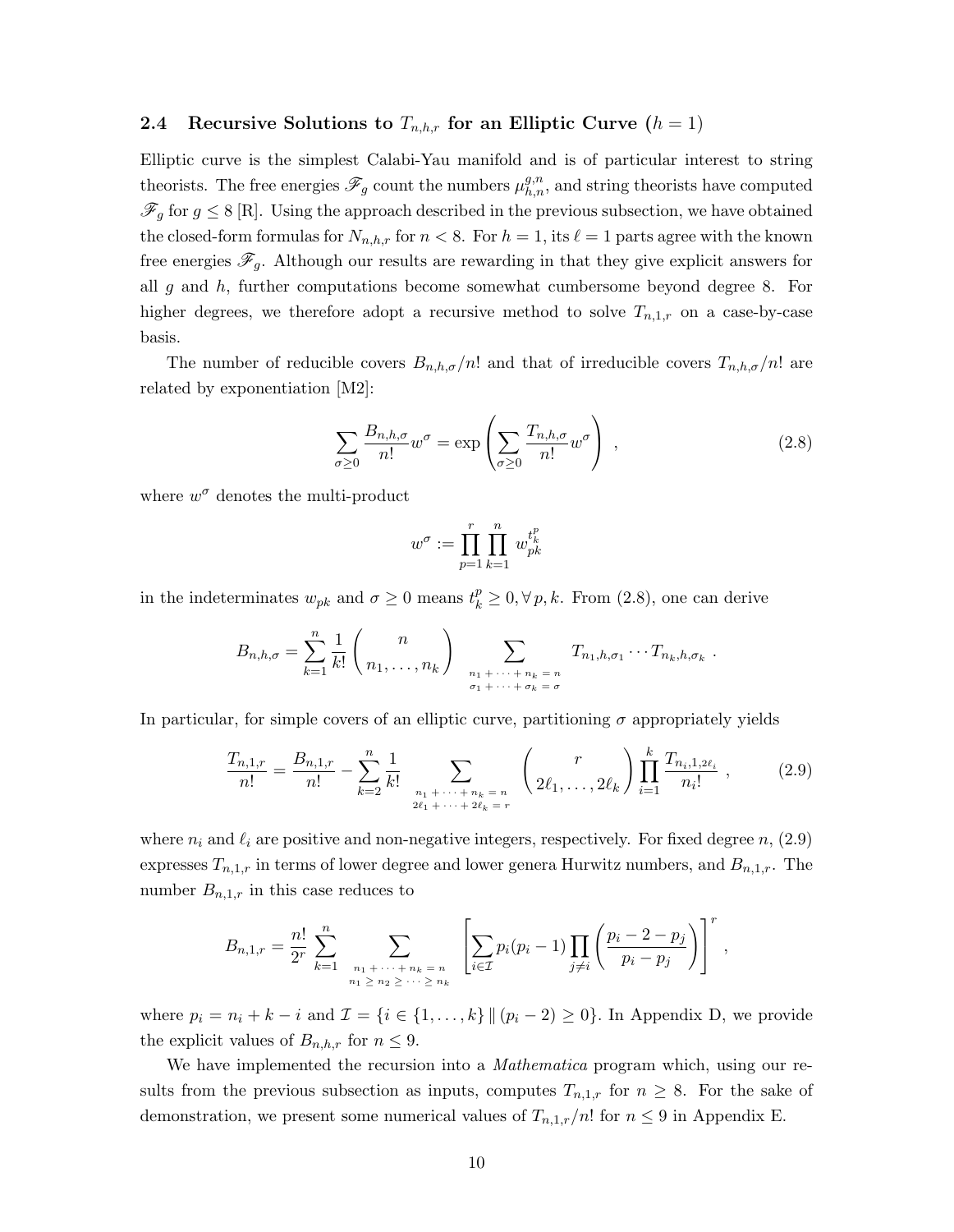### 3 Generating Functions for Simple Hurwitz Numbers

Recently, Göttsche has conjectured an expression for the generating function for the number of nodal curves on a surface  $S$ , with a very ample line bundle  $L$ , in terms of certain universal power series and basic invariants [G]. More precisely, he conjectures that the generating function  $T(S, L)$  for the number of nodal curves may have the form

$$
T(S, L) = \exp (c_2(S) A + K_S^2 B + K_S \cdot LC + L^2 D),
$$

where  $A, B, C, D$  are universal power series in some formal variables and  $K_S$  the canonical line bundle of S.

In a kindred spirit, it would be interesting to see whether such universal structures exist for Hurwitz numbers. For a curve, the analogues of  $K_S$  and  $c_2(S)$  would be the genus of the target and  $L$  the degree of the branched cover. It turns out that for simple Hurwitz numbers, we are able to find their generating functions in closed-forms, but the resulting structure is seen to be more complicated than that for the case of surfaces.

#### 3.1 Summing up the String Coupling Expansions

The free energies  $\mathscr{F}_g$  on an elliptic curve have been computed in [R] up to  $g = 8$ , and their q-expansions agree precisely with our results shown in Appendix E. (Here,  $q = \exp(t)$ , where  $\dot{t}$  is a formal variable dual to the Kähler class of the elliptic curve.)

For a fixed degree  $n < 8$ , we know  $\mathscr{F}_q$  for all g, so we can sum up the expansion

$$
\mathcal{F} = \sum_{g} \lambda^{2g-2} \mathcal{F}_g , \qquad (3.1)
$$

up to the given degree  $n$  in the world-sheet instanton expansion. That is, we are summing up the string coupling expansions, and this computation is a counterpart of "summing up the world-sheet instantons" which string theorists are accustomed to studying.

Consider the following generating function for simple Hurwitz numbers:

$$
\Phi(h) = \sum_{g,n} \frac{T_{n,h,r}}{n!} \frac{\lambda^r}{r!} q^n = \sum_{g,n} \mu_{h,n}^{g,n} \frac{\lambda^r}{r!} q^n , \qquad (3.2)
$$

which coincides with the total free energy  $(3.1)$  for  $h = 1$ . For low degree simple covers of an elliptic curve, we can use our results (E.1) to perform the summation over the number r of simple branch points and get

$$
\Phi(1) = \sum_{g} \lambda^{2g-2} \mathscr{F}_{g}
$$
  
=  $-\log(q^{-1/24} \eta(q)) + 2 \left[ \cosh(\lambda) - 1 \right] q^{2} + 2 \left[ \cosh(3\lambda) - \cosh(\lambda) \right] q^{3}$   
+  $2 \left[ \cosh(6\lambda) + \frac{1}{2} \cosh(2\lambda) - \cosh(3\lambda) + \cosh(\lambda) - \frac{3}{2} \right] q^{4} + \mathcal{O}(q^{5}).$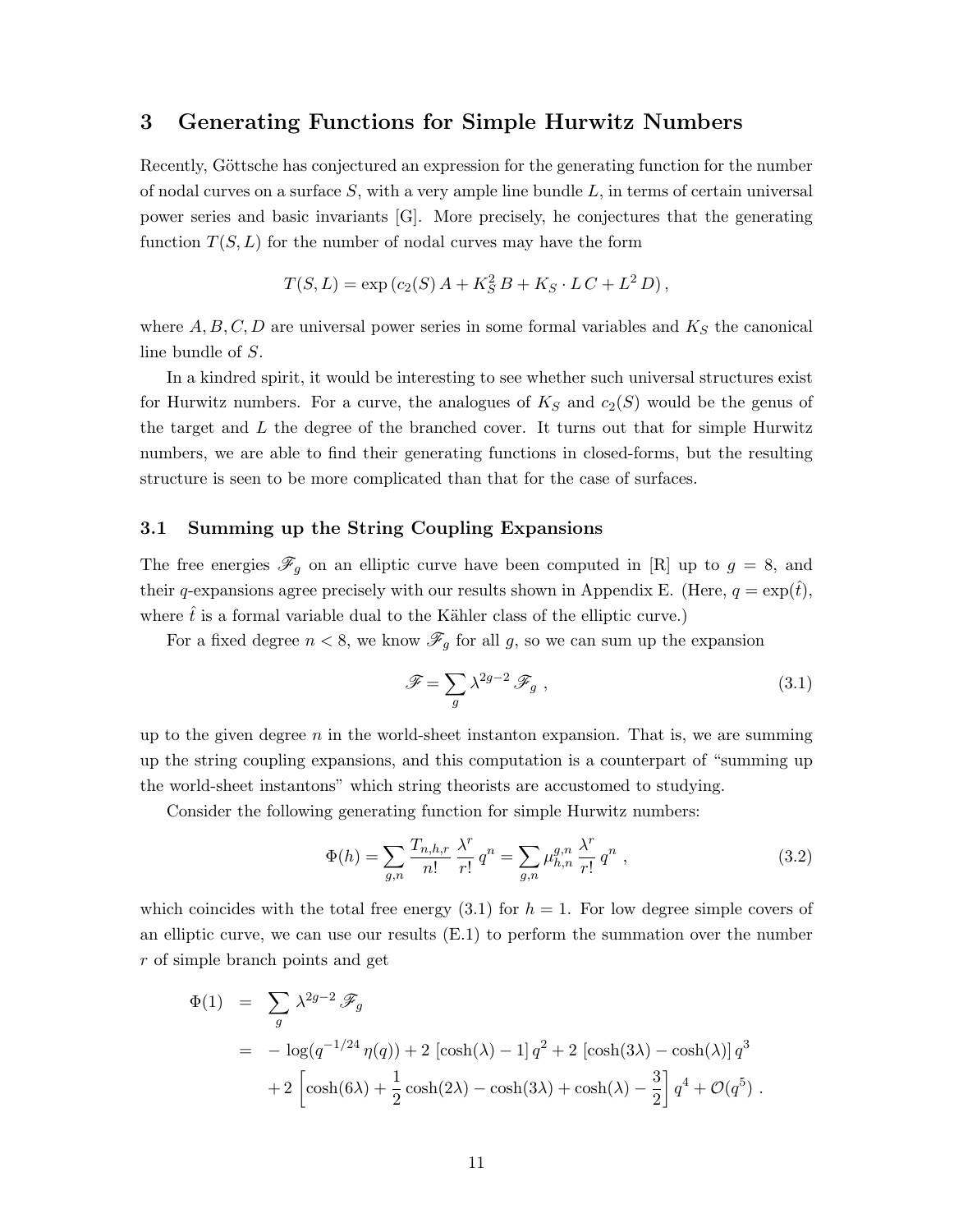The partition function  $Z = e^{\Phi(1)}$  is then given by

$$
Z = 1 + q + 2 \cosh(\lambda) q^{2} + [1 + 2 \cosh(3\lambda)] q^{3} + [1 + 2 \cosh(2\lambda) + 2 \cosh(6\lambda)] q^{4}
$$

$$
+ [1 + 2 \cosh(2\lambda) + 2 \cosh(5\lambda) + 2 \cosh(10\lambda)] q^{5} + \mathcal{O}(q^{6}).
$$

At this point, we can observe a pattern emerging, and indeed, the partition function can be obtained to all degrees from the following statement which, we subsequently discovered, was also given in [D]:

**CLAIM 3.1** The partition function  $Z$ , or the exponential of the generating function for simple Hurwitz numbers, for an elliptic curve target is given by

$$
Z = 1 + q + \sum_{n \ge 2} \left( \sum_{\gamma \in \mathcal{R}_n} \cosh\left[ \binom{n}{2} \frac{\chi_{\gamma}(2)}{f^{\gamma}} \lambda \right] \right) q^n. \tag{3.3}
$$

PROOF: From  $(2.9)$ , we see that

$$
\frac{B_{n,1,r}}{n! \, r!} = \sum_{k=1}^{n} \frac{1}{k!} \sum_{\substack{n_1 + \dots + n_k = n \\ 2\ell_1 + \dots + 2\ell_k = r}} \prod_{i=1}^{k} (\mathscr{F}_{\ell_i+1})_{q^{n_i}}, \tag{3.4}
$$

where, as before,  $n_i$  and  $\ell_i$  are positive and non-negative integers, respectively, and  $(\mathscr{F}_q)_{q^m}$ is the coefficient of  $q^m$  in the genus-g free energy. The numbers  $B_{n,1,r}$  are determined to be

$$
B_{n,1,r} = \begin{cases} n! \binom{n}{2}^r \left[ \sum_{\gamma \in \mathscr{R}_n} \left( \frac{\chi_{\gamma}(2)}{f^{\gamma}} \right)^r \right] & , \text{ for } n \ge 2 ,\\ \delta_{r,0} & , \text{ for } n \le 1 . \end{cases}
$$

Now, multiplying both sides of (3.4) by  $\lambda^r q^n$  and summing over all even  $r \geq 0$  and all  $n \geq 0$ proves the claim.

The argument of hyperbolic-cosine is known as the central character of the irreducible representation  $\gamma$  and can be evaluated as in  $(A.1)$ .

#### Further Recursions for Closed-Form Answers

The above explicit form of the partition function gives rise to a powerful way of recursively solving for the simple Hurwitz numbers  $\mu_{1,n}^{g,n}$  for a given degree n, similar to those given in (E.1). Let us consider this more closely. Suppose that, knowing closed-form formulas for  $\mu^{g_i,n_i}_{1,n_i}$  $a_{i,n_i}^{g_i,n_i}$  for all  $n_i < n$  and arbitrary  $g_i$ , we are interested in deriving a closed-form formula for  $\mu_{1,n}^{g,n}$ , where g is again arbitrary. The key idea is to match the coefficient of  $\lambda^{2g-2}q^n$  in the expansion of the partition function  $Z$  with the coefficient of the same term in the expansion

$$
\exp[\Phi(1)] = 1 + \Phi(1) + \frac{1}{2}[\Phi(1)]^2 + \cdots + \frac{1}{k!}[\Phi(1)]^k + \cdots
$$

The coefficient of  $\lambda^{2g-2}q^n$  in  $\Phi(1)$  contains precisely what we are looking for, namely  $\mu_{1,n}^{g,n}$ . On the other hand, the coefficients of  $\lambda^{2g-2}q^n$  in  $[\Phi(1)]^k$ , for  $k>1$ , are given in terms of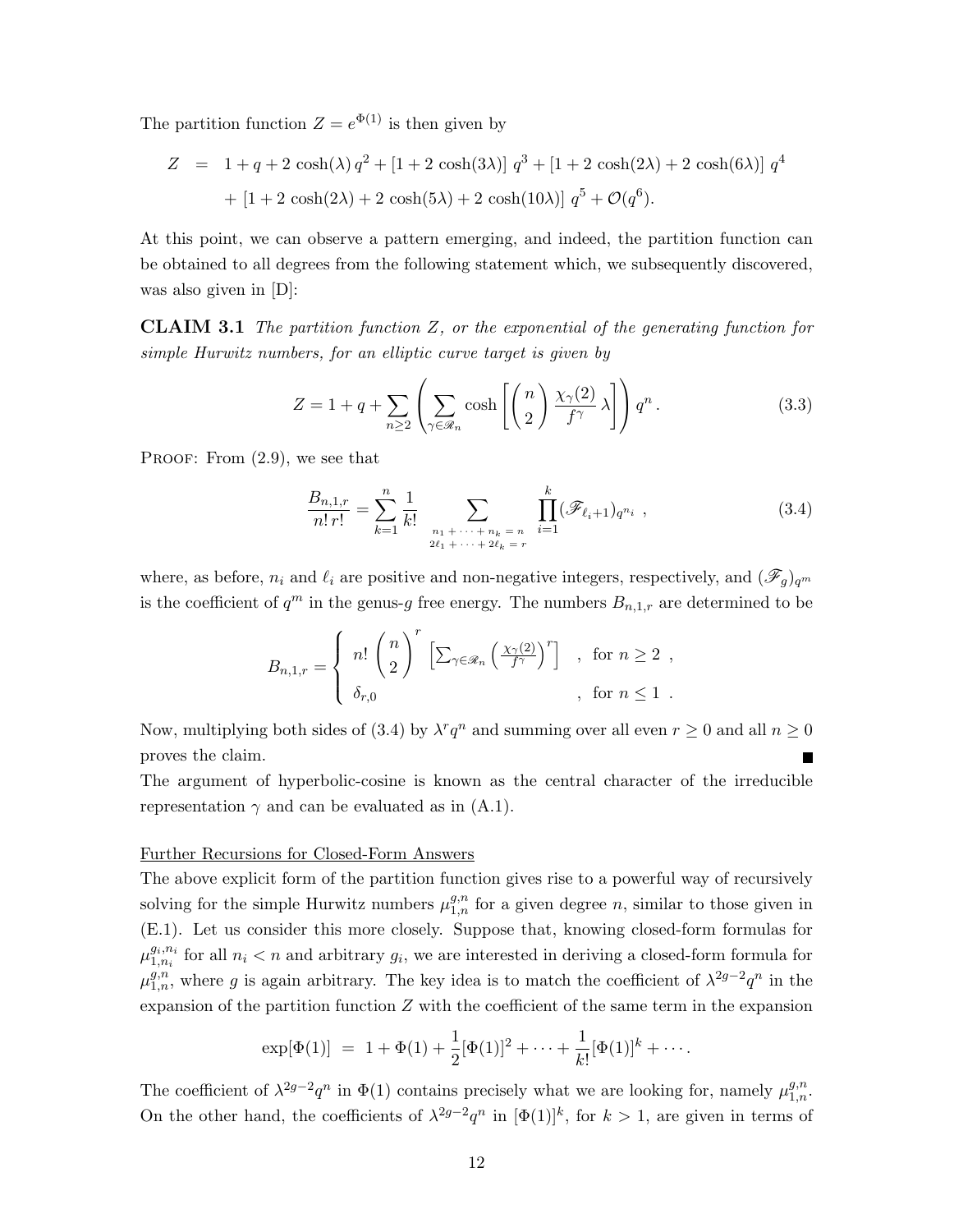$\mu^{g_i,n_i}_{1,n_i}$  $g_i, n_i$ , where  $n_i < n$  and  $g_i \leq g$ . But, by hypothesis, we know  $\mu_{1,n_i}^{g_i,n_i}$  $\sum_{1,n_i}^{g_i,n_i}$  for all  $n_i < n$ , and therefore we can solve for  $\mu_{1,n}^{g,n}$  in a closed-form. Using this method, we have obtained the degree-8 Hurwitz numbers, and the answer agrees with the known results as well as the computation done by our earlier recursive method.

This recursive method also works for determining the general simple Hurwitz numbers  $\mu_{h,n}^{g,n}$ , upon using the general "partition function" (3.5) in place of Z.

#### 3.2 The Generating Functions for Target Curves of Arbitrary Genus

For arbitrary genus targets, there is a natural generalization of the above discussion on the generating functions. We have previously defined the generating function  $\Phi(h)$  to be

$$
\Phi(h) = \sum_{r,n\geq 0} \mu_{h,n}^{g,n} \frac{\lambda^r}{r!} q^n ,
$$

and seen that for  $h = 1$ , it coincides with the total free energy of string theory on an elliptic curve target, where  $\lambda$  is identified with the string coupling constant. For  $h \neq 1$ , however, the formal parameter  $\lambda$  should be actually viewed as the parameter  $\hat{t}_1^1$  dual to the first descendant of the Kähler class. (Unfortunately, we have previously used the notation  $t_k^p$  $\frac{p}{k}$  to denote the branching matrix. Here, to avoid confusions, we use  $\hat{t}$  for the coordinates that appear in the Gromov-Witten theory.) We do not need an extra genus-keeping parameter, because for simple covers of a fixed target space with a given number of marked points  $r$ , choosing the degree of the map fixes the genus of the source Riemann surface uniquely. For the purpose of finding a nice generating function, it is thus convenient to treat  $r$  and  $n$  as independent indices, with the requirement that they be both non-negative.

For  $r = 0$ , our previous computations of the simple Hurwitz numbers need to be modified as

$$
\frac{T_{n,h,0}}{n!} = \sum_{k=1}^n \frac{(-1)^{k+1}}{k} \sum_{\substack{n_1 + \dots + n_k = n \\ n_i > 0}} \prod_{i=1}^k (n_i)!^{2h-2} \left[ \sum_{\gamma \in \mathscr{R}_{n_i}} (f^{\gamma})^{2-2h} \right].
$$

Also, note that  $N_{1,h,r} = \delta_{r,0}$ . Then, we have

**CLAIM 3.2** The generalized "partition function"  $Z(h) = \exp(\Phi(h))$  for all h is given by

$$
Z(h) = 1 + q + \sum_{n \ge 2} \sum_{\gamma \in \mathcal{R}_n} \left(\frac{n!}{f^{\gamma}}\right)^{2h-2} \cosh\left[\left(\frac{n}{2}\right) \frac{\chi_{\gamma}(2)}{f^{\gamma}} \lambda\right] q^n. \tag{3.5}
$$

PROOF: The proof is exactly the same as that of Claim 3.1. One just needs to keep track of extra factors in the general form of  $B_{n,h,r}$ . For genus  $h = 0$ , when applying the Riemann-Hurwitz formula, we must remember to use the correctly defined arithmetic genus of reducible curves and, as a result, sum over all even  $r \geq 0$  in  $B_{n,0,r}$ ; doing so takes into account the degree-1 covers in the exponential.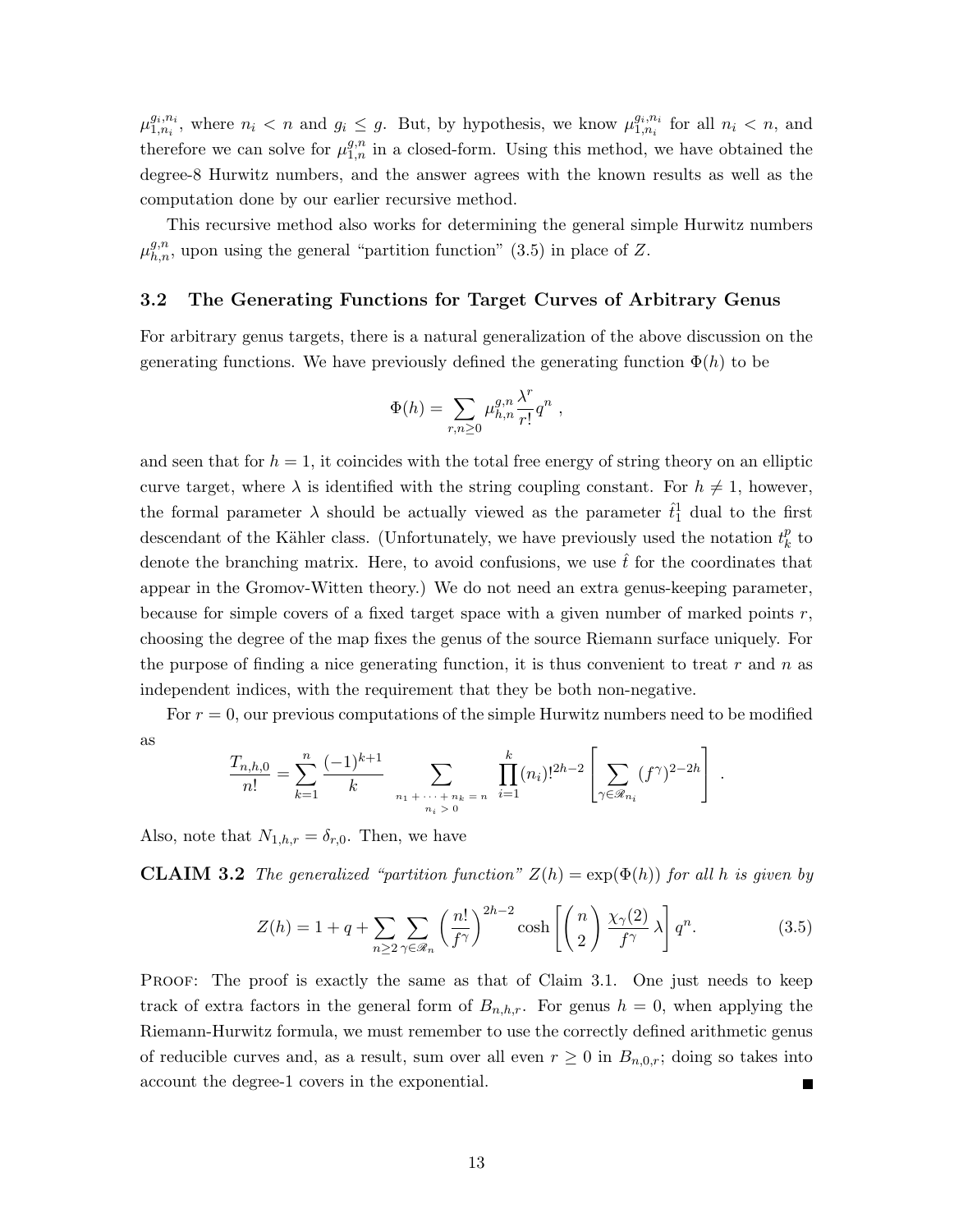## 4 Hodge Integrals on  $\overline{\mathcal{M}}_{q,2}$  and Hurwitz Numbers

In the modern language of Gromov-Witten theory, the simple Hurwitz numbers are equal to

$$
\mu_{h,n}^{g,n} := \frac{T_{n,h,r}}{n!} = \langle \tau_{1,1}^r \rangle_{g,n} ,
$$

where  $r = 2(1-h)n + 2(g-1)$  and  $\tau_{k,1}$  is the k-th descendant of the Kähler class of the target genus- $h$  Riemann surface. We can organize these numbers into a generating function as follows:

$$
H_h^g := \sum_n \frac{1}{r!} \langle \tau_{1,1}^r \rangle_{g,n} (\hat{t}_1^1)^r e^{n\hat{t}} = \sum_n \frac{1}{r!} \frac{T_{n,h,r}}{n!} (\hat{t}_1^1)^r e^{n\hat{t}}, \qquad (4.1)
$$

where  $\hat{t}_1^1$  and  $\hat{t}$  are coordinates dual to  $\tau_{1,1}$  and  $\tau_{0,1}$ , respectively. In this paper, we have determined (4.1) for all g and h up to degree  $n = 7$ .

For  $h = 0$  and  $h = 1$ , these generating functions arise as genus-g free energies of string theory on  $\mathbb{P}^1$  and an elliptic curve as target spaces, respectively, evaluated by setting all coordinates to zero except for  $\hat{t}_1^1$  and  $\hat{t}$ . For definitions of Hodge integrals, see [FP, FP2].

#### 4.1 Generating Functions for Hodge Integrals

The Hurwitz enumeration problem has been so far investigated intensely mainly for branched covers of the Riemann sphere. In this case, the almost simple Hurwitz numbers for covers with one general branch point can be expressed explicitly in terms of certain Hodge integrals. An interesting application of this development is to use the generating function for Hurwitz numbers  $\mu_{0,1}^{g,d}$  $_{0,1}^{g,a}(d)$  to derive a generating function for Hodge integrals over the moduli space  $\overline{\mathcal{M}}_{q,1}$ . More precisely, the formula

$$
F(t,k) := 1 + \sum_{g \ge 1} t^{2g} \sum_{i=0}^{g} k^i \int_{\overline{\mathcal{M}}_{g,1}} \psi^{2g-2+i} \lambda_{g-i} = \left(\frac{t/2}{\sin(t/2)}\right)^{k+1} \tag{4.2}
$$

which was first obtained by Faber and Pandharipande in [FP] by using virtual localization techniques has been rederived by Ekedahl et al. in [ELSV] by using the generating function for Hurwitz numbers for branched covers whose only non-simple branch point has order equal to the degree of the cover.

In this paper, we speculate a possible connection between the Hurwitz numbers for  $\mathbb{P}^1$ and generating functions for Hodge integrals on  $\overline{\mathcal{M}}_{g,n}$ ,  $n \geq 1$ . For this purpose, let us rewrite  $F(t, k)$  as

$$
F(t,k) = 1 + \sum_{g \ge 1} t^{2g} \sum_{i=0}^{g} k^i \int_{\overline{\mathcal{M}}_{g,1}} \frac{\lambda_{g-i}}{1 - \psi_1} . \tag{4.3}
$$

Now, recall that the simple Hurwitz numbers  $\mu_{0,n}^{g,n}(1^n)$ , henceforth abbreviated  $H_{g,n}$ , have the following Hodge integral expression [FanP]:

$$
H_{g,n} := \mu_{0,n}^{g,n} = \frac{(2g-2+2n)!}{n!} \int_{\overline{\mathcal{M}}_{g,n}} \frac{1 - \lambda_1 + \dots + (-1)^g \lambda_g}{\prod_{i=1}^n (1 - \psi_i)} \tag{4.4}
$$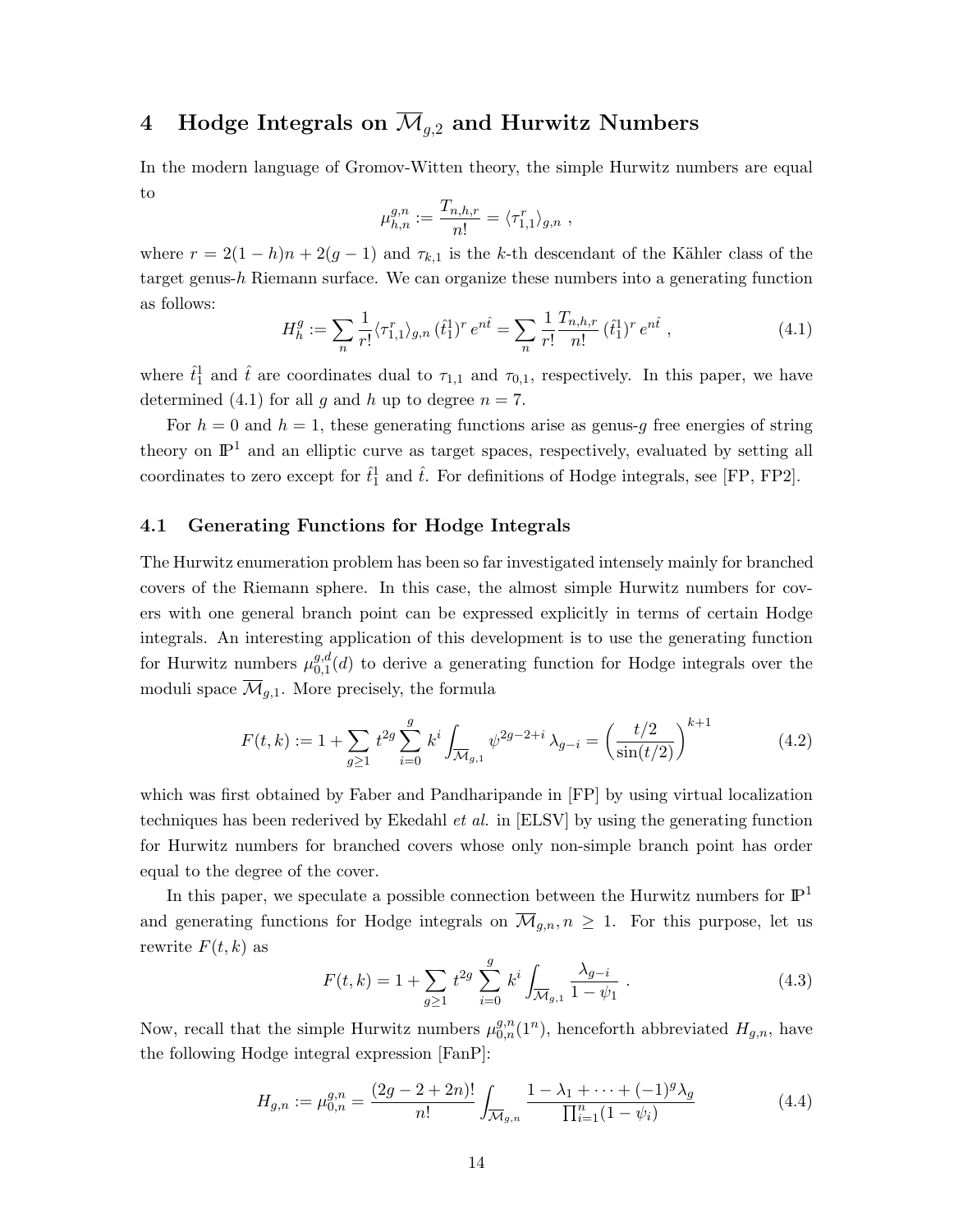for  $(g, n) \neq (0, 1), (0, 2)$ . The degree-1 simple Hurwitz numbers are  $H_{g,1} = \delta_{g,0}$ , thus (4.4) yields the relation

$$
\int_{\overline{\mathcal{M}}_{g,1}} \frac{1 - \lambda_1 + \dots + (-1)^g \lambda_g}{1 - \psi_1} = 0, \text{ for } g \ge 1.
$$

which implies from (4.3) that  $F(t, -1) = 1$ , in accord with the known answer (4.2). Naively, we thus see that the simple Hurwitz numbers are coefficients of  $F(t, k)$  evaluated at special k.

In a similar spirit, we can speculate a crude generating function for Hodge integrals with two marked points:

$$
G(t,k) = \frac{1}{2} + \sum_{g \ge 1} t^{2g} \sum_{i=0}^{g} k^i \int_{\overline{\mathcal{M}}_{g,2}} \frac{\lambda_{g-i}}{(1 - \psi_1)(1 - \psi_2)}.
$$

Our goal is to find a closed-form expression for this generating function  $G(t, k)$ . Without much work, we can immediately evaluate  $G(t, k)$  at certain special values of k:

**CLAIM 4.1** The generating function  $G(t, k)$  can be evaluated at  $k = -1$  to be

$$
G(t, -1) = \frac{1}{2} - \frac{1}{t^2} \left( \cos t + \frac{t^2}{2} - 1 \right) = \frac{1}{2} \left( \frac{\sin(t/2)}{t/2} \right)^2 , \qquad (4.5)
$$

and similarly at  $k = 0$  to be

$$
G(t,0) = \frac{1}{2} \left( \frac{t}{\sin t} \right) = \frac{1}{2} \frac{t/2}{\sin(t/2)} \frac{1}{\cos(t/2)}.
$$
 (4.6)

PROOF: At  $k = -1$ , we can use (4.4) to get

$$
G(t, -1) = \sum_{g \ge 0} (-1)^g \frac{2 t^{2g}}{(2g+2)!} H_{g,2} .
$$
 (4.7)

П

We have previously computed  $H_{g,2} = N_{2,0,2g+2}/2 = 1/2$ , and we can then perform the summation in (4.7) and get the desired result. To evaluate  $G(t, 0)$ , we use the following  $\lambda_q$ -conjecture, which has been recently proven by Faber and Pandharipande [FP2]:

$$
\int_{\overline{\mathcal{M}}_{g,n}} \psi_1^{\alpha_1} \cdots \psi_n^{\alpha_n} \lambda_g = \begin{pmatrix} 2g+n-3 \\ \alpha_1, \dots, \alpha_n \end{pmatrix} \int_{\overline{\mathcal{M}}_{g,1}} \psi_1^{2g-2} \lambda_g.
$$

One can now compute

$$
\int_{\overline{\mathcal{M}}_{g,2}} \frac{\lambda_g}{(1-\psi_1)(1-\psi_2)} = \frac{(2^{2g-1}-1)}{(2g)!} |B_{2g}|
$$

and obtain the result.

To extract the terms without  $\lambda_k$  insertions, consider the scaling limit

$$
G(t k^{\frac{1}{2}}, k^{-1}) = \frac{1}{2} + \sum_{g \ge 1} t^{2g} \sum_{i=0}^{g} k^{g-i} \int_{\overline{\mathcal{M}}_{g,2}} \frac{\lambda_{g-i}}{(1 - \psi_1)(1 - \psi_2)}
$$
  

$$
\xrightarrow{k \to 0} \frac{1}{2} + \sum_{g \ge 1} t^{2g} \sum_{i=0}^{g} \int_{\overline{\mathcal{M}}_{g,2}} \frac{1}{(1 - \psi_1)(1 - \psi_2)}.
$$
 (4.8)

The asymptotic behavior (4.8) can be explicitly evaluated as follows: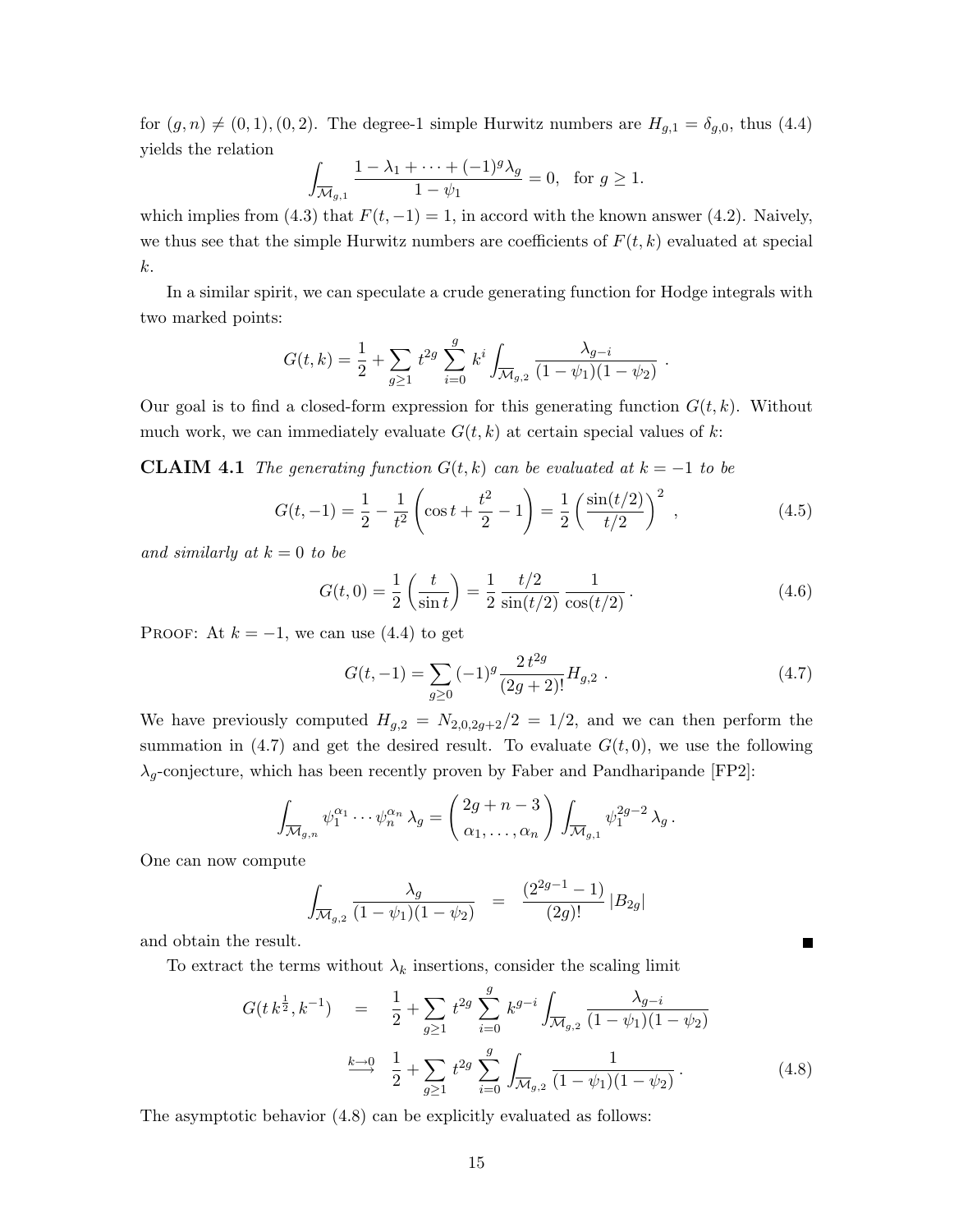**CLAIM 4.2** The asymptotic limit of  $G(t, k)$  is

$$
G(t k^{\frac{1}{2}}, k^{-1}) \xrightarrow{k \to 0} \frac{\exp(t^2/3)}{2 t} \sqrt{\pi} \operatorname{Erf} \left[\frac{t}{2}\right] ,
$$

and thus, the integrals can be evaluated to be

$$
\int_{\overline{\mathcal{M}}_{g,2}} \frac{1}{(1-\psi_1)(1-\psi_2)} = \frac{1}{2} \sum_{m=0}^{g} \frac{1}{m! \, 12^m} \frac{(g-m)!}{(2g-2m+1)!} .
$$

Proof: This is an easy consequence of the following Dijkgraaf's formula which appeared in the work of Faber [Fa]:

$$
\langle \tau_0 \tau(w) \tau(z) \rangle = \exp\left(\frac{(w^3 + z^3)\hbar}{24}\right) \sum_{n \ge 0} \frac{n!}{(2n+1)!} \left[\frac{1}{2} wz(w+z)\hbar\right]^n \tag{4.9}
$$

where  $\tau(w) = \sum_{n\geq 0} \tau_n w^n$  and  $\hbar$  is a formal genus-expansion parameter defined by

$$
\langle \quad \rangle = \sum_{g \geq 0} \langle \quad \rangle_g \, \hbar^g \; .
$$

Setting  $w = z = \hbar^{-1} = t$  in (4.9) and noting that

$$
\sum_{n\geq 0} \frac{1}{(2n+1)!!} t^{2n+1} = e^{t^2/2} \sqrt{\frac{\pi}{2}} \operatorname{Erf} \left[ \frac{t}{\sqrt{2}} \right]
$$

gives the result, upon using the string equation on the left-hand side.

For future reference, it would be desirable to find an explicit series expansion of  $G(t, k)$ . Using Faber's Maple program for computing the intersection numbers on  $\overline{M}_{g,n}$  [Fa2], the generating function can be seen to have an expansion of the form

$$
G(t,k) = \frac{1}{2} + \left(\frac{1}{12} + \frac{1}{8}k\right)t^2 + \left(\frac{7}{720} + \frac{73}{2880}k + \frac{49}{2880}k^2\right)t^4 + \left(\frac{31}{30240} + \frac{253}{72576}k + \frac{983}{241920}k^2 + \frac{1181}{725760}k^3\right)t^6 + \mathcal{O}(t^8). \tag{4.10}
$$

#### 4.2 Relation to Hurwitz Numbers  $\mu_{h,2}^{g,2k}$  $\binom{g,2k}{h,2}(k,k)$

We now relate the generating function  $G(t, k)$  to the Hurwitz numbers  $\mu_{h, 2}^{g, 2k}$  $h^{g,\text{2k}}_{h,2}(k,k)$ , which we are able to compute explicitly. This connection allows us to evaluate  $G(t, k)$  for all  $k \in \mathbb{Z}_{\leq 0}$ . From the work of [ELSV], we know that

$$
\mu_{0,2}^{g,2k}(k,k) = \frac{(2k+2g)!}{2} \frac{k^{2k}}{(k!)^2} \int_{\overline{M}_{g,2}} \frac{c(\Lambda_{g,2}^{\vee})}{(1-k\psi_1)(1-k\psi_2)},
$$

which we can rewrite as

$$
\mu_{0,2}^{g,2k}(k,k) = \frac{(2k+2g)!}{2} \frac{k^{2k+2g-1}}{(k!)^2} \sum_{i=0}^g k^i \int_{\overline{M}_{g,2}} \frac{(-1)^{g-i} \lambda_{g-i}}{(1-\psi_1)(1-\psi_2)}.
$$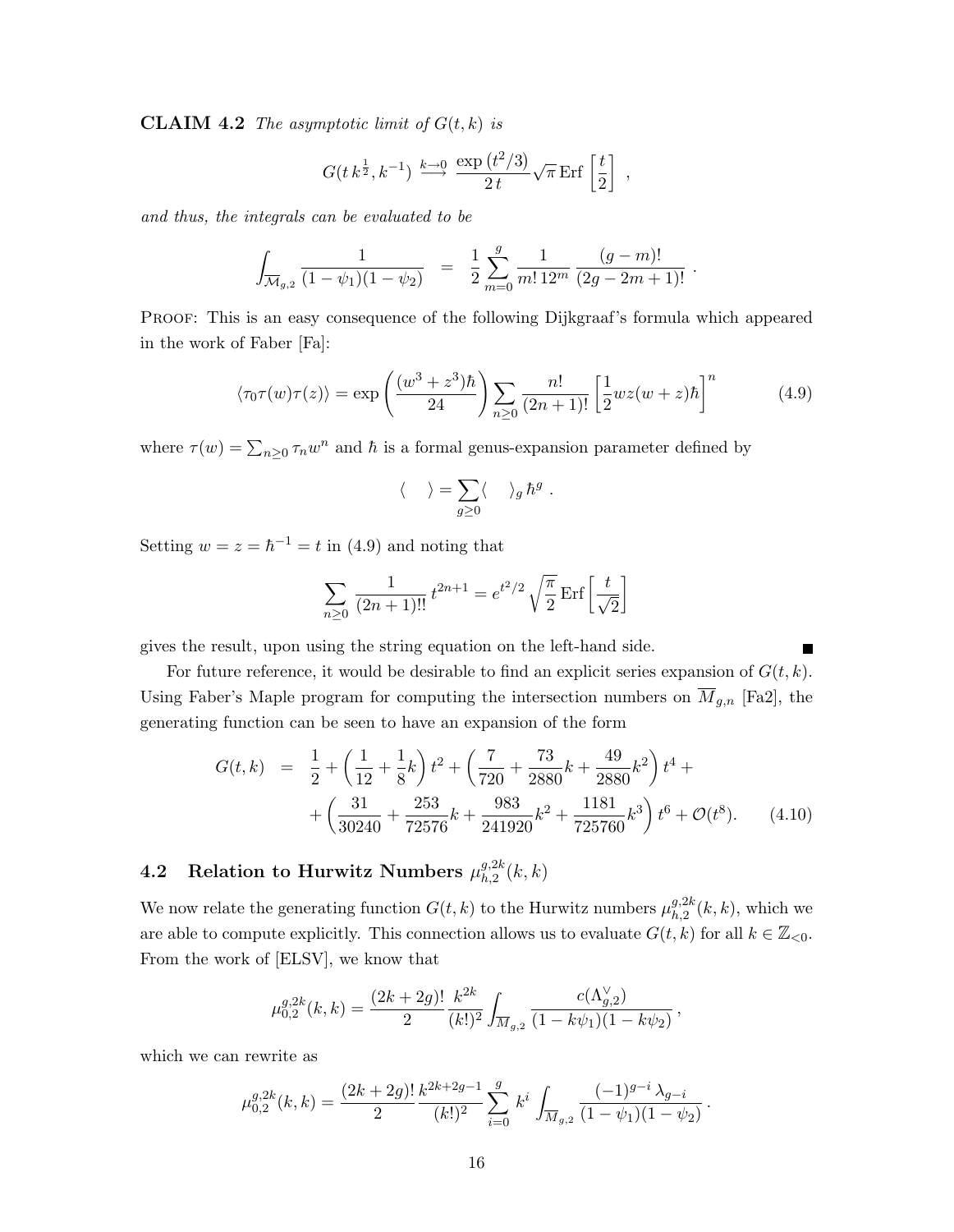This implies that for integers  $k > 0$ ,

$$
G(it, -k) = \frac{1}{2} + \sum_{g \ge 1} \frac{2 t^{2g}}{(2k+2g)!} \frac{(k!)^2}{k^{2k+2g-1}} \mu_{0,2}^{g,2k}(k, k).
$$
 (4.11)

By using the expansion (4.10) and matching coefficients with (4.11), one can thus obtain the Hurwitz numbers  $\mu_{0,2}^{g,2k}$  $_{0,2}^{g,2k}(k,k)$ . We have listed the numbers for  $g \leq 4$  in Appendix F.

It is in fact possible to determine the Hurwitz numbers  $\mu_{0,2}^{g,2k}$  $_{0,2}^{g,2\kappa}(k,k)$  from the work of Shapiro et al. on enumeration of edge-ordered graphs [SSV]. According to theorem 9 of their paper, (Actually, their formula has a minor mistake for the case when  $n = 2k$  is partitioned into  $(k, k)$  for odd genus. More precisely, when the summation variable s in their formula equals  $(g + 1)/2$ , for an odd genus g, there is a symmetry factor of  $1/2$  in labeling the edges because the two disconnected graphs are identical except for the labels.) the Hurwitz numbers  $\mu_{0,2}^{g,2k}$  $_{0,2}^{g,\text{2k}}(k,k)$  are given by

$$
\mu_{0,2}^{g,2k}(k,k) = N(2k, 2k + 2g, (k,k)) - {2k \choose k} \frac{(2k+2g)!}{(2k)!} k^{2k-2+2g} \times \times \frac{1}{2} \left[ \sum_{s=0}^{g+1} \delta_{2s}^k \delta_{2g+2-2s}^k \right],
$$
\n(4.12)

where the numbers  $\delta_{2g}^k$  are defined by

$$
\sum_{g=0}^{\infty} \delta_{2g}^k t^{2g} = \left(\frac{\sinh(t/2)}{t/2}\right)^{k-1}
$$

and can be written explicitly as

$$
\delta_{2g}^k = \frac{1}{(k+2g-1)!} \sum_{m=0}^{k-1} {k-1 \choose m} (-1)^m \left(\frac{k-1}{2} - m\right)^{k+2g-1}
$$

The number  $N(2k, 2k+2g, (k, k))$ , which counts the number of certain edge-ordered graphs, is given by

$$
N(2k, 2k + 2g, (k, k)) = \frac{|C(k, k)|}{[(2k)!]^2} \sum_{\rho \vdash 2k} f^{\rho}(h(\rho') - h(\rho))^{2k + 2g} \chi_{\rho}(k, k), \tag{4.13}
$$

.

where  $|C(k, k)|$  is the order of the conjugacy class  $C(k, k)$ ,  $\rho'$  is the partition conjugate to  $\rho$ , and  $h(\rho) = \sum_{i=1}^{m} (i-1)\rho_i$  for  $\rho = (\rho_1, \ldots, \rho_m) \vdash 2k$ . Hence, the problem of finding  $\mu_{0,2}^{g,2k}$  $_{0,2}^{g,z\kappa}(k,k)$ reduces down to evaluating (4.13).

### CLAIM 4.3 For  $k \geq 2$ ,

$$
N(2k, 2k + 2g, (k, k)) = \frac{(k-1)!}{2k \cdot k! (2k)!} \left\{ \frac{2 [k (k-2)]^{2g+2k} (2k)!}{k! (1+k)!} + \sum_{m=0}^{k-1} {2k-1 \choose m} (-1)^m [k (2k - 2m - 1)]^{2k+2g} + \right\}
$$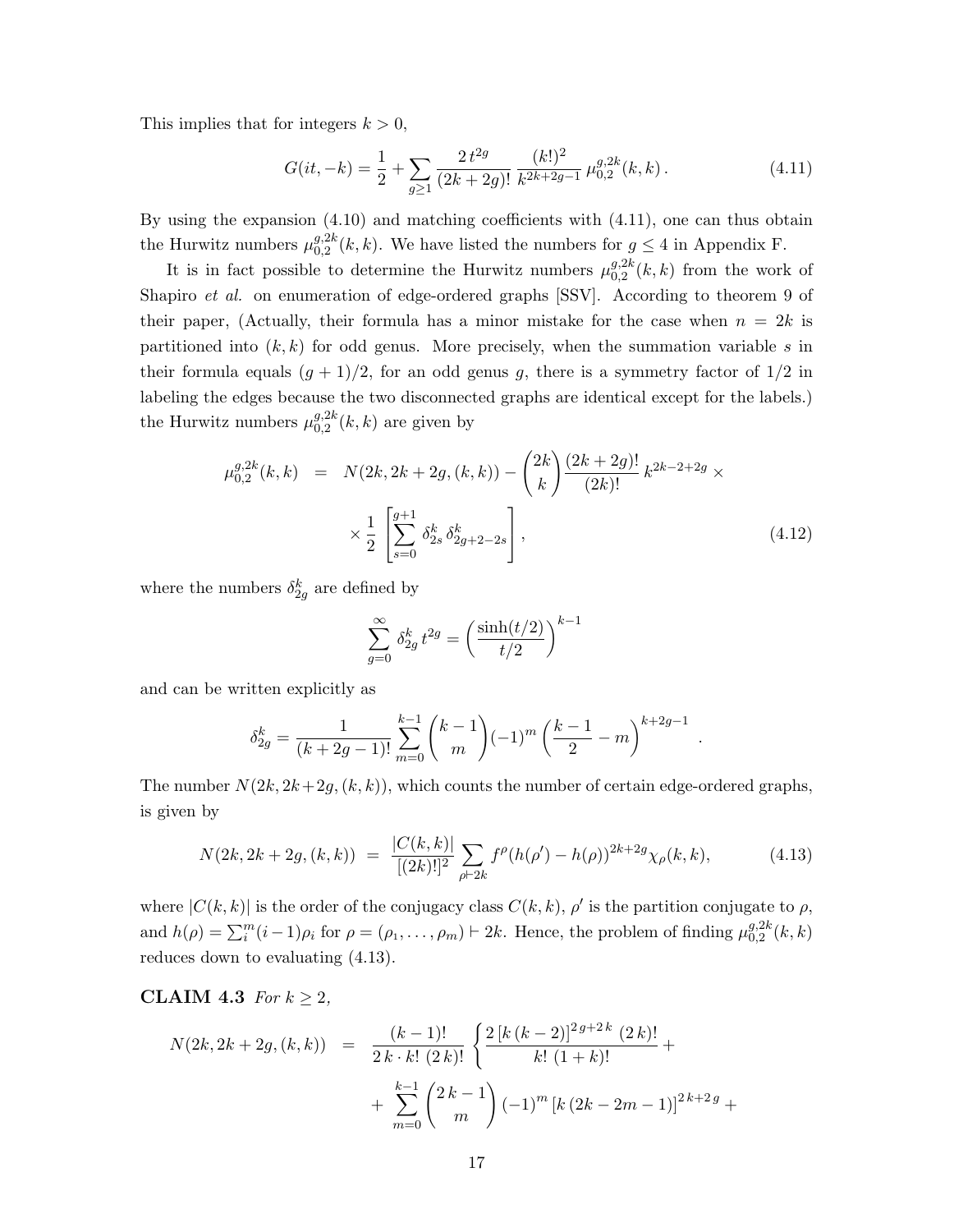$$
+\sum_{m=k}^{2k-1} {2k-1 \choose m} (-1)^{m-1} [k (2k-2m-1)]^{2k+2g} +
$$
  
+ 
$$
2\sum_{m=0}^{k-3} \sum_{p=1}^{k-m-1} {k-1 \choose m} {k-1 \choose m+p} \times
$$
  

$$
\times \frac{p^2}{k^2 - p^2} \frac{(2k)!}{(k!)^2} (-1)^{p+1} [k (k-2m-p-1)]^{2k+2g}.
$$

PROOF: To each irreducible representation labeled by  $\rho = (\rho_1, \ldots, \rho_j) \vdash 2k$ , we can associate a Young diagram with j rows, the  $i<sup>th</sup>$  row having length  $\rho_i$ . According to the *Murnaghan*-Nakayama rule, the diagram corresponding to an irreducible representation  $\rho$  for which  $\chi_{\rho}(k, k) \neq 0$ , must be either (a) a hook or (b) a union of two hooks. After long and tedious computations, we arrive at the following results:

(a) There are  $2k$  "one-hook" diagrams.

(i) The diagram with leg-length m for  $0 \le m \le k - 1$  gives

$$
f^{\rho} = \binom{2k-1}{m}, \ \chi_{\rho}(k,k) = (-1)^m, \ h(\rho') - h(\rho) = k(2k - 2m - 1).
$$

(*ii*) The diagram with leg-length m for  $k \le m \le 2k - 1$  gives

$$
f^{\rho} = \binom{2k-1}{m}, \ \chi_{\rho}(k,k) = (-1)^{m-1}, \ h(\rho') - h(\rho) = k(2k - 2m - 1).
$$

(b) There are  $k(k-1)/2$  "two-hook" diagrams.

(i) For each value of m and p satisfying  $0 \le m \le k-3$  and  $1 \le p \le k-m-1$ , respectively, there is a diagram with  $k - m$  columns and  $p + m + 1$  rows. Such diagram has

$$
f^{\rho} = {k-1 \choose m} {k-1 \choose m+p} \frac{p^2}{k^2 - p^2} \frac{(2k)!}{(k!)^2},
$$
  

$$
\chi_{\rho}(k,k) = 2(-1)^{p+1}, \ h(\rho') - h(\rho) = k(k-2m-p-1).
$$

 $(ii)$  One diagram has 2 columns and k rows. It corresponds to the irreducible representation with  $(21)$ 

$$
f^{\rho} = \frac{(2k)!}{k!(k+1)!}, \ \chi_{\rho}(k,k) = 2, \ h(\rho') - h(\rho) = k(k-2).
$$

Furthermore, after some simple combinatorial consideration, we find that  $|C(k, k)| =$  $(2k)!(k-1)!/(2k\cdot k!)$ . Finally, substituting in (4.13) the values of  $f^{\rho}, \chi_{\rho}(k, k)$  and  $h(\rho') - h(\rho)$ for the above  $k(k+3)/2$  irreducible representations gives the desired result.

By using (4.11) and (4.12), we can now rewrite  $G(it, -k)$  as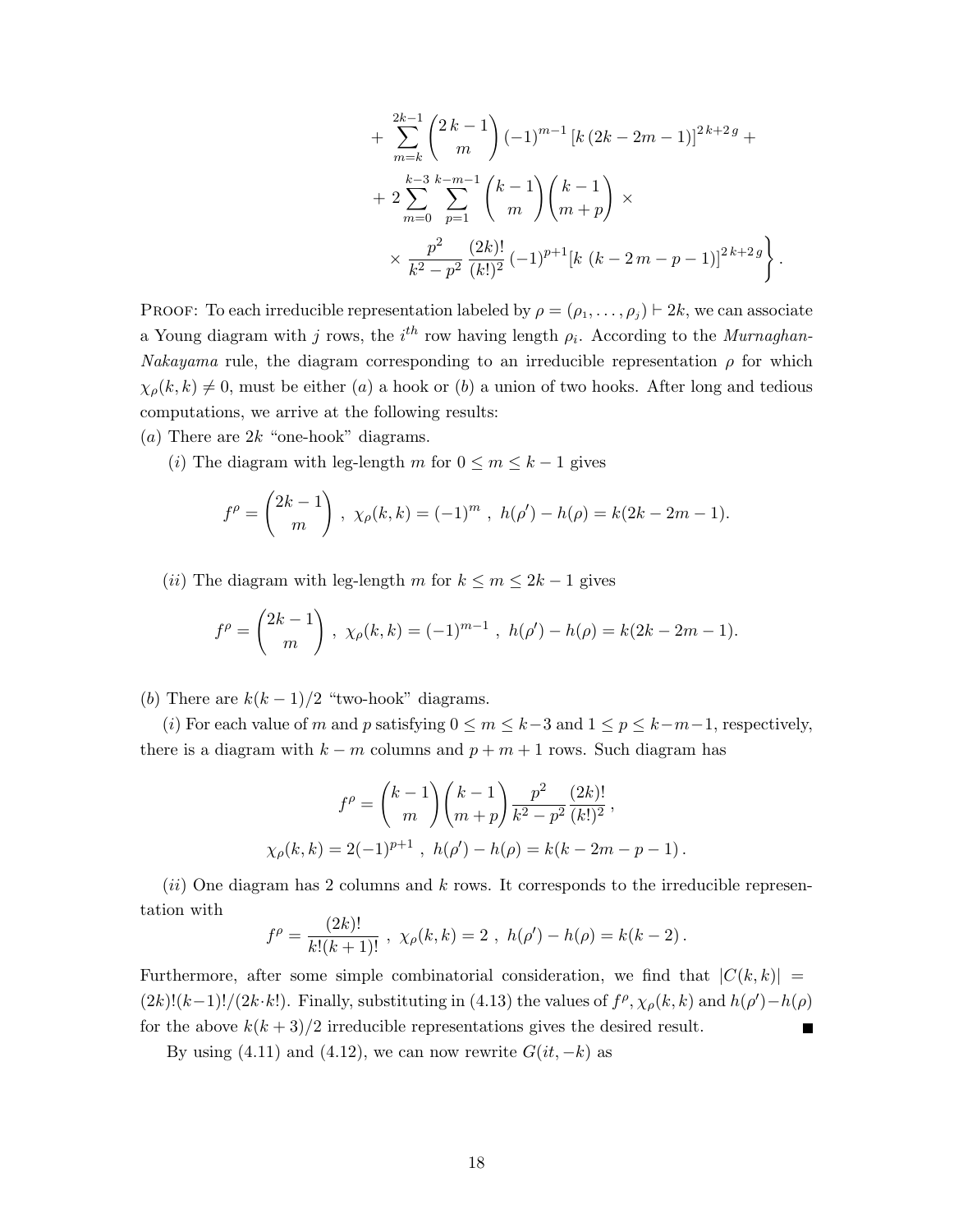**CLAIM 4.4** For integral  $k \geq 2$ ,

$$
G(it, -k) = \frac{2 (k-1)!}{(k+1)! t^{2k}} \cosh[(k-2)t] + \frac{2 (k!)^2}{k (2k)! t^{2k}} \sum_{m=0}^{k-1} {2k-1 \choose m} (-1)^m \cosh[(2k-2m-1)t] + \frac{2}{k t^{2k}} \sum_{m=0}^{k-3} \sum_{p=1}^{k-m-1} {k-1 \choose m} {k-1 \choose m+p} \frac{p^2}{k^2 - p^2} (-1)^{p+1} \cosh[(k-2m-p-1)t] - \frac{1}{k t^2} \left(\frac{\sinh[t/2]}{(t/2)}\right)^{2k-2}.
$$
 (4.14)

PROOF: By substituting the expression (4.12) into (4.11) and summing over the  $\delta$  terms, we get

$$
G(it, -k) = \frac{1}{2} + \sum_{g \ge 1} \frac{2 (k!)^2 t^{2g}}{(2k + 2g)! k^{2k + 2g - 1}} N(2k, 2k + 2g, (k, k))
$$
  

$$
- \frac{1}{kt^2} \left( \frac{\sinh(t/2)}{t/2} \right)^{2k - 2} + \frac{\delta_0^k \delta_0^k}{kt^2} + \frac{2}{k} \delta_0^k \delta_2^k
$$
  

$$
= \frac{1}{2} + \sum_{\ell \ge 0} \frac{2 (k!)^2 t^{2\ell - 2k}}{(2\ell)! k^{2\ell - 1}} N(2k, 2\ell, (k, k)) - \sum_{\ell \ge 0} \frac{2 (k!)^2 t^{2\ell - 2k}}{(2\ell)! k^{2\ell - 1}} N(2k, 2\ell, (k, k))
$$
  

$$
- \frac{1}{kt^2} \left( \frac{\sinh(t/2)}{t/2} \right)^{2k - 2} + \frac{\delta_0^k \delta_0^k}{kt^2} + \frac{2}{k} \delta_0^k \delta_2^k.
$$
  
(4.15)

But, by Lemma B.3,  $N(2k, 2\ell, (k, k)) = 0$  for  $\ell \leq k - 2$ . Furthermore, we have

$$
-\frac{2(k!)^2}{(2k)!k^{2k-1}}N(2k, 2k, (k, k)) + \frac{2}{k}\delta_0^k \delta_2^k = -\frac{2(k!)^2}{(2k)!k^{2k-1}}\mu_{0,2}^{0,2k}(k, k) = -\frac{1}{2},
$$

and

$$
-\frac{2(k!)^2}{(2k-2)!k^{2k-3}t^2}N(2k,2k-2,(k,k))+\frac{\delta_0^k\delta_0^k}{kt^2}\propto N_c(2k,2k-2,(k,k))=0,
$$

where we have used the known fact [SSV] that

$$
\mu_{0,2}^{0,2k}(k,k) = \binom{2k}{k} \frac{k^{2k-1}}{4}
$$

and Lemma B.4. Thus, we have

$$
G(it, -k) = \sum_{\ell \ge 0} \frac{2 (k!)^2 t^{2\ell - 2k}}{(2\ell)! k^{2\ell - 1}} N(2k, 2\ell, (k, k)) - \frac{1}{kt^2} \left( \frac{\sinh(t/2)}{t/2} \right)^{2k - 2},
$$

where the first term can now be easily summed to yield our claim.

 $\blacksquare$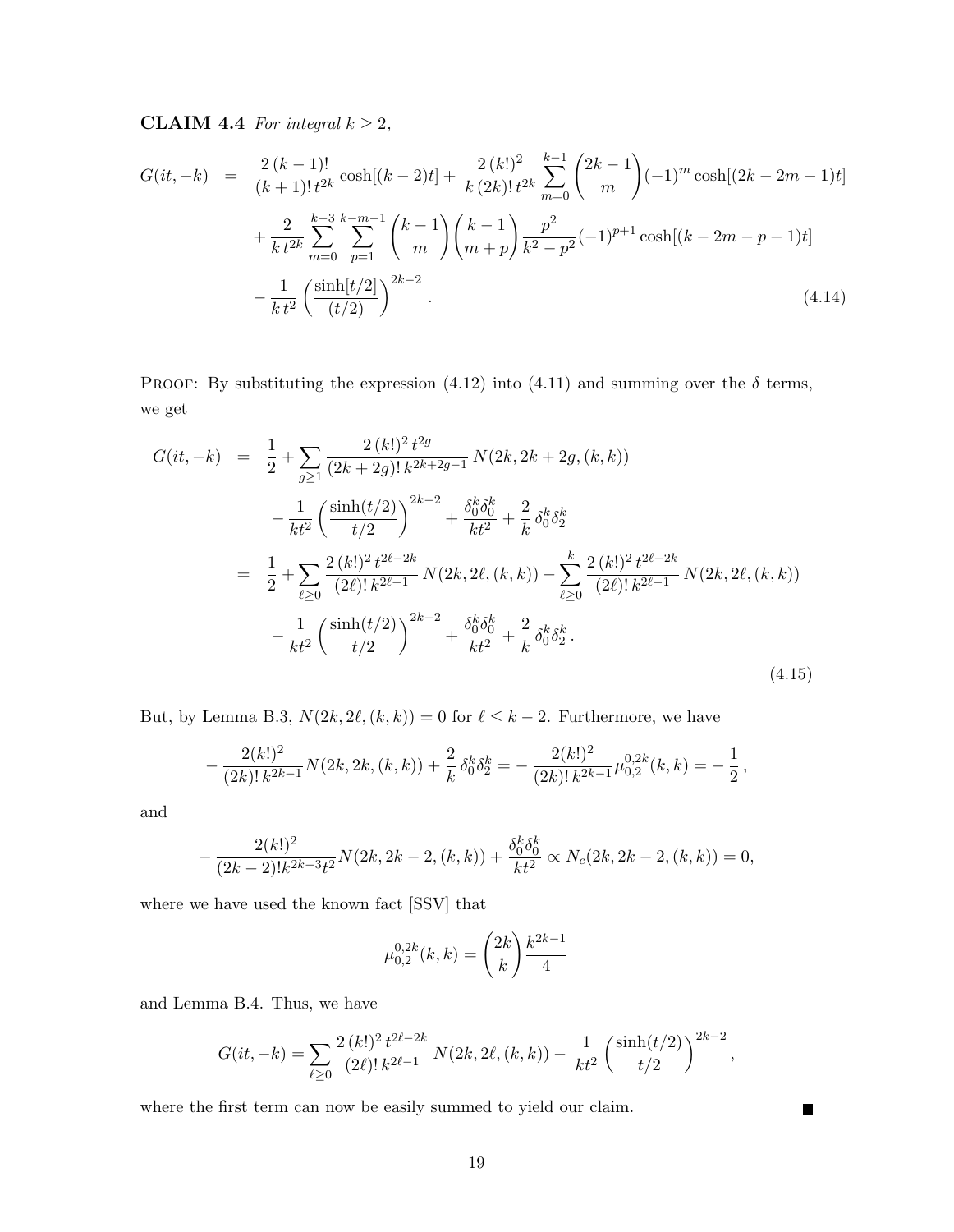It turns out that there are some magical simplifications, and we find for a few low values of  $k$  that

$$
G(t, -1) = \frac{1}{2} \left( \frac{\sin(t/2)}{t/2} \right)^2,
$$
  
\n
$$
G(t, -2) = \frac{1}{6} [2 + \cos(t)] \left( \frac{\sin(t/2)}{t/2} \right)^4,
$$
  
\n
$$
G(t, -3) = \frac{1}{30} [8 + 6 \cos(t) + \cos(2t)] \left( \frac{\sin(t/2)}{t/2} \right)^6,
$$
  
\n
$$
G(t, -4) = \frac{1}{140} [32 + 29 \cos(t) + 8 \cos(2t) + \cos(3t)] \left( \frac{\sin(t/2)}{t/2} \right)^8,
$$

and so forth. We have explicitly computed  $G(t, -k)$  for  $k \leq 60$ , and based on these computations, we conjecture the following general form:

**CONJECTURE 4.1** For integers  $k \geq 1$ , the generating function is given by

$$
G(t, -k) = \frac{2(k-1)! k!}{(2k)!} \left(\frac{\sin(t/2)}{t/2}\right)^{2k} \left[2^{2(k-2)+1} + \sum_{n=1}^{k-1} \left[\sum_{i=0}^{k-n-1} {2k-1 \choose i}\right] \cos(nt)\right].
$$

Let us rewrite the summation as follows:

$$
\sum_{n=1}^{k-1} \left[ \sum_{i=0}^{k-n-1} {2k-1 \choose i} \right] \cos(nt) = \sum_{\ell=0}^{k-2} {2k-1 \choose \ell} \left( \sum_{n=1}^{k-1-\ell} \cos(nt) \right)
$$

$$
= \frac{1}{2} \sum_{\ell=0}^{k-2} {2k-1 \choose \ell} \left[ \frac{\sin[(2k-1-2\ell)t/2]}{\sin(t/2)} - 1 \right]. \tag{4.16}
$$

The last expression in (4.16) can now be explicitly summed, leading to an expression which can be analytically continued to all values of  $k$ . After some algebraic manipulations, we obtain the following corollary to Conjecture 4.1:

CONJECTURE 4.2 For all k, the generating function as a formal power series in  $\mathbb{Q}[k][[t]]$  is given by

$$
G(t, -k) = \frac{2^{2k-1}}{\sqrt{\pi}} \frac{\Gamma(k)\Gamma(\frac{1}{2} + k)}{\Gamma(2k+1)} \left(\frac{\sin(t/2)}{t/2}\right)^{2k} \frac{1}{\sin(t/2)} \times \left[\sin(t/2) + \Re\left(i e^{it/2} {}_{2}F_{1}(1, -k, k, -e^{-it})\right)\right],
$$
\n(4.17)

where  $\Re$  denotes the real part and  ${}_2F_1(a, b; c; z)$  is the generalized hypergeometric function defined as

$$
{}_2F_1(a, b; c; z) := \sum_{k=0}^{\infty} \frac{(a)_k (b)_k}{(c)_k} \frac{z^k}{k!},
$$

where  $(a)_k := \Gamma(a+k)/\Gamma(a)$ . (For k non-positive integers and half-integers, the below expression of  $G(t, -k)$  appears to be divergent. For these cases, one might try first expanding  $G(t, -k)$  in t and setting k equal to the desired values.)

We have checked that our conjectural formula (4.17) indeed reproduces all the terms—see (4.10) for examples— generated by Faber's Maple program [Fa] up to  $\mathcal{O}(t^{12})$ .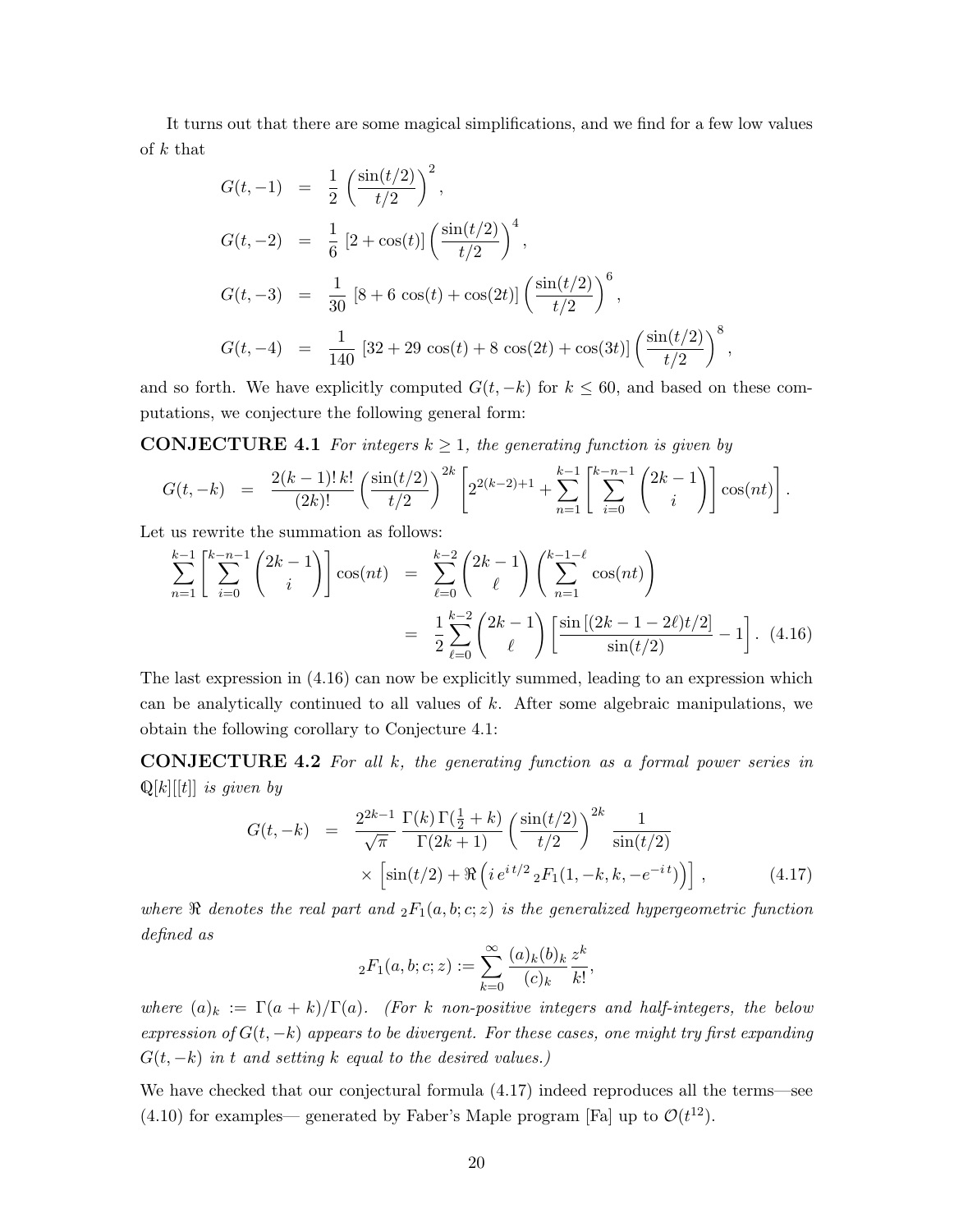#### 4.3 Possible Extensions

Motivated by our results, let us consider a similar generating function for the case of more marked points:

$$
G_n(t,k) := \frac{n!}{(2n-2)!} H_{0,n} + \sum_{g \geq 1} t^{2g} \sum_{i=0}^g k^i \int_{\overline{\mathcal{M}}_{g,n}} \frac{\lambda_{g-i}}{(1-\psi_1)\cdots(1-\psi_n)}.
$$

At  $k = -1$ , it can be evaluated in terms of simple Hurwitz numbers as

$$
G_n(t, -1) = n! \sum_{g=0}^{\infty} \frac{(-1)^g H_{g,n}}{(2g + 2n - 2)!} t^{2g}.
$$

Interestingly, our previous generating function for simple Hurwitz numbers (3.2), with  $\lambda =$ it, is related to  $G_n(t, -1)$ :

$$
\Phi(0)\big|_{\lambda=it} = \log Z(0) = \sum_{n\geq 1} \frac{(it)^{2n-2}}{n!} G_n(t, -1) q^n.
$$

Hence, we have

$$
G_n(t, -1) = \frac{n!}{t^{2n-2}} \sum_{k=1}^n \frac{(-1)^{k-n}}{n} \sum_{\substack{m_1 + \dots + m_k = n \\ m_i > 0}} W_{m_i} \cdots W_{m_k}
$$

where  $W_1 = 1$  and

$$
W_{m_i} = \sum_{\gamma \in \mathscr{R}_{m_i}} \left(\frac{f^{\gamma}}{m_i!}\right)^2 \cos\left[\left(\frac{m_i}{2}\right) \frac{\chi_{\gamma}(2)}{f^{\gamma}} t\right].
$$

This relation might suggest a possible connection between the symmetric group  $S_n$  and the geometry of the moduli space of marked Riemann surfaces.

Of course,  $G_n(t, -1)$  can be also explicitly computed from our previous computations of the simple Hurwitz numbers  $H_{g,n}$ . For example, we find that

$$
G_3(t,-1) = \frac{(2+\cos(t))}{3} \left(\frac{\sin(t/2)}{t/2}\right)^4,
$$
  
\n
$$
G_4(t,-1) = \frac{(20+21\cos(t)+6\cos(2t)+\cos(3t))}{12} \left(\frac{\sin(t/2)}{t/2}\right)^6,
$$

et cetera. Similarly,  $G_n(t,0)$  can be computed by using the  $\lambda_g$ -conjecture. For example, one can easily show that

$$
G_3(t,0) = \frac{(3t/2)}{\sin(3t/2)},
$$

et cetera. Although we are able to compute the generating function  $G_n(t, k)$  at these particular values, it seems quite difficult–nevertheless possible–to determine its closed-form expression for all  $k$ . It would be a very intriguing project to search for the answer.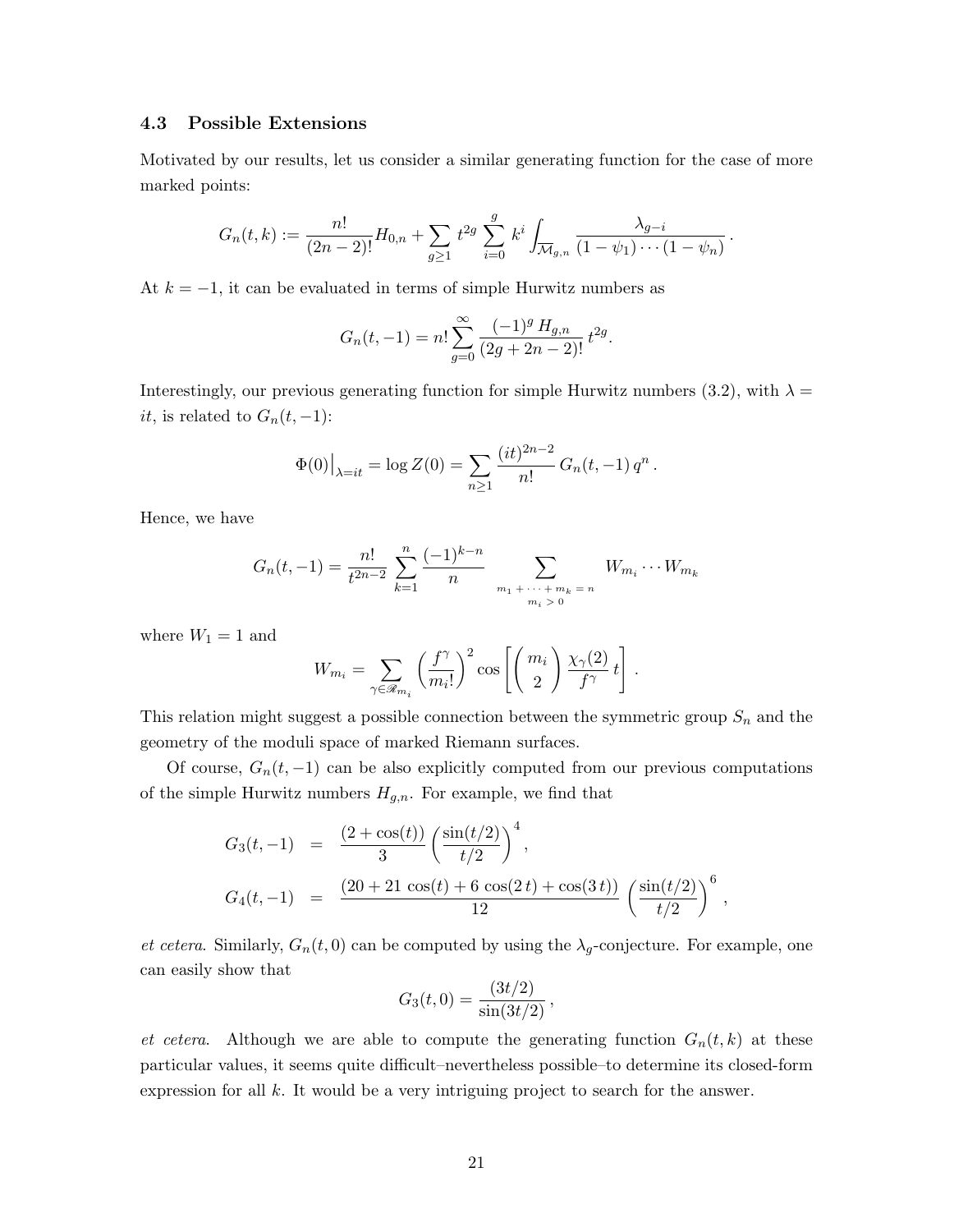### 5 Conclusion, or An Epilogue of Questions Unanswered

To recapitulate, the first part of our paper studies the simple branched covers of Riemann surfaces by Riemann surfaces of arbitrary genera. Upon fixing the degree of the irreducible covers, we have obtained closed form answers for simple Hurwitz numbers for arbitrary source and target Riemann surfaces, up to degree 7. For higher degrees, we have given a general prescription for extending our results. Our computations are novel in the sense that the previously known formulas fix the genus of the source and target curves and vary the degree as a free parameter. Furthermore, by relating the simple Hurwitz numbers to descendant Gromov-Witten invariants, we have obtained the explicit generating functions (3.5) for the number of inequivalent reducible covers for arbitrary source and target Riemann surfaces. For an elliptic curve target, the generating function (3.3) is known to be a sum of quasi-modular forms. More precisely, in the expansion

$$
Z = \sum_{n=0}^{\infty} A_n(q) \lambda^{2n} ,
$$

the series  $A_n(q)$  are known to be quasi-modular of weight 6n under the full modular group  $PSL(2,\mathbb{Z})$ . Our general answer (3.5) for an arbitrary target genus differs from the elliptic curve case only by the prefactor  $(n!/f^{\gamma})^{2h-2}$ . Naively, it is thus tempting to hope that the modular property persists, so that in the expansion

$$
Z(h) = \sum_{n=0}^{\infty} A_n^h(q) \lambda^{2n},
$$

the series  $A_n^h(q)$  are quasi-automorphic forms, perhaps under a genus-h subgroup of  $PSL(2,\mathbb{Z}).$ 

Throughout the paper, we have taken caution to distinguish two different conventions of accounting for the automorphism groups of the branched covers and have clarified their relations when possible. The recent developments in the study of Hurwitz numbers involve connections to the relative Gromov-Witten theory and Hodge integrals on the moduli space of stable curves. In particular, Li et al. have obtained a set of recursion relations for the numbers  $\mu_{h,w}^{g,n}(\alpha)$  by applying the gluing formula to the relevant relative GW invariants [LZZ]. Incidentally, these recursion relations require as initial data the knowledge of simple Hurwitz numbers, and our work would be useful for applying the relations as well.

Although we cannot make any precise statements at this stage, our work may also be relevant to understanding the conjectured Toda hierarchy and the Virasoro constraints for Gromov-Witten invariants on  $\mathbb{P}^1$  and elliptic curve. It has been shown in [S] that Virasoro constraints lead to certain recursion relations among simple Hurwitz numbers for a  $\mathbb{P}^1$ target. It might be interesting to see whether there exist further connections parallel to these examples. The case of an elliptic curve target seems, however, more elusive at the moment. The computations of the Gromov-Witten invariants for an elliptic curve are much akin to those occurring for Calabi-Yau three-folds. For instance, a given n-point function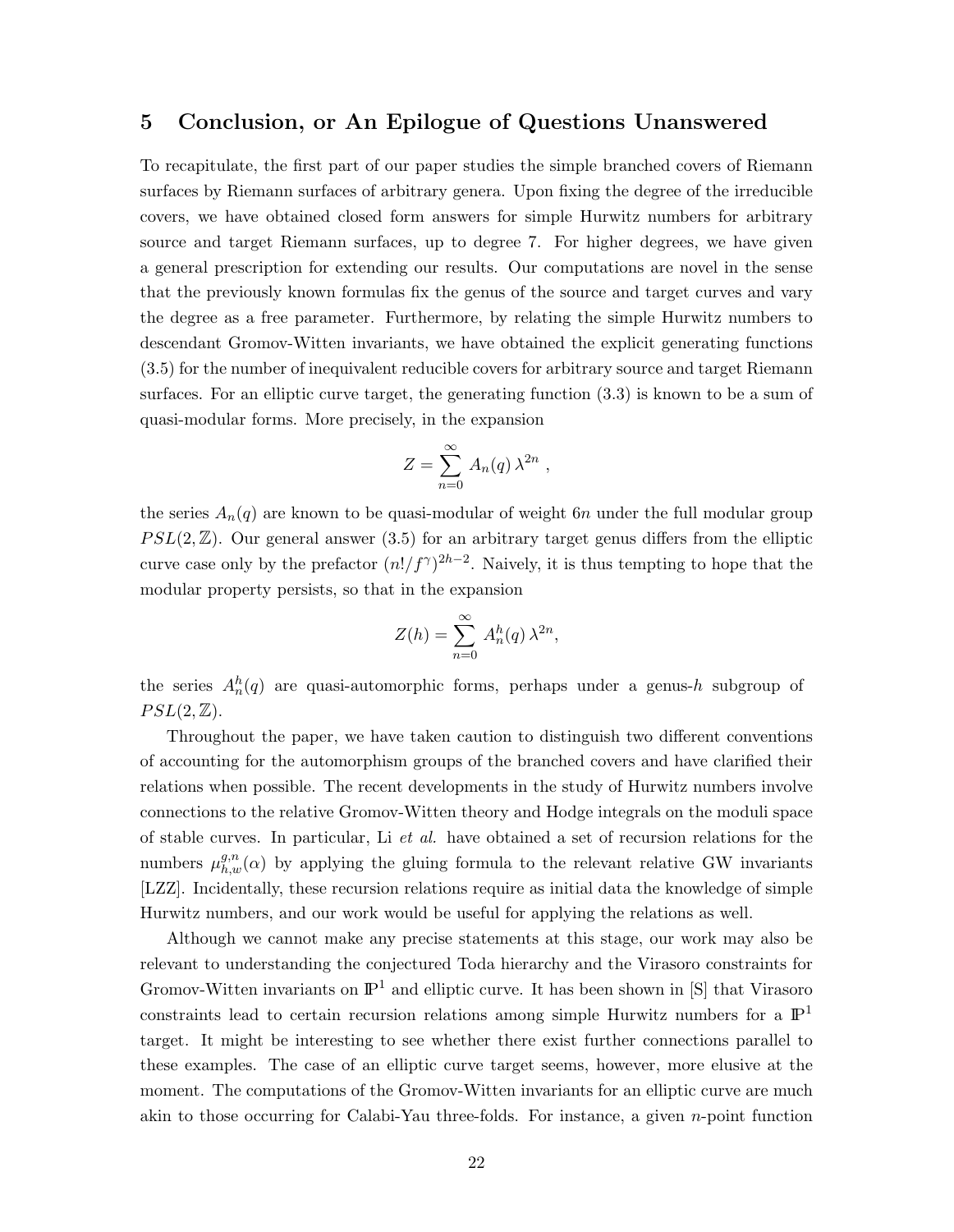receives contributions from the stable maps of all degrees, in contrast to the Fano cases in which only a finite number of degrees yields the correct dimension of the moduli space. Consequently, the recursion relations and the Virasoro constraints seem to lose their efficacy when one considers the Gromov-Witten invariants of an elliptic curve. It is similar to the ineffectiveness of the WDVV equations for determining the number of rational curves on a Calabi-Yau three-fold.

#### Acknowledgments

We gratefully acknowledge Ravi Vakil for numerous valuable discussions and suggestions. J.S.S. thanks Prof. Gang Tian and Y.-H. He for discussions.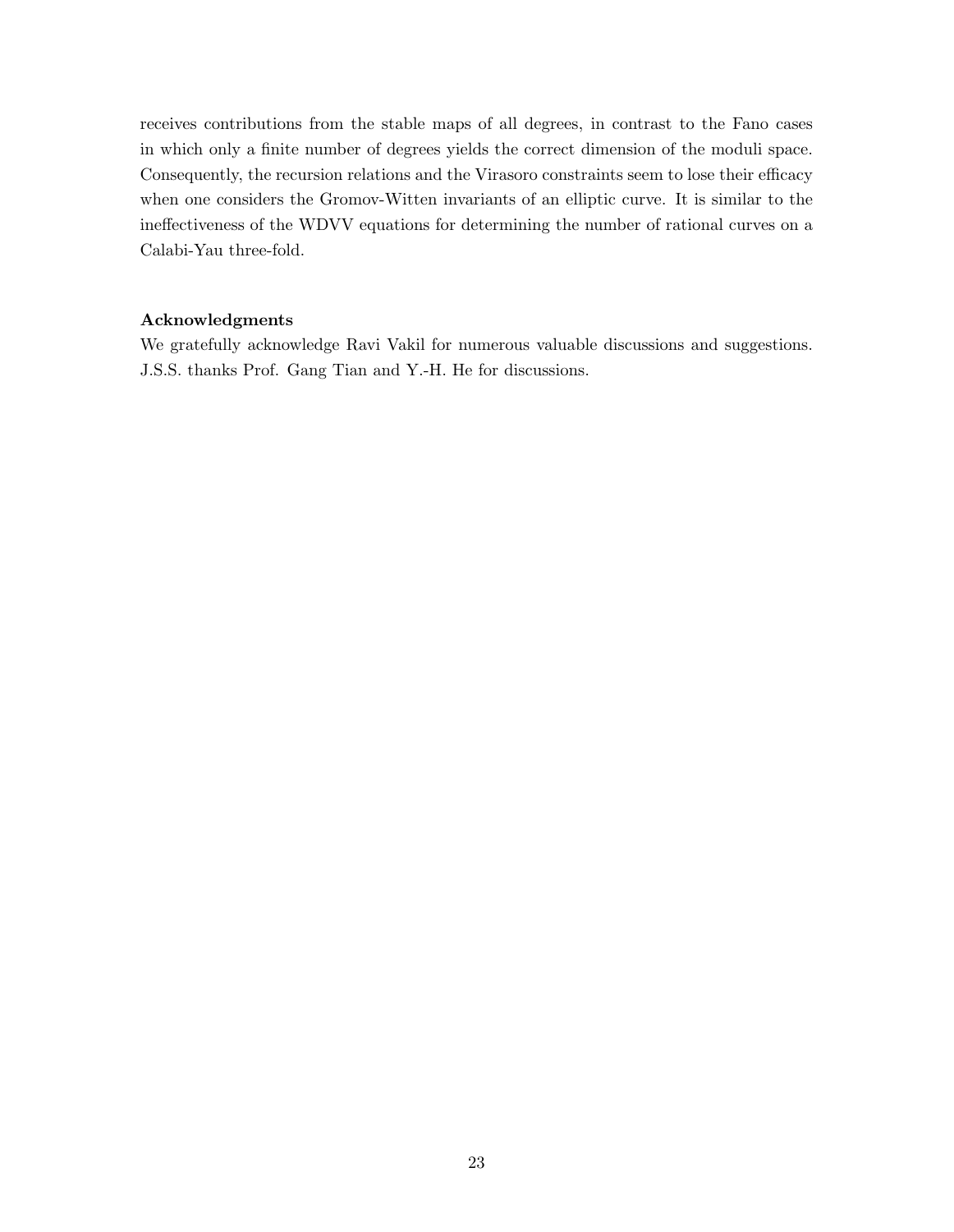### A Rudiments of the Symmetric Group  $S_n$

It is well-known that the conjugacy classes, and thus the irreducible representations, of the symmetric group  $S_n$  are in one-to-one correspondence with distinct ordered partitions of n. Let us consider an irreducible representation of  $S_n$  labeled by the ordered partition  $\gamma = (n_1, \ldots, n_m) \vdash n$ , where  $n_1 \geq n_2 \geq \ldots \geq n_m$ . Let  $p_i = n_i + m - i$  and define the Van der Monde determinant

$$
D(p_1, \ldots, p_m) \equiv \begin{vmatrix} p_1^{m-1} & p_1^{m-2} & \cdots & p_1 & 1 \\ p_2^{m-1} & p_2^{m-2} & \cdots & p_2 & 1 \\ \vdots & \vdots & \vdots & \vdots & \vdots \\ p_m^{m-1} & p_m^{m-2} & \cdots & p_m & 1 \end{vmatrix}.
$$

Then, the irreducible characters evaluated at the conjugacy classes  $(1^n)$  and  $(2)$  can be written respectively as

$$
\chi_{\gamma}(1^n) = \frac{n!}{p_1! \ p_2! \ \cdots p_m!} D(p_1, \ldots, p_m)
$$

and

$$
\chi_{\gamma}(2)=(n-2)!\sum_{i\in\mathcal{I}}\frac{D(p_1,\ldots,p_{i-1},p_i-2,p_{i+1},\ldots,p_m)}{p_1!\cdots p_{i-1}!\ (p_i-2)!\ p_{i+1}!\ \cdots p_m!},
$$

where the index set *I* is defined as  $\{i \in \{1, \ldots, m\} \|(p_i - 2) \geq 0\}$ . Furthermore, these irreducible characters satisfy the simple relation

$$
\binom{n}{2} \frac{\chi_{\gamma}(2)}{\chi_{\gamma}(1^n)} = \frac{1}{2} \sum_{k=1}^{m} n_k(n_k + 1) - \sum_{k=1}^{m} k \cdot n_k, \tag{A.1}
$$

which we utilize in the paper.

### B Useful Facts

**LEMMA B.1** Let  $L = \langle e_1, e_2 \rangle := \mathbb{Z}e_1 + \mathbb{Z}e_2$  be a two-dimensional lattice generated by  $e_1$ and e<sub>2</sub>. Then, the number of inequivalent sublattices  $L' \subset L$  of index  $[L: L'] = n$  is given by  $\sigma_1(n) := \sum_{d|n} d$ .

PROOF: Let  $f_1 = de_1 \in L'$  be the smallest multiple of  $e_1$ . Then, there exists  $f_2 = ae_1 + be_2 \in L'$  $L', a < d$ , such that  $L'$  is generated by  $f_1$  and  $f_2$  over  $\mathbb{Z}$ . It is clear that the index of this lattice is db. Thus, for each d dividing the index  $n$ , we have the following d inequivalent sublattices:  $\langle de_1,(n/d)e_2\rangle, \langle de_1, e_1 + (n/d)e_2\rangle, \ldots, \langle de_1, (d-1)e_1 + (n/d)e_2\rangle$ . The lemma now follows.  $\blacksquare$ 

**LEMMA B.2** Let  $\pi(m)$  be the number of distinct ordered partitions of a positive integer m into positive integers. Then, the function  $\sigma_1(n)$  has the following expression:

$$
\sigma_1(n) = n \sum_{k=1}^n \frac{(-1)^{k+1}}{k} \sum_{m_1 + \dots + m_k = n} \left( \prod_{i=1}^k \pi(m_i) \right) .
$$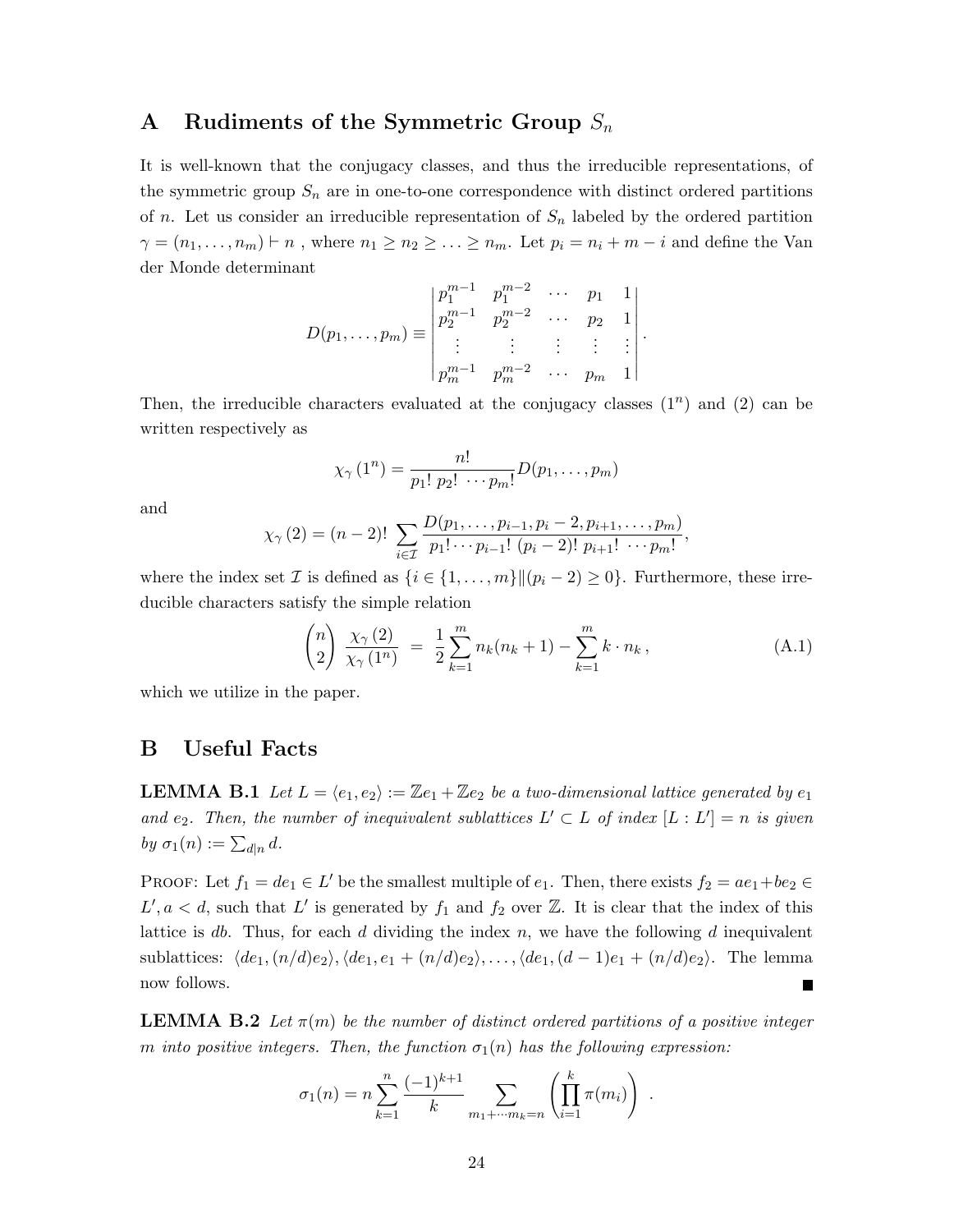PROOF: As is well-known, the functions  $\pi(m)$  arise as coefficients of the expansion of  $q^{1/24} \eta(q)^{-1}$ , i.e.

$$
\frac{q^{1/24}}{\eta(q)} = 1 + \sum_{m=1}^{\infty} \pi(m) q^m . \tag{B.1}
$$

We take log of both sides of  $(B.1)$  and q-expand the resulting expression on the right hand side. Now, using the fact that

$$
\log (q^{1/24} \eta(q)^{-1}) = \sum_{n=1}^{\infty} \frac{\sigma_1(n)}{n} q^n ,
$$

we match the coefficients of  $q^n$  to get the desired result.

As in [SSV], let  $N(n, m, \nu)$  be the number of edge-ordered graphs with n vertices, m edges, and  $\nu$  cycle partition, and  $N_c(n, m, \nu)$  the number of connected such graphs. Then,

**LEMMA B.3**  $N(2k, 2\ell, (k, k)) = 0$  for  $\ell \leq k - 2$ .

PROOF: These constraints follow from Theorem 4 of [SSV] which states that the length l of the cycle partition must satisfy the conditions  $c \leq l \leq \min(n, m - n + 2c)$  and  $l =$  $m - n \pmod{2}$ , where c is the number of connected components. In our case,  $l = 2$  and the second condition is always satisfied. The first condition, however, is violated for all  $\ell \leq k - 2$  because  $c \leq 2$  and thus  $\min(2\ell - 2k + 2c) \leq 0$ . ┓

Similarly, one has

## LEMMA B.4  $N_c(2k, 2k-2, (k, k)) = 0$ .

PROOF: This fact again follows from Theorem 4 of [SSV]. Here,  $c = 1$  and  $\min(n, m - n + 1)$  $2c$ ) = 0, whereas  $\ell = 2$ , thus violating the first condition of the theorem. П

### C Computation of Simple Hurwitz Numbers

For computations of  $\tilde{\mu}_{h,n}^{g,n} = N_{n,h,r}$ , we will need the following relation among the numbers of irreducible and reducible covers [M1]:

$$
T_{n,h,\sigma} = \sum_{k=1}^n \frac{(-1)^{k+1}}{k} \sum_{\substack{n_1 + \dots + n_k = n \\ \sigma_1 + \dots + \sigma_k = \sigma}} \binom{n}{n_1, \dots, n_k} B_{n_1,h,\sigma_1} \cdots B_{n_k,h,\sigma_k} \qquad (C.1)
$$

where

$$
B_{n,h,r} = (n!)^{2h-1} {n \choose 2}^r \left[ \sum_{\gamma \in \mathcal{R}_n} \frac{1}{(f^{\gamma})^{2h-2}} \left( \frac{\chi_{\gamma}(2)}{f^{\gamma}} \right)^r \right].
$$

Furthermore, in these computations, we assume that  $r$  is positive unless indicated otherwise.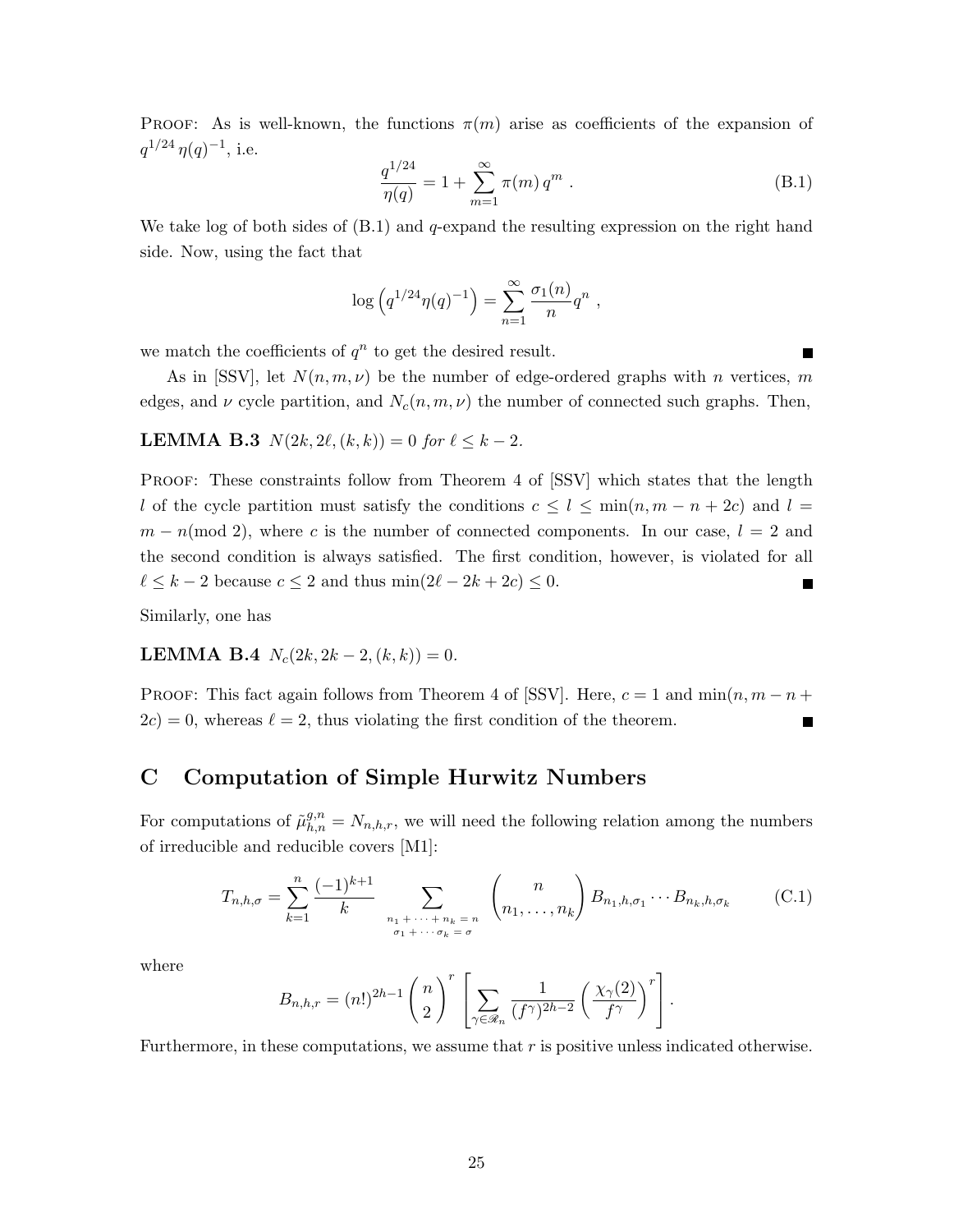#### C.1 Degree One and Two

It is clear that the degree-one simple Hurwitz numbers are given by

$$
\mu_{h,1}^{g,1}(1) = \delta_{g,h} .
$$

The number of simple double covers of a genus-h Riemann surface by by genus- $q$  Riemann surfaces can be obtained by using the work of Mednykh on Hurwitz numbers for the case where all branchings have the order equal to the degree of the covering [M2].

#### **CLAIM C.1** The simple Hurwitz numbers  $\tilde{\mu}_{h,2}^{g,2}$  $_{h,2}^{g,2}(1,1)$  are equal to  $2^{2h}$  for  $g > 2(h-1)+1$ .

PROOF: For  $g > 2(h-1)+1$ , the number r of simple branch points is positive, and we can use the results of Mednykh [M2]. Let p be a prime number and  $D_p$  the set of all irreducible representations of the symmetric group  $S_p$ . Then, Mednykh shows that the number  $N_{p,h,r}$ of inequivalent degree- $p$  covers of a genus- $h$  Riemann surface by genus- $q$  Riemann with  $r$ branch points (The Riemann-Hurwitz formula determines r to be  $r = [2(1-h)p+2(g-1)].$ of order- $p$  is given by

$$
N_{p,h,r} = \frac{1}{p!} T_{p,h,r} + p^{2h-2} [(p-1)^r + (p-1)(-1)^r],
$$

where

$$
T_{p,h,r} = p! \sum_{\gamma \in D_p} \left(\frac{\chi_{\gamma}(p)}{p}\right)^r \left(\frac{p!}{f^{\gamma}}\right)^{2h-2+r},
$$

where  $\chi_{\gamma}(p)$  is the character of a *p*-cycle in the irreducible representation  $\gamma$  of  $S_p$  and  $f^{\gamma}$  is the dimension of  $\gamma$ . For  $p = 2$ ,  $S_2$  is isomorphic to  $\mathbb{Z}_2$ , and the characters of the transposition for two one-dimensional irreducible representations are 1 and −1, respectively. It follows that

$$
N_{2,h,r} = T_{2,h,r} = \begin{cases} 2^{2h}, & \text{for } r \text{ even },\\ 0, & \text{for } r \text{ odd }, \end{cases}
$$

and therefore that

$$
\tilde{\mu}_{h,2}^{g,2}(1,1) = N_{2,h,r} = 2^{2h},
$$

which is the desired result.

**Remark:** The answer for the case  $g = 1$  and  $h = 1$  is 3, which follows from Lemma B.1. For  $h = 1$  and  $g > 1$ , we have  $\tilde{\mu}_{1,2}^{g,2}$  $_{1,2}^{g,2}(1,1)=4.$ 

#### C.2 Degree Three

The following lemma will be useful in the ensuing computations:

**LEMMA C.1** Let  $t_k^p = 2 \delta_{k,1} \sum_{i=1}^j \delta_{p,i} + \delta_{k,2} \sum_{i=j+1}^r \delta_{p,i}$ . Then,

$$
B_{2,h,(t_k^p)} = \begin{cases} 2^{2h}, & \text{for } j \text{ even },\\ 0, & \text{for } j \text{ odd } . \end{cases}
$$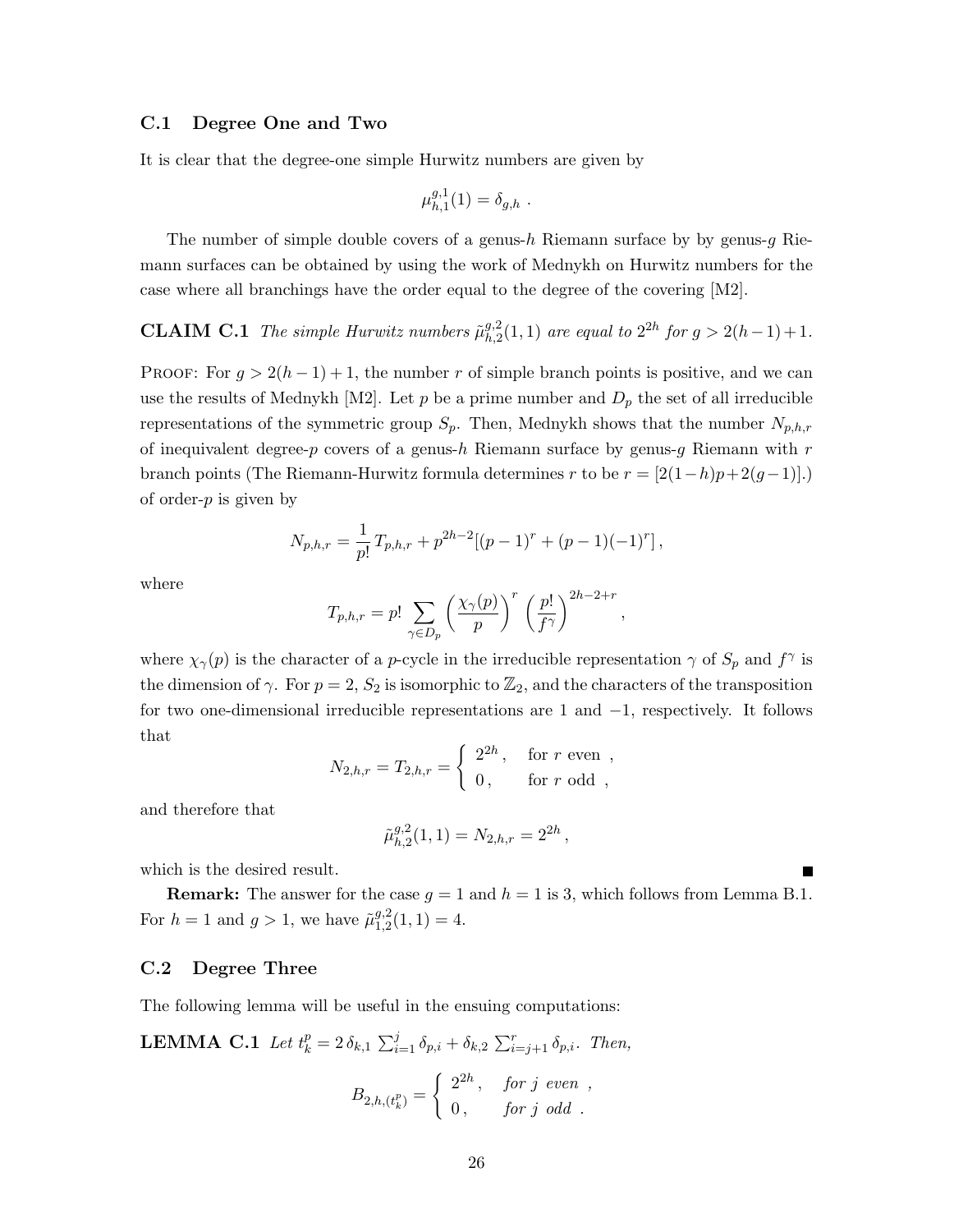**PROOF:** The result follows trivially from the general formula for  $B_{n,h,\sigma}$  by noting that the character values of the transposition for the two irreducible representations of  $S_2$  are 1 and −1.

We now show

CLAIM C.2 The degree-3 simple Hurwitz numbers are given by

$$
N_{3,h,r} = 2^{2h-1}(3^{2h-2+r} - 1) = 2^{2h-1}(3^{2g-4h+2} - 1),
$$

where  $r = 6(1-h) + 2(q-1)$  is the number of simple branch points.

PROOF:  $T_{3,h,r}$  receives non-zero contributions from the following partitions of 3: (3) and  $(1, 2)$ . There are three irreducible representations of  $S_3$  of dimensions 1,1, and 2, whose respective values of their characters on a transposition are  $1, -1$ , and 0. Taking care to account for the correct combinatorial factors easily yields the desired result.

#### C.3 Degree Four

The degree-4 answer is slightly more complicated:

CLAIM C.3 The degree-4 simple Hurwitz numbers are given by

$$
N_{4,h,r} = 2^{2h-1} \left[ (3^{2h-2+r} + 1)2^{4h-4+r} - 3^{2h-2+r} - 2^{2h-3+r} + 1 \right] + 2^{4h-4+r} (2^{2h} - 1)
$$
  
=  $2^{2h-1} \left[ (3^{2g-6h+4} + 1)2^{2g-4h+2} - 3^{2g-6h+4} - 2^{2g-6h+3} + 1 \right] + 2^{2g-4h+2} (2^{2h} - 1).$  (C.2)

PROOF: The last term in  $(C.2)$  comes from the second term in  $(2.6)$  by applying Lemma 2.1. To compute  $T_{4,h,r}$ , we note that the only consistent partitions of 4 and  $\sigma$  are when 4 has the following partitions:  $(4)$ ,  $(1, 3)$ ,  $(2, 2)$ , and  $(1, 1, 2)$ . The only non-immediate sum involves

$$
\sum_{\sigma_1+\sigma_2=\sigma} B_{2,h,\sigma_1} B_{2,h,\sigma_2},
$$

П

which, upon applying Lemma C.1, becomes  $2^{4h+r-1}$ .

Higher degree computations are similarly executed, although one must keep track of some combinatorial factors arising from inequivalent distributions of  $\sigma$  in (C.1), and we thus omit their proofs in the subsequent discussions.

#### C.4 Degree Five

For the degree 5 computation, we need

**LEMMA C.2** Let 
$$
t_k^p = 3 \delta_{k,1} \sum_{i=1}^j \delta_{i,p} + (\delta_{k,1} + \delta_{k,2}) \sum_{i=j+1}^r
$$
. Then,  
\n
$$
B_{3,h,(t_k^p)} = \begin{cases} 2^{2h} 3^{2h-1+r-j}, & \text{for } j < r \text{ even }, \\ 0, & \text{for } j \text{ odd }, \\ 2 \cdot 3^{2h-1} (2^{2h-1} + 1), & \text{for } j = r , \end{cases}
$$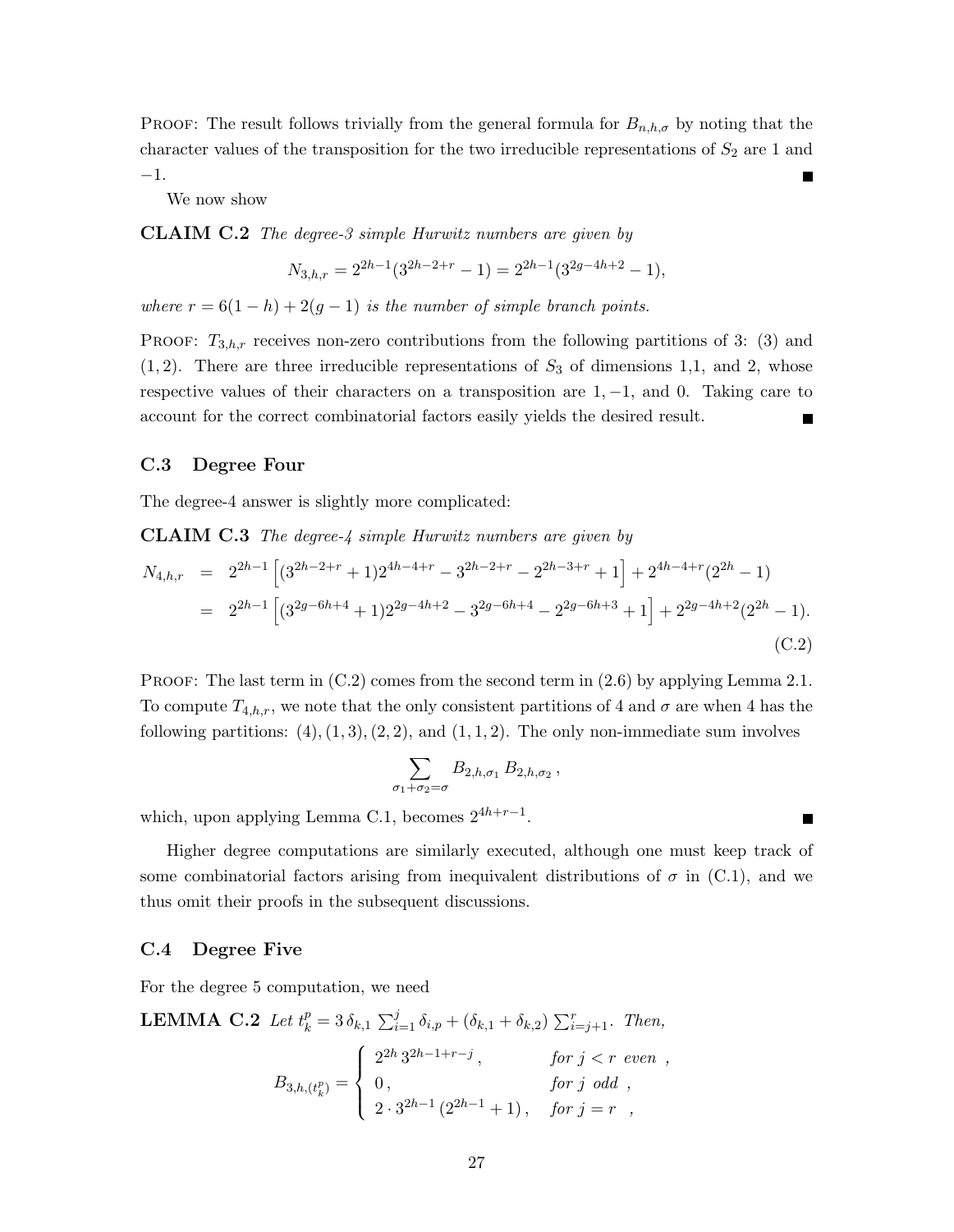from which follows

CLAIM C.4 The degree 5 simple Hurwitz numbers are given by

$$
N_{5,h,r} = 2^{2h-1} (2^{2h+r-2} - 2^{4h+r-4} - 1) - 3^{2h-2} 2^{2h-1} (1 + 2^{2h+r-2} + 2^{2h+2r-2}) +
$$
  
+  $3^{2h+r-2} 2^{2h-1} (1 - 2^{4h+r-4}) + 2^{6h+r-5} 3^{2h-2} +$   
+  $(1 + 2^{4h+r-4}) 2^{2h-1} 3^{2h-2} 5^{2h+r-2}.$ 

### C.5 Degree Six

Similarly, by using

**LEMMA C.3** Let  $t_k^p = 4 \delta_{k,1} \sum_{i=1}^j \delta_{i,p} + (\delta_{k,1} + \delta_{k,2}) \sum_{i=j+1}^r$ . Then,

$$
B_{4,h,(t_k^p)} = \begin{cases} 3 \cdot 2^{r-j+6h-2} (3^{2h-2+r-j} + 1), & \text{for } j < r \text{ even }, \\ 0, & \text{for } j \text{ odd }, \\ 3 \cdot 2^{4h-1} (2^{2h-1}3^{2h-2} + 2^{2h-1} + 3^{2h-2}), & \text{for } j = r , \end{cases}
$$

and we obtain

CLAIM C.5 The degree 6 simple Hurwitz numbers are given by

$$
N_{6,h,r} = \frac{1}{720} \left[ 360 \cdot 2^{2h} - 135 \cdot 2^{4h+r} - 40 \cdot 2^{2h} \cdot 3^{2h+r} - \frac{5 \cdot 2^{2h} \cdot 3^{4h+r} \left( 8 + 2^{2h+r} \right)}{9} \right.
$$
  
\n
$$
+ 20 \cdot 2^{2h} \cdot 3^{2h} \left( 4 + 2^{2(h+r)} + 2^{2h+r} \right) + \frac{15 \cdot 2^{6h} (3 + 3^r)}{2} + \frac{5 \cdot 2^{6h+r} \left( 9 + 3^{2h+r} \right)}{2} - \frac{2^{2h} \cdot 3^{2h} \left( 25 \cdot 2^{4h+r} + 16 \cdot 5^{2h+r} + 2^{4h+r} \cdot 5^{2h+r} \right)}{10} + \frac{2^{6h} \left( 100 \cdot 3^{4h+r} + 25 \cdot 2^{2h} 3^{4h+r} + 25 \cdot 2^{2h} 3^{4h+2r} + 81 \cdot 2^{2h} 5^{2h+r} + 2^{2h} 3^{4h+r} 5^{2h+r} \right)}{360} - \frac{5 \cdot 2^{6h} \left( 9 \cdot 2^{2h} + 4 \cdot 3^{2h} + 9 \cdot 2^{2h} 3^r + 2^{2h} 3^{2h} 5^r + 2^{2h} 3^{2h} 7^r \right)}{8} + 2^{6h-5} 3^{r-1} \left[ 3^{2h-1} (2^{2h-1} + 1) - 3 (2^{2h-1}) + 1 \right].
$$

### C.6 Degree Seven

CLAIM C.6 The degree 7 simple Hurwitz numbers are given by

$$
N_{7,h,r} = \frac{-2^{2h}}{2} - \frac{32^{6h}}{32} + \frac{2^{8h}}{64} + \frac{2^{4h+r}}{4} - \frac{2^{6h+r}}{32} - \frac{2^{2h}3^{2h}}{6} + \frac{2^{6h}3^{2h}}{96} - \frac{2^{8h}3^{2h}}{576} - \frac{2^{4h+r}3^{2h}}{36} - \frac{2^{4h+2r}3^{2h}}{24} + \frac{2^{6h+r}\frac{5}{2}^r3^{2h}}{288} - \frac{2^{8h+r}\frac{5}{2}^r3^{2h}}{1152} - \frac{2^{6h}3^r}{32}
$$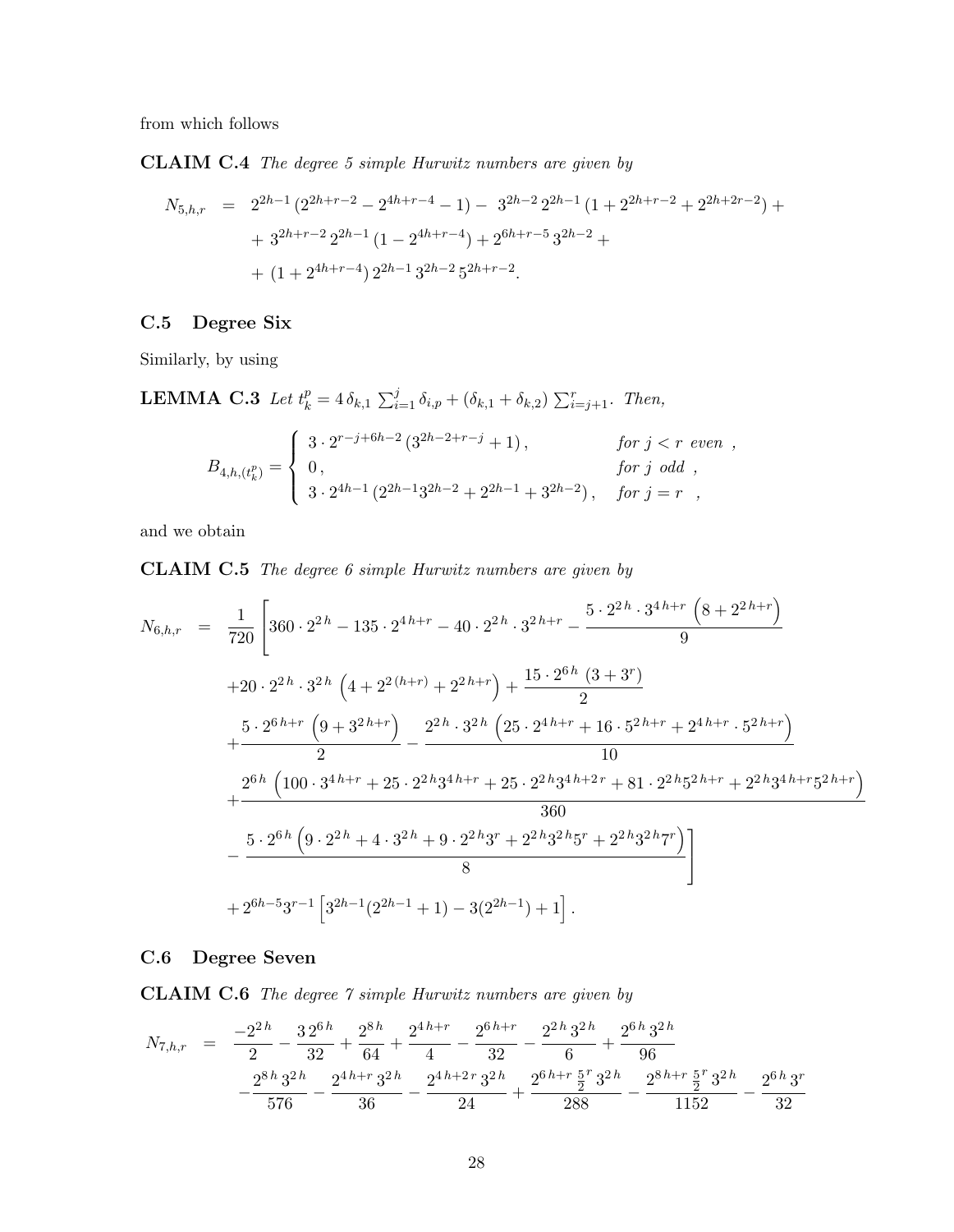| $2^{8h}3^r$              | $2^{2h} 3^{2h+r}$        | $2^{6h}3^{2h+r}$         | $2^{8h} 3^{2h+r}$                 | $2^{6h+r}3^{2h+r}$ |                                                  |  |
|--------------------------|--------------------------|--------------------------|-----------------------------------|--------------------|--------------------------------------------------|--|
| 64                       | 18                       | 144                      | 1152                              | 288                |                                                  |  |
| $2^{2h} 3^{4h+r}$        | $2^{6h}3^{4h+r}$         | $2^{8h} 3^{4h+r}$        | $2^{4h+r} 3^{4h+r}$               |                    | $2^{6h+r}3^{4h+r}$                               |  |
| 81                       | 1296                     | 10368                    | 648                               |                    | 2592                                             |  |
| $2^{8h} 3^{4h+2r}$       | $2^{6h}5^{2h}$           | $2^{8h}3^{2h}5^{2h}$     |                                   |                    | $2^{4h+2r}3^{2h}5^{2h}$ $2^{8h}3^{2(h+r)}5^{2h}$ |  |
| 5184                     | 800                      | 28800                    |                                   | 1800               | 28800                                            |  |
| $2^{4h+r}3^{2h+r}5^{2h}$ |                          | $2^{6h+r}3^{4h+r}5^{2h}$ | $2^{6h}3^{4h+2r}5^{2h}$           |                    | $2^{8h} 3^{2h} 5^r$                              |  |
| 1800                     |                          | 64800                    | 64800                             |                    | 576                                              |  |
| $2^{8h} 5^{2h+r}$        | $2^{2h} 3^{2h} 5^{2h+r}$ |                          | $2^{6h+r}3^{2h}5^{2h+r}$          |                    | $2^{8h}3^{4h+r}5^{2h+r}$                         |  |
| 3200                     | 450                      |                          | 7200                              |                    | 259200                                           |  |
| $2^{8h} 3^{2h} 7^r$      | $2^{8h} 3^{2h} 7^{2h+r}$ |                          | $2^{6h+r} 3^{2h} 5^{2h} 7^{2h+r}$ |                    | $2^{8h} 3^{4h+r} 5^{2h} 7^{2h+r}$                |  |
| 576                      | 56448                    |                          | 352800                            |                    | 12700800                                         |  |
| $2^{8h}3^{2h}5^{2h}11^r$ |                          |                          |                                   |                    |                                                  |  |
| 28800                    |                          |                          |                                   |                    |                                                  |  |

# D Reducible Covers

$$
B_{n,h,r} = (n!)^{2h-1} {n \choose 2}^r \left[ \sum_{\gamma \in \mathscr{R}_n} \frac{1}{(f^{\gamma})^{2h-2}} \left( \frac{\chi_{\gamma}(2)}{f^{\gamma}} \right)^r \right],
$$
  
\n
$$
B_{2,h,r} = 2 \cdot 2^{2h-1},
$$
  
\n
$$
B_{3,h,r} = 2 \cdot 3!^{2h-1} {3 \choose 2}^r,
$$
  
\n
$$
B_{4,h,r} = 2 \cdot 4!^{2h-1} {4 \choose 2}^r \left[ 1 + \frac{1}{3^{2h-2+r}} \right],
$$
  
\n
$$
B_{5,h,r} = 2 \cdot 5!^{2h-1} {5 \choose 2}^r \left[ 1 + \frac{2^r}{4^{2h-2+r}} + \frac{1}{5^{2h-2+r}} \right],
$$
  
\n
$$
B_{6,h,r} = 2 \cdot 6!^{2h-1} {6 \choose 2}^r \left[ 1 + \frac{3^r}{5^{2h-2+r}} + \frac{3^r}{9^{2h-2+r}} + \frac{2^r}{10^{2h-2+r}} + \frac{1}{5^{2h-2+r}} \right],
$$
  
\n
$$
B_{7,h,r} = 2 \cdot 7!^{2h-1} {7 \choose 2}^r \left[ 1 + \frac{4^r}{6^{2h-2+r}} + \frac{6^r}{14^{2h-2+r}} + \frac{5^r}{15^{2h-2+r}} + \frac{4^r}{14^{2h-2+r}} + \frac{5^r}{35^{2h-2+r}} + \frac{1}{21^{2h-2+r}} \right],
$$
  
\n
$$
B_{8,h,r} = 2 \cdot 8!^{2h-1} {8 \choose 2}^r \left[ 1 + \frac{5^r}{7^{2h-2+r}} + \frac{10^r}{20^{2h-2+r}} + \frac{9^r}{21^{2h-2+r}} + \frac{10^r}{28^{2h-2+r}} + \frac{10^r}{36^{2h-2+r}} \right],
$$
  
\n
$$
B_{9,h,r} = 2 \cdot 9!^{2h-1} {9 \choose 2}^r \left[ 1 + \frac{6^r}{8^{2h-2+r}} +
$$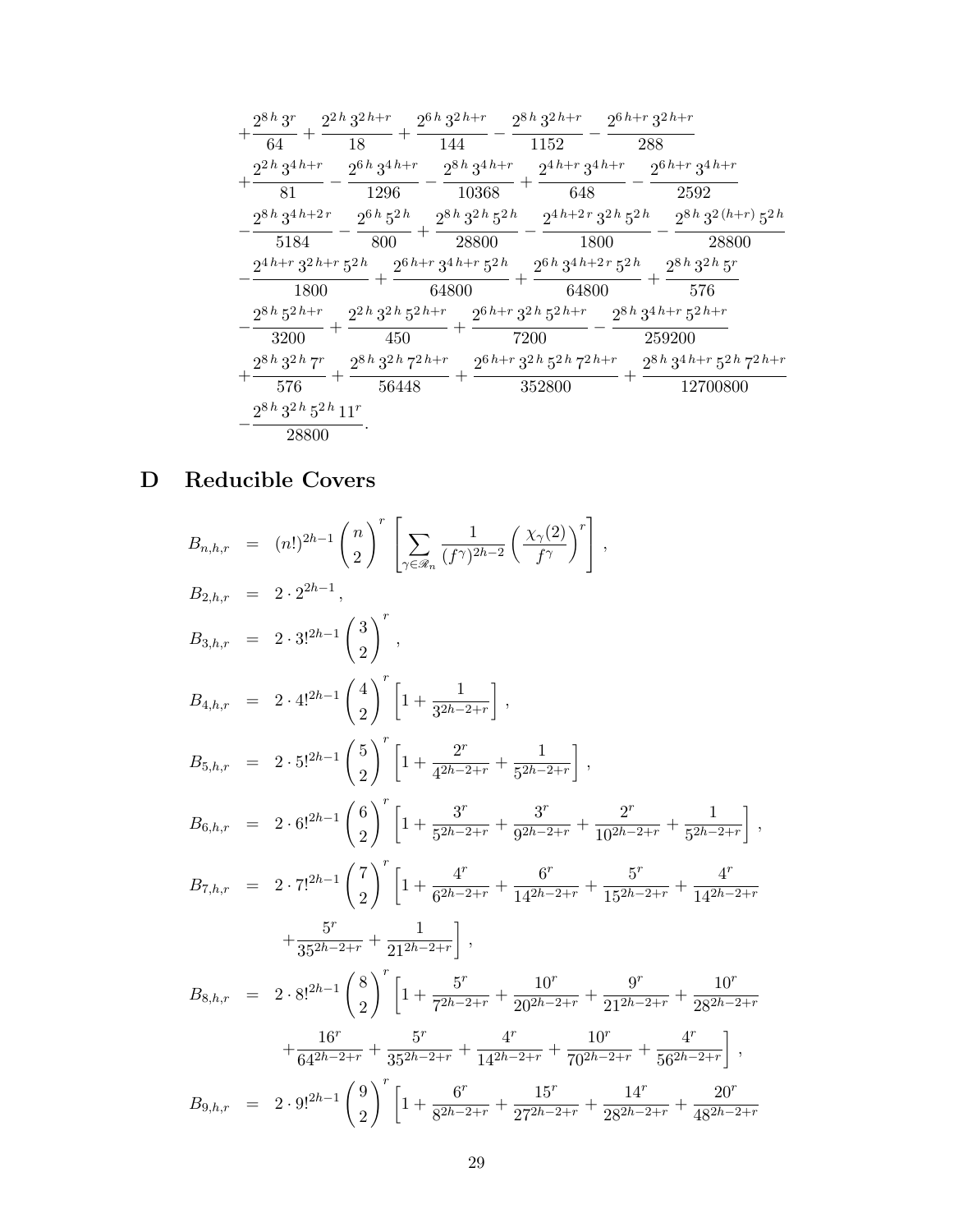$$
+\frac{35^r}{105^{2h-2+r}}+\frac{14^r}{56^{2h-2+r}}+\frac{14^r}{42^{2h-2+r}}+\frac{36^r}{162^{2h-2+r}}+\frac{20^r}{120^{2h-2+r}}\\+\frac{21^r}{189^{2h-2+r}}+\frac{14^r}{84^{2h-2+r}}+\frac{14^r}{168^{2h-2+r}}+\frac{6^r}{216^{2h-2+r}}\bigg].
$$

# E Simple Hurwitz Numbers for an Elliptic Curve Target

We can compare our answers in the case of an elliptic curve target with those obtained from string theory. To do so, we organize  $T_{n,1,2g-2}/n!$  into a generating function  $H_1^g$  $_1^g(q)$ , which is defined as

$$
(2g-2)!H_1^g = \sum_{n=1}^{\infty} \mu_{1,n}^{g,n} q^n = \sum_{n=1}^{\infty} \frac{T_{n,1,2g-2}}{n!} q^n.
$$

Our explicit formulas for  $T_{n,1,2g-2}/n!$ ,  $n \leq 7$ , from §C and the recursive method discussed in §2.4 give rise to the following q-expansions of  $H_1^9$  $\frac{g}{1}(q)$ :

$$
2! H_1^2 = 2q^2 + 16q^3 + 60q^4 + 160q^5 + 360q^6 + 672q^7 + 1240q^8 + 1920q^9 + \mathcal{O}(q^{10}),
$$
  
\n
$$
4! H_1^3 = 2q^2 + 160q^3 + 2448q^4 + 18304q^5 + 90552q^6 +
$$
  
\n
$$
+ 341568q^7 + 1068928q^8 + 2877696q^9 + \mathcal{O}(q^{10}),
$$
  
\n
$$
6! H_1^4 = 2q^2 + 1456q^3 + 91920q^4 + 1931200q^5 + 21639720q^6 +
$$
  
\n
$$
+ 160786272q^7 + 893985280q^8 + 4001984640q^9 + \mathcal{O}(q^{10}),
$$
  
\n
$$
8! H_1^5 = 2q^2 + 13120q^3 + 3346368q^4 + 197304064q^5 + 5001497112q^6 +
$$
  
\n
$$
+ 73102904448q^7 + 724280109568q^8 + 5371101006336q^9 + \mathcal{O}(q^{10}),
$$

10! 
$$
H_1^6
$$
 =  $2q^2 + 118096q^3 + 120815280q^4 + 19896619840q^5 + 1139754451080q^6 +$   
+32740753325472 $q^7$  + 577763760958720 $q^8$  + 7092667383039360 $q^9$  +  $\mathcal{O}(q^{10})$ ,

$$
\begin{array}{lll} 12! \, H_1^7 & = & 2 q^2 + 1062880 q^3 + 4352505888 q^4 + 1996102225024 q^5 + 258031607185272 q^6 + \\ & & + 14560223135464128 q^7 + 457472951327051008 q^8 + 9293626316677061376 q^9 + \mathcal{O}(q^{10}) \,, \end{array}
$$

$$
\begin{array}{lll} 14! \, H_1^8 & = & 2q^2+9565936 q^3+156718778640 q^4+199854951398080 q^5+58230316414059240 q^6+ \\ & & + 6451030954702152672 q^7+360793945093731688960 q^8+ \\ & & + 12127449147074861834880 q^9 + \mathcal{O}(q^{10}) \,, \end{array}
$$

$$
\begin{array}{lll} 16!\, H_1^9 & = & 2q^2+86093440q^3+5642133787008q^4+19994654452125184q^5+\\ & & + 13120458818999011032q^6+2852277353239208548608q^7+\\ & & + 283889181859169785013248q^8+15786934495235533394850816q^9+\mathcal{O}(q^{10})\,, \end{array}
$$

$$
\begin{array}{lll} 18!\, H_1^{10} & = & 2q^2+774840976 q^3+203119138758000 q^4+1999804372817081920 q^5+ \\ & & +2954080786719122704200 q^6+1259649848110685616355872 q^7+ \\ & & +223062465532295875789024000 q^8+20519169517386068841434851200 q^9+\mathcal{O}(q^{10}) \end{array}
$$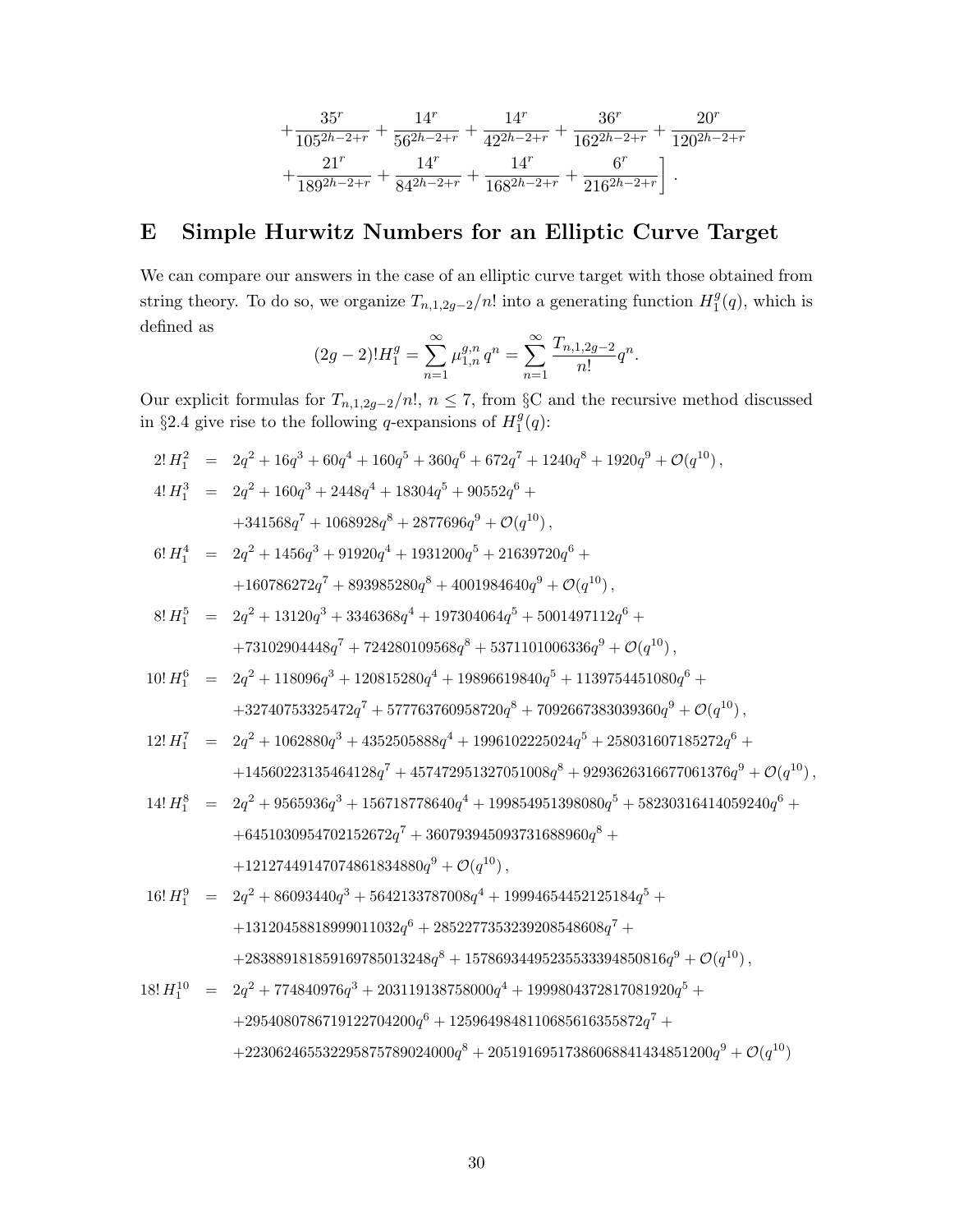The free energies  $\mathscr{F}_g$  of string theory on the target space of an elliptic curve are known to be quasi-modular forms of weight  $6g - 6$ . They have been computed up to genus 8 in [R] and have the same expansions in  $q = \exp(\hat{t})$ , where  $\hat{t}$  is the Kähler parameter of the elliptic curve, as what we have above for  $H_1^9$  $\frac{g}{1}$ .

For convenience, we also summarize the simple Hurwitz numbers for an elliptic curve target and arbitrary source Riemann surfaces up to degree 7:

$$
\mu_{1,1}^{g,1}(1) = \delta_{g,1},
$$
\n
$$
\mu_{1,2}^{g,2}(1^2) = 2,
$$
\n
$$
\mu_{1,3}^{g,3}(1^3) = 2 [3^r - 1],
$$
\n
$$
\mu_{1,4}^{g,4}(1^4) = 2 [6^r + 2^{r-1} - 3^r + 1],
$$
\n
$$
\mu_{1,5}^{g,5}(1^5) = 2 [10^r - 6^r + 5^r - 4^r + 3^r - 2],
$$
\n
$$
\mu_{1,6}^{g,6}(1^6) = 2 \cdot 15^r - 2 \cdot 10^r + 2 \cdot 9^r - 2 \cdot 7^r + 6^r - 2 \cdot 5^r + 4 \cdot 4^r - 4 \cdot 3^{r-1} + 2^r + 4,
$$
\n
$$
\mu_{1,7}^{g,7}(1^7) = 2 [21^r - 15^r + 14^r - 11^r + 10^r - 2 \cdot 9^r + 3 \cdot 7^r - 6^r + 2 \cdot 5^r - 4 \cdot 4^r + 2 \cdot 3^r - 2^r - 4],
$$
\n(E.1)

where  $r = 2g - 2$ .

#### F The Hurwitz Numbers  $\mu^{g,2k}_{0.2}$  $_{0,2}^{g,2\kappa}(k,k)$

$$
\mu_{0,2}^{1,2k}(k,k) = \frac{(2k+2)!}{48(k!)^2} (3k-2) k^{2k+1},
$$
\n
$$
\mu_{0,2}^{2,2k}(k,k) = \frac{(2k+4)!}{2(k!)^2} \left(\frac{28-73 k+49 k^2}{2880}\right) k^{2k+3},
$$
\n
$$
\mu_{0,2}^{3,2k}(k,k) = \frac{(2k+6)!}{2(k!)^2} \left(\frac{-744+2530 k-2949 k^2+1181 k^3}{725760}\right) k^{2k+5},
$$
\n
$$
\mu_{0,2}^{4,2k}(k,k) = \frac{(2k+8)!}{2(k!)^2} \left(\frac{18288-72826 k+111309 k^2-77738 k^3+21015 k^4}{174182400}\right) k^{2k+7}.
$$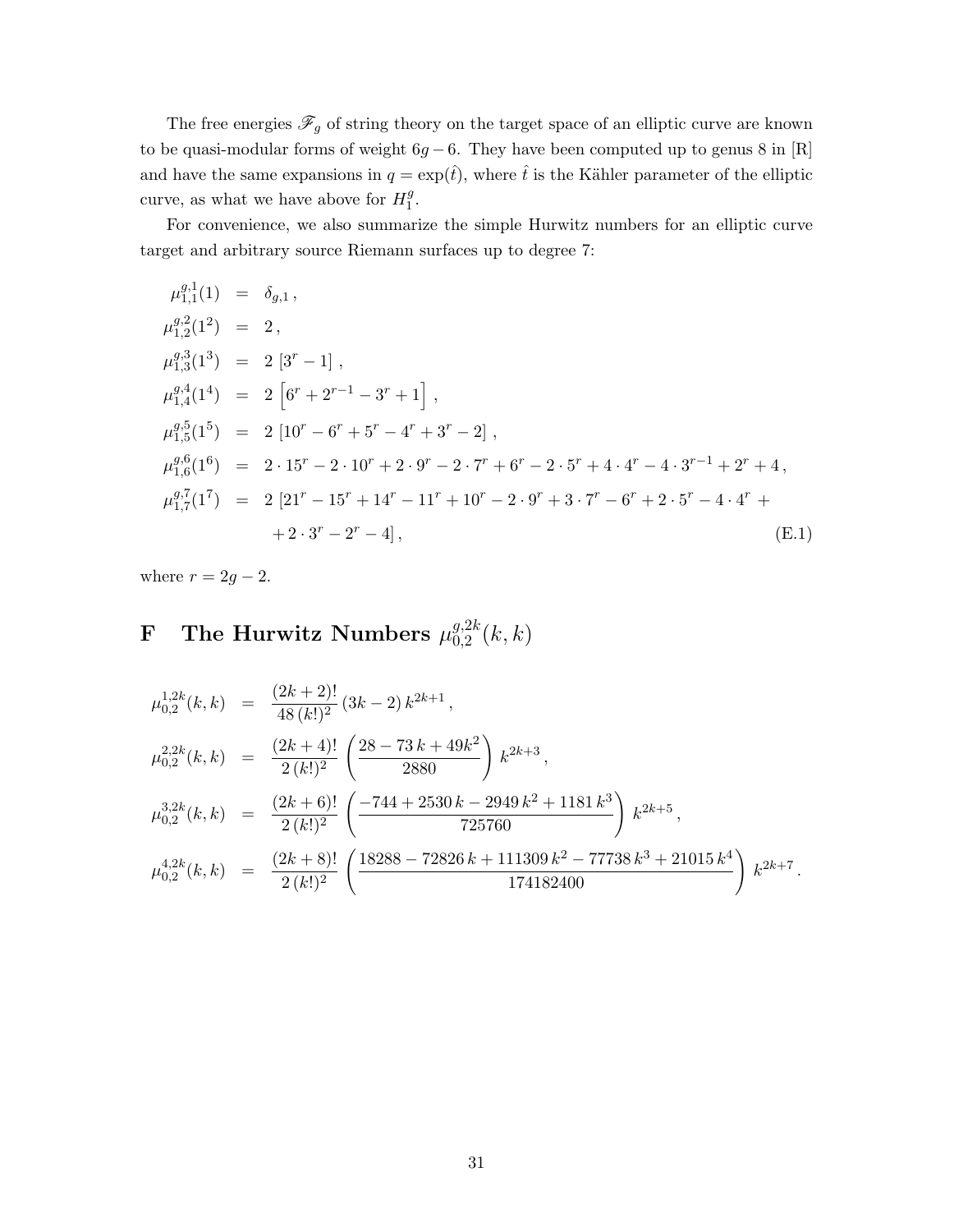### References

math.AG/0004096.

- [D] R. Dijkgraaf, Mirror Symmetry and Elliptic Curves, in The Moduli Space of Curves, Birkhauser, Boston, 1995.
- [ELSV] T. Ekedahl, S. Lando, M. Shapiro, and A. Vainshtein, On Hurwitz Numbers and Hodge Integrals, C. R. Acad. Sci. Paris Sér. I Math. **328** (1999), no.12, 1175–1180, preprint math.AG/9902104. ——– , Hurwitz Numbers and Intersections on Moduli Spaces of Curves, preprint
- [Fa] C. Faber, A Non-Vanishing Result for the Tautological Ring of  $\mathcal{M}_q$ , preprint math.AG/9711219.
- [Fa2] C. Faber, The Maple program accompaniment of Algorithms for Computing Intersection Numbers on Moduli Spaces of Curves, with an Application to the Class of the Locus of Jacobians.
- [FP] C. Faber and R. Pandharipande, Hodge Integrals and Gromov-Witten Theory. Inv. Math. 139 (2000) 137-199, preprint math.AG/9810173.
- [FP2] C. Faber and R. Pandharipande, *Hodge Integrals, Partitions Matrices, and the*  $\lambda_q$ Conjecture, preprint math.AG/9908052.
- [FanP] B. Fantechi and R. Pandharipande, Stable Maps and Branch Divisors, preprint math.AG/9905104.
- [G] L. Göttsche, A Conjectural Generating Function for Numbers of Curves on Surfaces, Comm. Math. Phys. 196 (1998) 523–533, preprint math.AG/9711012.
- [GJV] I.P. Goulden and D.M. Jackson, A Proof of a Conjecture for the Number of Ramified Covering of the Sphere by the Torus, J. Combin. Theory Ser. A 88 (1999) 246–258, preprint math.AG/9902009.

——– , The Number of Ramified Coverings of the Sphere by the Double Torus, and a General Form for Higher Genera, J. Combin. Theory Ser. A 88 (1999) 259–275, preprint math.AG/9902011.

I.P. Goulden, D.M. Jackson, and A. Vainshtein , The Number of Ramified Coverings of the Sphere by the Torus and Surfaces of Higher Genera, Ann. Comb. 4 (2000) 27–46, preprint math.AG/9902125.

- [GraV] T. Graber and R.Vakil, Hodge Integrals and Hurwitz Numbers via Virtual Localization, preprint math.AG/0003028.
- [Gro] D. Gross, Two Dimensional QCD as a String Theory, Nucl.Phys. B400 (1993) 161.